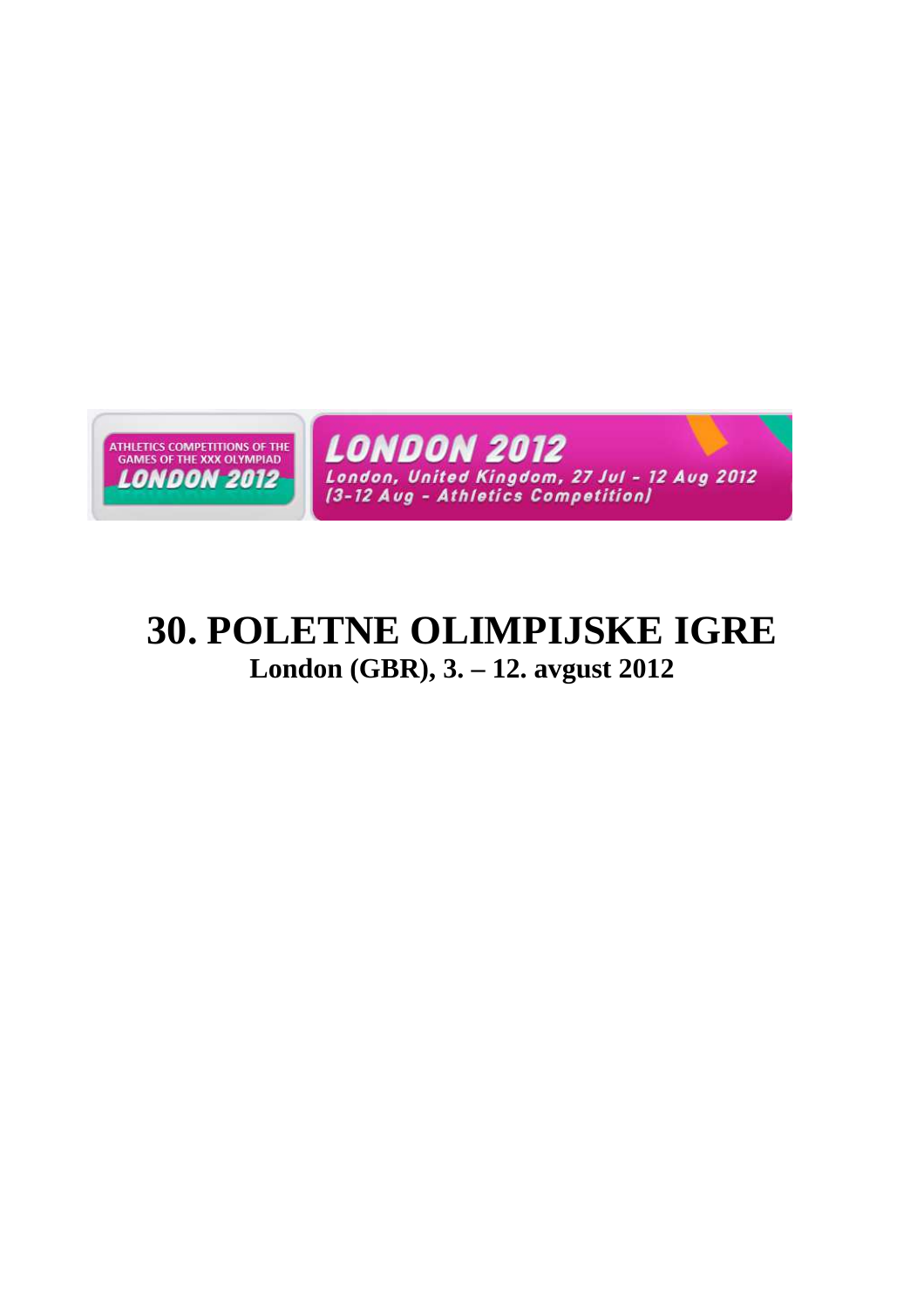#### **Friday, Aug 03, 2012**

**Triple Jump - W** QUALIFICATION Qual. rule: qualification standard 14.40m or at least best 12 qualified.

#### **Group A**

| 03 August 2012 - 10:25 |                         |      |                         |               |            |     |               |          |               |      |
|------------------------|-------------------------|------|-------------------------|---------------|------------|-----|---------------|----------|---------------|------|
|                        | <b>Position</b>         | Bib  | <b>Athlete</b>          |               | Country    |     | Mark          | Wind     |               |      |
|                        | $\mathbf{1}$            | 2210 | Kimberly Williams       |               | JAM        |     | 14.53 Q       | (0.0)    |               | (PB) |
|                        | 2                       | 1847 | Yamilé Aldama           |               | <b>GBR</b> |     | 14.45 Q       | (1.8)    |               |      |
|                        | 3                       | 3186 | Olha Saladuha           |               | <b>UKR</b> |     | 14.35 q       | $(-0.2)$ |               |      |
|                        | 4                       | 2876 | Tatyana Lebedeva        |               | <b>RUS</b> |     | 14.30 q       | $(-1.5)$ |               |      |
|                        | 5                       | 2996 | Dana Veldáková          |               | <b>SVK</b> |     | 14.22 q       | (0.8)    |               |      |
|                        | 6                       | 2900 | Victoria Valyukevich    |               | <b>RUS</b> |     | 14.19 q       | $(-0.4)$ |               |      |
|                        | 7                       | 2937 | Marija Šestak           |               | <b>SLO</b> |     | 14.16 q       | (0.0)    |               |      |
|                        | 8                       | 3156 | Hanna Demydova          |               | <b>UKR</b> |     | 13.97         | $(-0.9)$ |               |      |
|                        | 9                       | 1502 | Josleidy Ribalta        |               | <b>CUB</b> |     | 13.88         | $(-1.0)$ |               |      |
|                        | 10                      | 1996 | Níki Panétta            |               | GRE        |     | 13.66         | (0.5)    |               |      |
|                        | 11                      | 3317 | Amanda Smock            |               | <b>USA</b> |     | 13.61         | $(-1.2)$ |               |      |
|                        | 12                      | 3336 | Aleksandra Kotlyarova   |               | UZB        |     | 13.55         | $(-0.2)$ |               |      |
|                        | 13                      | 1380 | Yanmei Li               |               | <b>CHN</b> |     | 13.43         | $(-1.2)$ |               |      |
|                        | 14                      | 2283 | Irina Litvinenko Ektova |               | KAZ        |     | 13.39         | (0.5)    |               |      |
|                        | 15                      | 1266 | Andriana Bânova         |               | <b>BUL</b> |     | 13.33         | $(-1.9)$ |               |      |
|                        |                         | 1179 | Kseniya Dziatsuk        |               | <b>BLR</b> |     | NΜ            |          |               |      |
|                        |                         | 2763 | Cristina Bujin          |               | ROU        |     | NΜ            |          |               |      |
|                        | <b>Athlete</b>          |      |                         | 1st           |            | 2nd |               |          | 3rd           |      |
|                        | Kimberly Williams       |      |                         | 14.53 (0.0)   |            |     |               |          |               |      |
|                        | Yamilé Aldama           |      |                         | 14.45 (1.8)   |            |     |               |          |               |      |
|                        | Olha Saladuha           |      |                         | $14.26(-0.6)$ |            |     | $14.35(-0.2)$ |          | X             |      |
|                        | Tatyana Lebedeva        |      |                         | $14.17(-0.6)$ |            |     | $14.30(-1.5)$ |          | ۰             |      |
|                        | Dana Veldáková          |      |                         | X             |            |     | 14.22 (0.8)   |          | 13.84 (-0.9)  |      |
|                        | Victoria Valyukevich    |      |                         | $14.09(-0.9)$ |            |     | $14.19(-0.4)$ |          | 13.86 (0.1)   |      |
|                        | Marija Šestak           |      |                         | x             |            |     | 14.16(0.0)    |          | 14.12 (0.3)   |      |
|                        | Hanna Demydova          |      |                         | $13.97(-0.9)$ |            |     | $13.60(-1.2)$ |          | X             |      |
|                        | Josleidy Ribalta        |      |                         | $13.71(-1.7)$ |            |     | $13.12(-2.4)$ |          | $13.88(-1.0)$ |      |
|                        | Níki Panétta            |      |                         | X             |            |     | 13.66 (0.5)   |          | $13.63(-1.6)$ |      |
|                        | Amanda Smock            |      |                         | X             |            |     | 13.43(0.7)    |          | $13.61(-1.2)$ |      |
|                        | Aleksandra Kotlyarova   |      |                         | $13.33(-0.9)$ |            | X   |               |          | $13.55(-0.2)$ |      |
|                        | Yanmei Li               |      |                         | $13.43(-1.2)$ |            |     | 12.78 (-2.0)  |          | 13.15(0.0)    |      |
|                        | Irina Litvinenko Ektova |      |                         | 13.39(0.5)    |            | X   |               |          | X             |      |
|                        | Andriana Bânova         |      |                         | X             |            |     | 12.88(0.1)    |          | $13.33(-1.9)$ |      |
|                        | Kseniya Dziatsuk        |      |                         | X             |            | X   |               |          | X             |      |
|                        | Cristina Bujin          |      |                         | X             |            | X   |               |          | X             |      |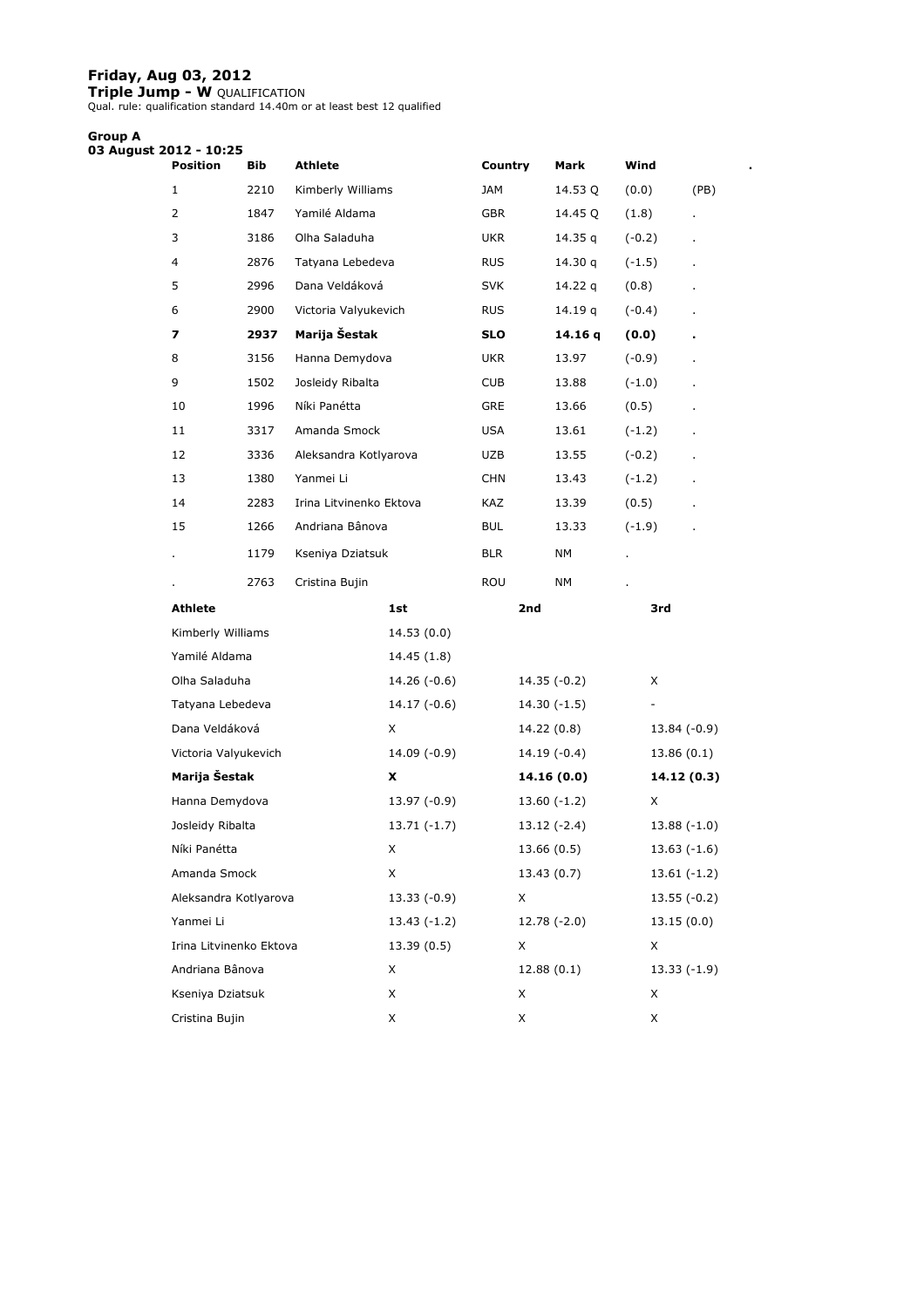| Group B<br>03 August 2012 - 10:25 |                      |      |                      |               |            |               |         |          |               |      |
|-----------------------------------|----------------------|------|----------------------|---------------|------------|---------------|---------|----------|---------------|------|
|                                   | <b>Position</b>      | Bib  | <b>Athlete</b>       |               | Country    |               | Mark    | Wind     |               |      |
|                                   | 1                    | 2287 | Olga Rypakova        |               | KAZ        |               | 14.79 Q | (0.5)    |               |      |
|                                   | $\overline{2}$       | 1432 | Caterine Ibargüen    |               | <b>COL</b> |               | 14.42 Q | (2.0)    |               |      |
|                                   | 3                    | 3167 | Hanna Knyazyeva      |               | <b>UKR</b> |               | 14.33 q | $(-1.4)$ | ä,            |      |
|                                   | 4                    | 2205 | Trecia Smith         |               | JAM        |               | 14.31 q | (0.0)    |               | (SB) |
|                                   | 5                    | 1504 | Yargeris Savigne     |               | CUB        |               | 14.28 q | $(-0.1)$ |               |      |
|                                   | 6                    | 2728 | Patrícia Mamona      |               | <b>POR</b> |               | 14.11   | (0.2)    |               |      |
|                                   | 7                    | 3054 | Ayanna Alexander     |               | TRI        |               | 14.09   | $(-0.2)$ |               |      |
|                                   | 8                    | 1485 | Dailenys Alcántara   |               | CUB        |               | 13.97   | (1.6)    |               |      |
|                                   | 9                    | 2880 | Veronika Mosina      |               | <b>RUS</b> |               | 13.96   | (0.2)    |               |      |
|                                   | 10                   | 2157 | Simona La Mantia     |               | ITA        |               | 13.92   | (0.6)    |               |      |
|                                   | 11                   | 1234 | Keila Costa          |               | <b>BRA</b> |               | 13.84   | $(-0.5)$ |               |      |
|                                   | 12                   | 1144 | Svetlana Bolshakova  |               | <b>BEL</b> |               | 13.84   | (1.1)    |               |      |
|                                   | 13                   | 2072 | Mayookha Johny       |               | IND        |               | 13.77   | $(-1.6)$ |               |      |
|                                   | 14                   | 1393 | Limei Xie            |               | <b>CHN</b> |               | 13.69   | $(-3.2)$ |               |      |
|                                   | 15                   | 2960 | Biljana Topic        |               | SRB        |               | 13.66   | (0.0)    |               |      |
|                                   | 16                   | 1658 | Patricia Sarrapio    |               | ESP        |               | 13.64   | (1.1)    |               |      |
|                                   | 17                   | 3334 | Anastasiya Juravleva |               | UZB        |               | 13.54   | (0.0)    |               |      |
|                                   | 18                   | 1998 | Athanasía Pérra      |               | <b>GRE</b> |               | 11.93   | (0.7)    |               |      |
|                                   | <b>Athlete</b>       |      |                      | 1st           |            | 2nd           |         |          | 3rd           |      |
|                                   | Olga Rypakova        |      |                      | X             |            | $13.99(-1.4)$ |         |          | 14.79 (0.5)   |      |
|                                   | Caterine Ibargüen    |      |                      | $14.24(-0.5)$ |            | 14.42 (2.0)   |         |          |               |      |
|                                   | Hanna Knyazyeva      |      |                      | $14.33(-1.4)$ |            | X             |         | X        |               |      |
|                                   | Trecia Smith         |      |                      | X             |            | 14.31 (0.0)   |         | X        |               |      |
|                                   | Yargeris Savigne     |      |                      | $14.22(-0.6)$ |            | $14.28(-0.1)$ |         |          | $14.02(-2.2)$ |      |
|                                   | Patrícia Mamona      |      |                      | 14.11 (0.2)   |            | $13.97(-0.4)$ |         |          | $13.96(-1.7)$ |      |
|                                   | Ayanna Alexander     |      |                      | $13.98(-1.2)$ |            | $13.92(-2.5)$ |         |          | $14.09(-0.2)$ |      |
|                                   | Dailenys Alcántara   |      |                      | 13.97 (1.6)   |            | X             |         | X        |               |      |
|                                   | Veronika Mosina      |      |                      | $13.72(-2.0)$ |            | $13.59(-1.5)$ |         |          | 13.96 (0.2)   |      |
|                                   | Simona La Mantia     |      |                      | 13.77(0.1)    |            | 13.92 (0.6)   |         |          | 13.73(0.6)    |      |
|                                   | Keila Costa          |      |                      | X             |            | 13.69(0.1)    |         |          | $13.84(-0.5)$ |      |
|                                   | Svetlana Bolshakova  |      |                      | 13.84(1.1)    |            | $13.42(-0.9)$ |         |          | $13.45(-0.8)$ |      |
|                                   | Mayookha Johny       |      |                      | $13.77(-1.6)$ |            | 13.68(0.3)    |         |          | $13.62(-0.5)$ |      |
|                                   | Limei Xie            |      |                      | 13.63(0.3)    |            | X             |         |          | $13.69(-3.2)$ |      |
|                                   | <b>Biljana Topic</b> |      |                      | X             |            | X             |         |          | 13.66(0.0)    |      |
|                                   | Patricia Sarrapio    |      |                      | X             |            | 13.64(1.1)    |         | X        |               |      |
|                                   | Anastasiya Juravleva |      |                      | 13.54(0.0)    |            | X             |         | X        |               |      |
|                                   | Athanasía Pérra      |      |                      | Χ             |            | X             |         |          | 11.93 (0.7)   |      |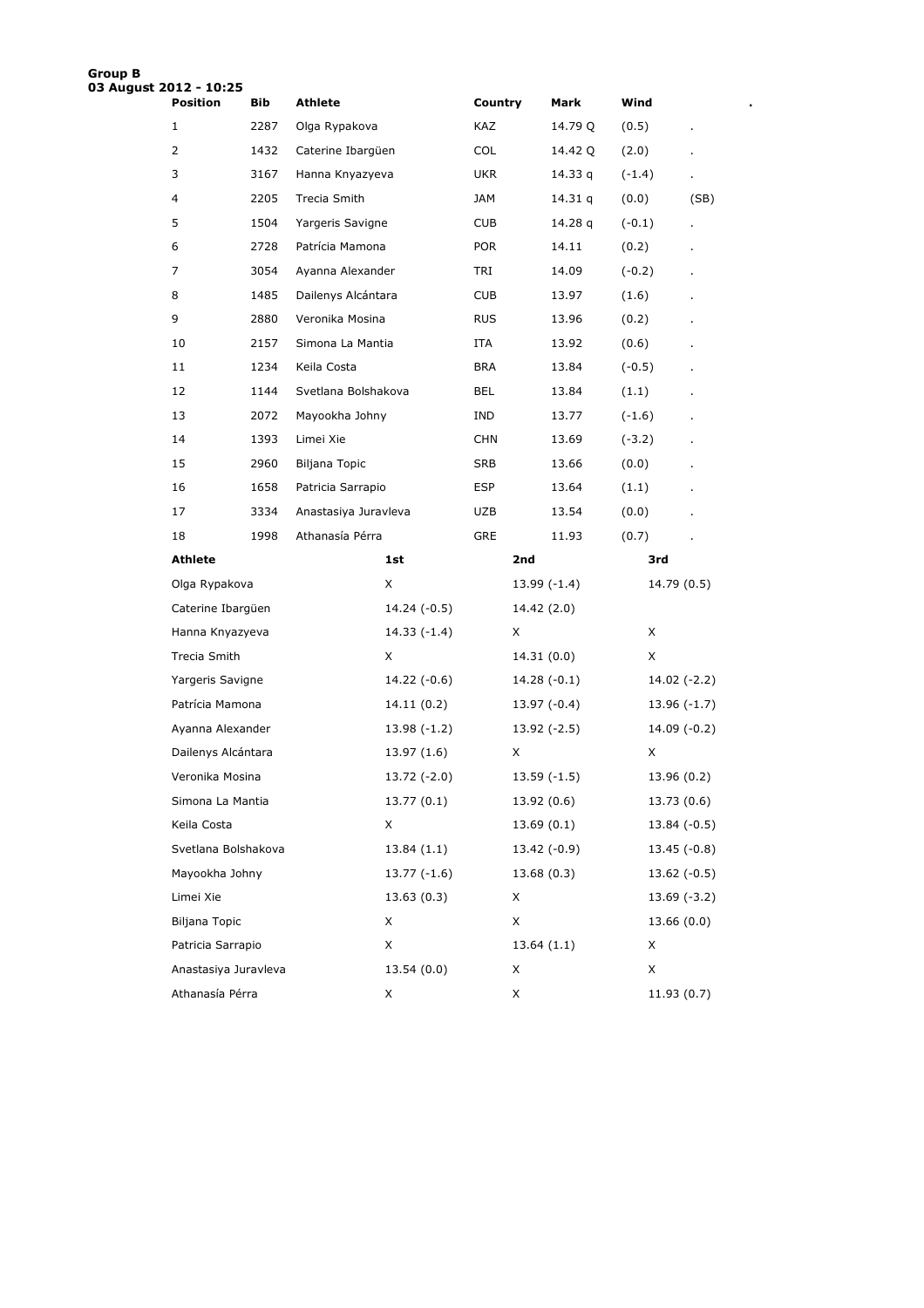#### **Sunday, Aug 05, 2012 Triple Jump - W** FINAL

# **05 August 2012 - 19:35**

| Position             | <b>Bib</b> | <b>Athlete</b>               |                                        | Country                   | Mark                                                                          | Wind                                  |               |
|----------------------|------------|------------------------------|----------------------------------------|---------------------------|-------------------------------------------------------------------------------|---------------------------------------|---------------|
| $\mathbf{1}$         | 2287       | Olga Rypakova                |                                        | KAZ                       | 14.98                                                                         | $(-0.4)$                              | (SB)          |
| 2                    | 1432       | Caterine Ibargüen            |                                        | COL                       | 14.80                                                                         | (0.4)                                 |               |
| 3                    | 3186       | Olha Saladuha                |                                        | <b>UKR</b>                | 14.79                                                                         | (0.5)                                 |               |
| 4                    | 3167       | Hanna Knyazyeva              |                                        | <b>UKR</b>                | 14.56                                                                         | $(-0.1)$                              |               |
| 5                    | 1847       | Yamilé Aldama                |                                        | <b>GBR</b>                | 14.48                                                                         | $(-0.6)$                              |               |
| 6                    | 2210       | Kimberly Williams            |                                        | <b>JAM</b>                | 14.48                                                                         | (0.3)                                 | ×.            |
| 7                    | 2205       | Trecia Smith                 |                                        | <b>JAM</b>                | 14.35                                                                         | $(-0.2)$                              | (SB)          |
| 8                    | 2900       | Victoria Valyukevich         |                                        | <b>RUS</b>                | 14.24                                                                         | $(-0.7)$                              |               |
| 9                    | 1504       | Yargeris Savigne             |                                        | <b>CUB</b>                | 14.12                                                                         | $(-0.2)$                              |               |
| 10                   | 2876       | Tatyana Lebedeva             |                                        | <b>RUS</b>                | 14.11                                                                         | $(-0.7)$                              |               |
| 11                   | 2937       | Marija Šestak                |                                        | <b>SLO</b>                | 13.98                                                                         | $(-0.7)$                              |               |
| 12                   | 2996       | Dana Veldáková               |                                        | <b>SVK</b>                | 11.92                                                                         | $(-0.5)$                              |               |
|                      |            |                              |                                        |                           |                                                                               |                                       |               |
| <b>Athlete</b>       |            | 1st                          | 2nd                                    | 3rd                       | 4th                                                                           | 5th                                   | 6th           |
| Olga Rypakova        |            | 14.54 (-1.6) X               |                                        | 14.98 $(-0.4)$ X          |                                                                               | 14.89(0.7)                            | $14.40(-0.8)$ |
| Caterine Ibargüen    |            |                              |                                        |                           | 14.45 (-0.6) 13.99 (-0.7) 14.67 (-0.4) 14.37 (-0.7) 14.35 (-0.8) 14.80 (0.4)  |                                       |               |
| Olha Saladuha        |            |                              | 13.92 (-2.1) 14.48 (-1.3) X            |                           |                                                                               | 14.53 (-0.4) 14.51 (-1.2) 14.79 (0.5) |               |
| Hanna Knyazyeva      |            | X                            |                                        |                           | 14.56 (-0.1) 14.16 (-1.2) 14.14 (-0.6) 14.16 (-0.6) X                         |                                       |               |
| Yamilé Aldama        |            |                              |                                        |                           | 14.10 (-1.4) 14.09 (-1.5) 14.39 (-0.9) 14.32 (-0.9) 14.43 (-0.3) 14.48 (-0.6) |                                       |               |
| Kimberly Williams    |            | $14.35(-0.6)$ X              |                                        |                           | 14.48 (0.3) 14.19 (-0.7) X                                                    |                                       | $14.20(-0.2)$ |
| Trecia Smith         |            | X                            | X                                      | $14.35(-0.2)$ 14.34 (0.2) |                                                                               | 13.74 (-0.2) X                        |               |
| Victoria Valyukevich |            | $14.24$ (-0.7) $13.75$ (0.5) |                                        | $14.18(-0.9)$ 13.75 (0.5) |                                                                               | $14.15(-0.6)$ X                       |               |
| Yargeris Savigne     |            |                              | $14.12(-0.2)$ 12.13 $(0.0)$            | $13.91(-0.9)$             |                                                                               |                                       |               |
| Tatyana Lebedeva     |            |                              | 14.11 (-0.7) 14.03 (-0.8) 14.01 (-0.7) |                           |                                                                               |                                       |               |
| Marija Šestak        |            |                              | 13.84 (-2.0) 13.98 (-0.7) 13.98 (-0.2) |                           |                                                                               |                                       |               |
| Dana Veldáková       |            | X                            | X                                      | $11.92(-0.5)$             |                                                                               |                                       |               |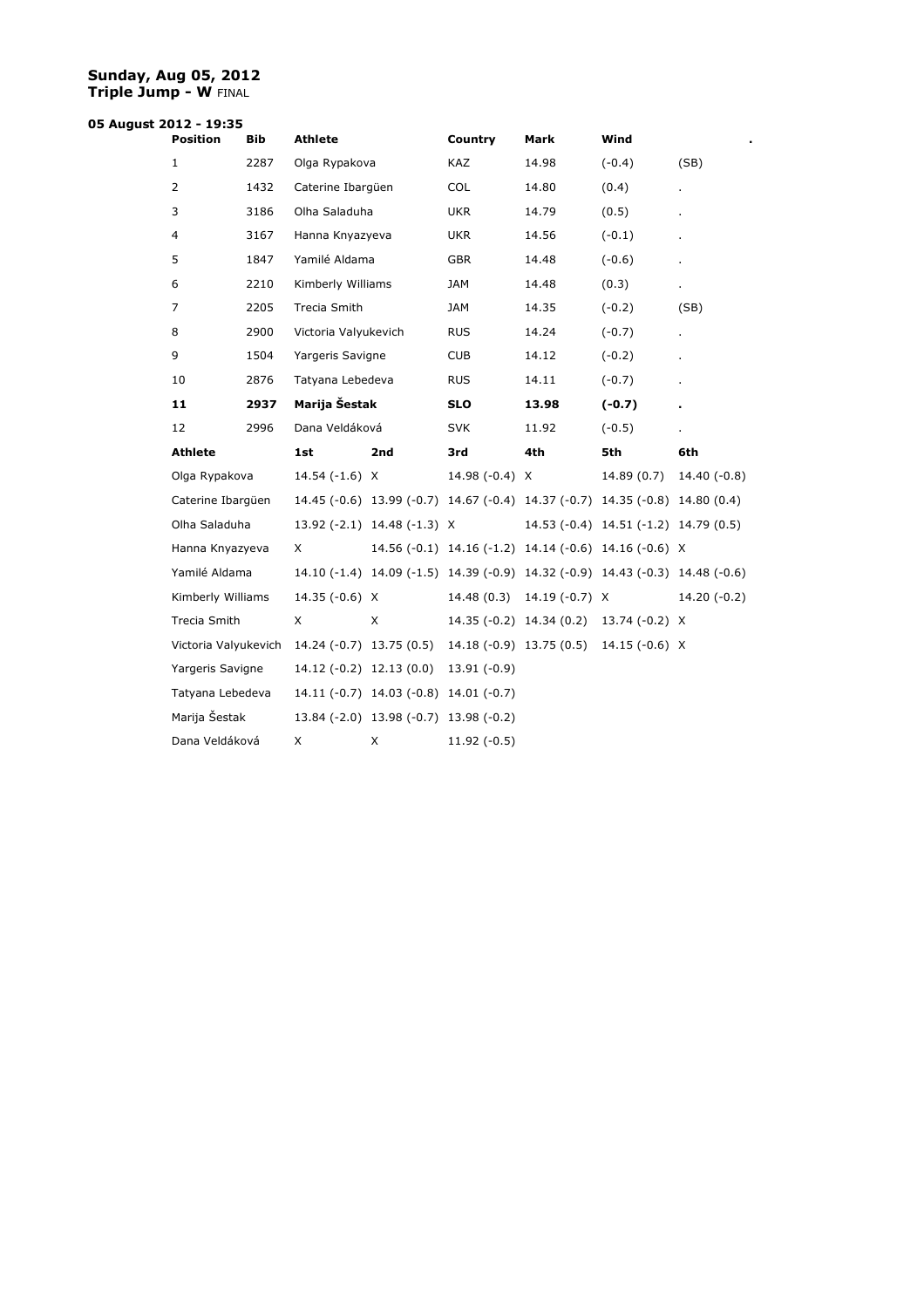# **Friday, Aug 03, 2012**

**400 Metres Hurdles - M** HEATS<br>Qual. rule: first 3 of each heat (Q) plus the 6 fastest times (q) qualified

#### **Heat 1**

| 03 August 2012 - 11:15 |                |            |                     |            |         |                |       |
|------------------------|----------------|------------|---------------------|------------|---------|----------------|-------|
| <b>Position</b>        | Lane           | <b>Bib</b> | <b>Athlete</b>      | Country    | Mark    | . React        |       |
| 1                      | 6              | 1483       | Amaurys R. Valle    | <b>CUB</b> | 49.19 O | (PB)           | 0.176 |
| 2                      | 3              | 1039       | <b>Brendan Cole</b> | <b>AUS</b> | 49.24 Q | (PB)           | 0.200 |
| 3                      | 5              | 2571       | Amaechi Morton      | <b>NGR</b> | 49.34 Q | ٠              | 0.295 |
| $\overline{4}$         | $\overline{4}$ | 1155       | Kenneth Medwood     | <b>BIZ</b> | 49.78 g | $\blacksquare$ | 0.190 |
| 5                      | 7              | 2172       | Roxroy Cato         | <b>JAM</b> | 50.22   | $\blacksquare$ | 0.158 |
| 6                      | 8              | 3032       | Chieh Chen          | <b>TPE</b> | 50.27   | ٠              | 0.187 |
| 7                      | 9              | 1353       | Zhilong Li          | <b>CHN</b> | 50.36   | $\blacksquare$ | 0.146 |
| $\blacksquare$         | 2              | 2225       | Takayuki Kishimoto  | <b>JPN</b> | DO      | ٠              | 0.144 |

# **Heat 2**

| leat 2 | 3 August 2012 - 11:22 |      |            |                      |            |            |                |         |
|--------|-----------------------|------|------------|----------------------|------------|------------|----------------|---------|
|        | <b>Position</b>       | Lane | <b>Bib</b> | <b>Athlete</b>       | Country    | Mark       |                | . React |
|        | 1                     | 3    | 3258       | Michael Tinsley      | <b>USA</b> | 49.13 Q    |                | 0.185   |
|        | 2                     | 4    | 2176       | Leford Green         | <b>JAM</b> | 49.30 Q    |                | 0.194   |
|        | 3                     | 6    | 2528       | Kurt Couto           | <b>MOZ</b> | 49.31 Q    | $\blacksquare$ | 0.170   |
|        | $\overline{4}$        | 8    | 2741       | Eric Alejandro       | <b>PUR</b> | 49.39 g    |                | 0.204   |
|        | 5                     | 9    | 1666       | Rasmus Mägi          | <b>EST</b> | 50.05      |                | 0.128   |
|        | 6                     | 7    | 1559       | <b>Winder Cuevas</b> | <b>DOM</b> | 50.15      | (SB)           | 0.184   |
|        | $\blacksquare$        | 5    | 2231       | Akihiko Nakamura     | <b>JPN</b> | DO.        | $\blacksquare$ | 0.153   |
|        | $\blacksquare$        | 2    | 2970       | Kariem Hussein       | <b>SUI</b> | <b>DNS</b> | $\cdot$        |         |

# **Heat 3**

| 03 August 2012 - 11:29 |  |  |
|------------------------|--|--|
|------------------------|--|--|

| <b>Position</b> | Lane Bib       |      | <b>Athlete</b>                 | Country    | Mark    |              | . React |
|-----------------|----------------|------|--------------------------------|------------|---------|--------------|---------|
| 1               |                | 1812 | David Greene                   | <b>GBR</b> | 48.98 O | $\mathbf{r}$ | 0.167   |
| 2               | 8              | 2947 | Emir Bekric                    | <b>SRB</b> | 49.21 Q | (NR)         | 0.196   |
| 3               | 9              | 2128 | José Reynaldo Bencosme de Leon | <b>ITA</b> | 49.35 Q | $\mathbf{r}$ | 0.220   |
| 4               | 6              |      | 2932 Brent LaRue               | <b>SLO</b> | 49.38 g | (PB)         | 0.182   |
| 5               | $\overline{7}$ | 2746 | Jamele Mason                   | <b>PUR</b> | 49.89   | $\mathbf{r}$ | 0.173   |
| 6               | 2              | 1345 | Wen Cheng                      | <b>CHN</b> | 50.38   | $\mathbf{r}$ | 0.176   |
| 7               | 5              | 2309 | Vincent Kiplangat Kosgei       | <b>KEN</b> | 50.80   | $\mathbf{r}$ | 0.175   |
| 8               | 4              | 2782 | <b>Cornel Fredericks</b>       | <b>RSA</b> | 52.29   | $\mathbf{r}$ | 0.162   |
| ٠               | 3              | 3028 | Lankantien Lamboni             | <b>TOG</b> | DQ      | ٠            | 0.334   |

#### **Heat 4**

**03 August 2012 - 11:36** 

| <b>Position</b> | Lane           | Bib  | Athlete               | Country    | Mark      |                          | . React |
|-----------------|----------------|------|-----------------------|------------|-----------|--------------------------|---------|
| 1               | $\overline{4}$ | 2743 | Javier Culson         | <b>PUR</b> | 48.33 O   | $\mathbf{r}$             | 0.212   |
| 2               | 2              | 3212 | Kerron Clement        | <b>USA</b> | 48.48 Q   | (SB)                     | 0.175   |
| 3               | 7              | 1465 | <b>Omar Cisneros</b>  | <b>CUB</b> | 48.63 Q   | (SB)                     | 0.206   |
| $\overline{4}$  | 3              | 1065 | <b>Tristan Thomas</b> | <b>AUS</b> | 49.13 g   | (SB)                     | 0.152   |
| 5               | 6              | 1843 | Rhys Williams         | <b>GBR</b> | 49.17 g   | (SB)                     | 0.217   |
| 6               | 5              | 1135 | Michaël Bultheel      | <b>BEL</b> | 49.18 $q$ | (PB)                     | 0.147   |
| 7               | 9              | 2826 | Viacheslav Sakaev     | <b>RUS</b> | 50.36     |                          | 0.181   |
| 8               | 8              | 2714 | Jorge Paula           | <b>POR</b> | 51.40     | $\mathbf{r}$             | 0.160   |
| 9               | 1              | 1444 | Maoulida Daroueche    | <b>COM</b> | 53.49     | $\overline{\phantom{a}}$ | 0.213   |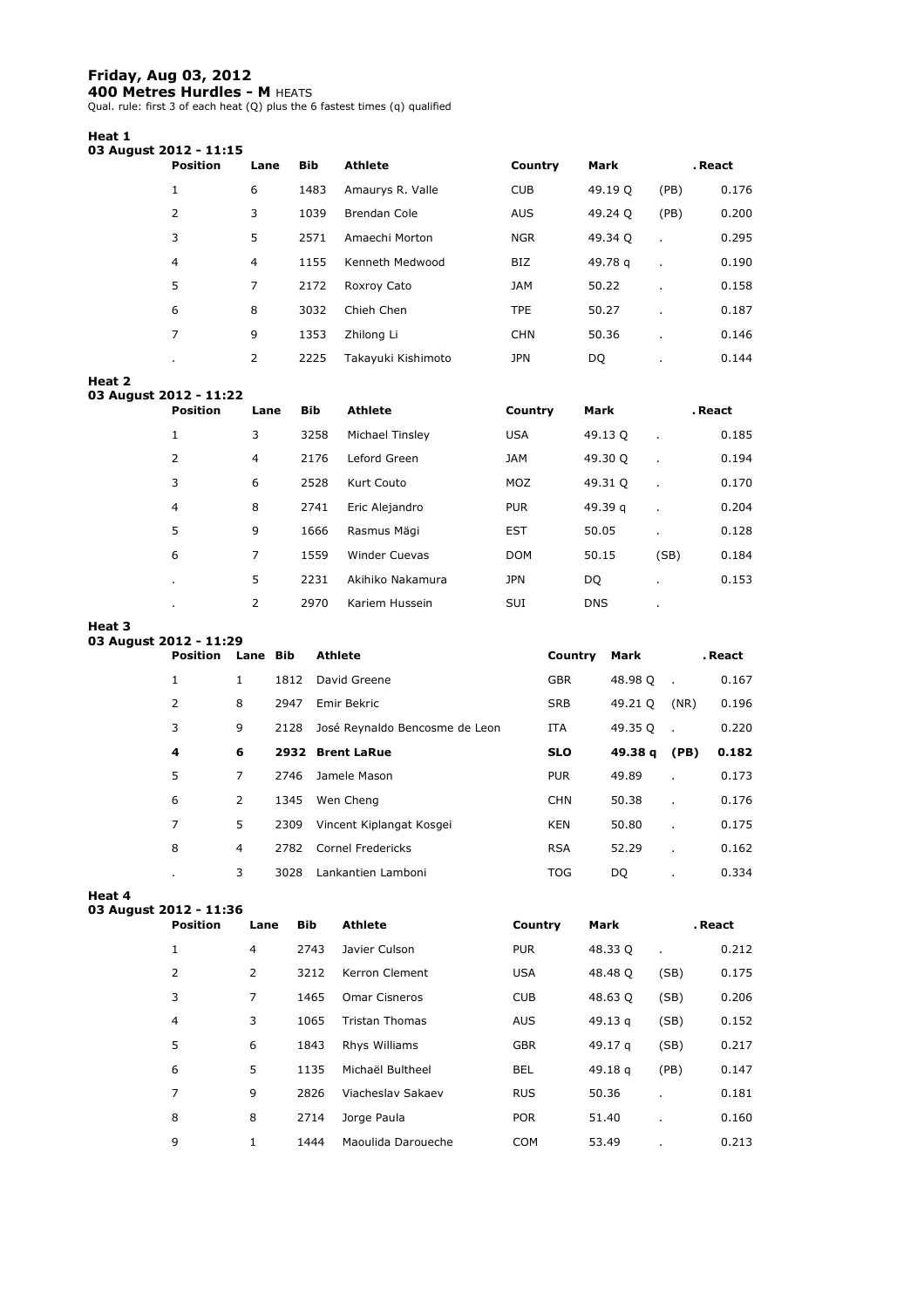#### **Heat 5 03 August 2012 - 11:43**

| --- | <b>Position</b> | Lane           | <b>Bib</b> | <b>Athlete</b>       | Country    | Mark    | . React |       |
|-----|-----------------|----------------|------------|----------------------|------------|---------|---------|-------|
|     | $\mathbf{1}$    | 3              | 3255       | Angelo Taylor        | <b>USA</b> | 49.29 O |         | 0.187 |
|     | 2               | 9              | 3043       | Jehue Gordon         | <b>TRI</b> | 49.37 O |         | 0.161 |
|     | 3               | $\overline{4}$ | 3140       | Stanislav Melnykov   | <b>UKR</b> | 50.13 Q |         | 0.196 |
|     | $\overline{4}$  | 5              | 1921       | Silvio Schirrmeister | <b>GER</b> | 50.21   |         | 0.226 |
|     | 5               | 8              | 1981       | Periklís Iakovákis   | <b>GRE</b> | 50.27   |         | 0.248 |
|     | 6               | 6              | 2791       | L.J. van Zyl         | <b>RSA</b> | 50.31   |         | 0.173 |
|     | 7               | 7              | 1522       | Josef Prorok         | <b>CZE</b> | 50.33   |         | 0.184 |
|     | 8               | 2              | 2270       | Viktor Leptikov      | <b>KAZ</b> | 51.67   |         | 0.249 |

#### **Heat 6**

# **03 August 2012 - 11:50**

| <b>Position</b> | Lane           | <b>Bib</b> | <b>Athlete</b>      | Country    | Mark    | . React      |       |
|-----------------|----------------|------------|---------------------|------------|---------|--------------|-------|
| 1               | 7              | 1563       | Felix Sánchez       | <b>DOM</b> | 49.24 O | $\mathbf{r}$ | 0.177 |
| 2               | 8              | 1811       | Jack Green          | <b>GBR</b> | 49.49 O | $\mathbf{r}$ | 0.209 |
| 3               | 9              | 2910       | Mamadou Kasse Hanne | <b>SEN</b> | 49.63 O | $\mathbf{r}$ | 0.262 |
| $\overline{4}$  | 6              | 2239       | Tetsuya Tateno      | <b>JPN</b> | 49.95   | $\mathbf{r}$ | 0.168 |
| 5               | 5              | 2186       | Josef Robertson     | <b>JAM</b> | 49.98   | $\mathbf{r}$ | 0.176 |
| 6               | 3              | 2312       | Boniface Mucheru    | <b>KEN</b> | 50.33   |              | 0.165 |
| 7               | 2              | 3329       | Artem Dyatlov       | <b>UZB</b> | 51.55   | $\mathbf{r}$ | 0.185 |
| 8               | $\overline{4}$ | 3201       | Andrés Silva        | <b>URU</b> | 53.38   |              | 0.195 |

# **Saturday, Aug 04, 2012**

**400 Metres Hurdles - M** SEMI-FINAL<br>Qual. rule: first 2 of each heat (Q) plus the 2 fastest times (q) qualified

#### **Heat 1**

| 04 August 2012 - 19:00 |                |            |                     |            |         |      |         |  |  |  |  |
|------------------------|----------------|------------|---------------------|------------|---------|------|---------|--|--|--|--|
| <b>Position</b>        | Lane           | <b>Bib</b> | Athlete             | Country    | Mark    |      | . React |  |  |  |  |
| 1                      | 4              | 1563       | Felix Sánchez       | <b>DOM</b> | 47.76 O | (SB) | 0.175   |  |  |  |  |
| 2                      | 5              | 3043       | Jehue Gordon        | TRI        | 47.96 Q | (NR) | 0.148   |  |  |  |  |
| 3                      | 6              | 3212       | Kerron Clement      | <b>USA</b> | 48.12 g | (SB) | 0.251   |  |  |  |  |
| $\overline{4}$         | 7              | 1812       | David Greene        | <b>GBR</b> | 48.19 a |      | 0.181   |  |  |  |  |
| 5                      | 9              | 2910       | Mamadou Kasse Hanne | <b>SEN</b> | 48.80   | (PB) | 0.172   |  |  |  |  |
| 6                      | 3              | 1135       | Michaël Bultheel    | <b>BEL</b> | 49.10   | (PB) | 0.147   |  |  |  |  |
| 7                      | $\overline{2}$ | 2741       | Eric Alejandro      | <b>PUR</b> | 49.15   | (PB) | 0.186   |  |  |  |  |
| 8                      | 8              | 2528       | Kurt Couto          | MOZ        | 51.55   |      | 0.179   |  |  |  |  |

**Heat 2 04 August 2012 - 19:08** 

| <b>Position</b> | Lane           | <b>Bib</b> | <b>Athlete</b>        | Country    | Mark       |      | . React |
|-----------------|----------------|------------|-----------------------|------------|------------|------|---------|
| 1               | 5              | 2743       | Javier Culson         | <b>PUR</b> | 47.93 O    | ×    | 0.224   |
| 2               | 7              | 3255       | Angelo Taylor         | <b>USA</b> | 47.95 O    | (SB) | 0.165   |
| 3               | 9              | 1465       | <b>Omar Cisneros</b>  | <b>CUB</b> | 48.23      | (SB) | 0.239   |
| $\overline{4}$  | 6              | 2947       | Emir Bekric           | <b>SRB</b> | 49.62      | ٠    | 0.204   |
| 5               | $\overline{2}$ | 1155       | Kenneth Medwood       | <b>BIZ</b> | 49.87      | ٠    | 0.175   |
| 6               | 8              | 3140       | Stanislav Melnykov    | <b>UKR</b> | 50.19      | ×    | 0.182   |
| 7               | 3              | 1065       | <b>Tristan Thomas</b> | <b>AUS</b> | 50.55      |      | 0.164   |
|                 | $\overline{4}$ | 1811       | Jack Green            | <b>GBR</b> | <b>DNF</b> |      | 0.194   |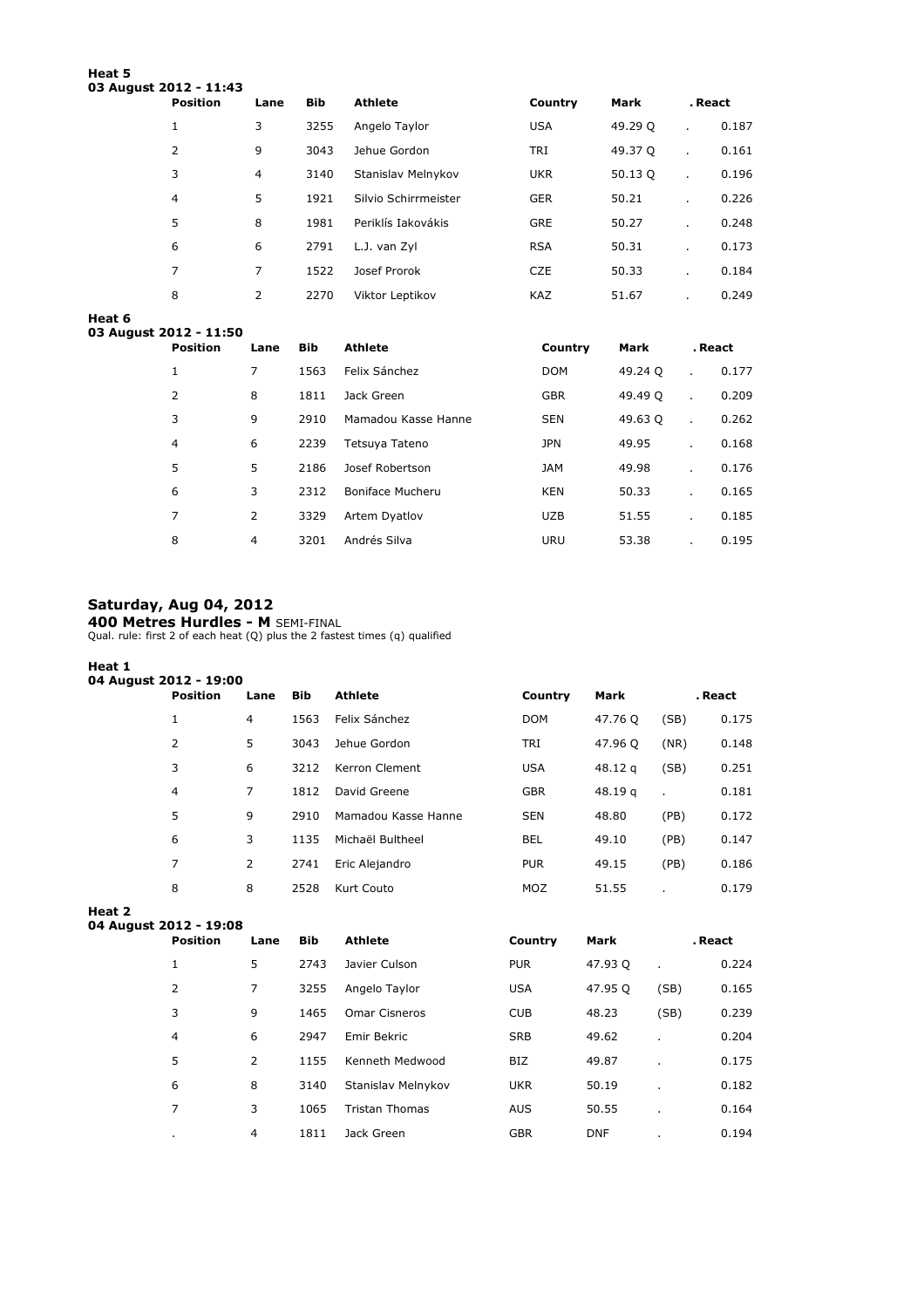# **Heat 3 04 August 2012 - 19:16 Position Lane Bib Athlete Country Mark . React** 5 3258 Michael Tinsley USA 48.18 Q (SB) 0.179 4 2176 Leford Green JAM 48.61 Q (SB) 0.176 **2 2932 Brent LaRue SLO 49.45 . 0.172** 3 1843 Rhys Williams GBR 49.63 . 0.190

| 5              | 6              | 1039 | Brendan Cole                        | <b>AUS</b> | 49.65 | $\mathbf{r}$ | 0.178 |
|----------------|----------------|------|-------------------------------------|------------|-------|--------------|-------|
| 6              | 8              |      | 2128 José Reynaldo Bencosme de Leon | <b>ITA</b> | 50.07 |              | 0.205 |
|                | $\overline{7}$ |      | 1483 Amaurys R. Valle               | <b>CUB</b> | 50.48 | $\mathbf{r}$ | 0.162 |
| $\blacksquare$ | 9              | 2571 | Amaechi Morton                      | <b>NGR</b> | DO.   | $\sim$       | 0.231 |
|                |                |      |                                     |            |       |              |       |

#### **Monday, Aug 06, 2012 400 Metres Hurdles - M** FINAL

| 06 August 2012 - 20:45 |                 |      |            |                 |            |       |         |       |
|------------------------|-----------------|------|------------|-----------------|------------|-------|---------|-------|
|                        | <b>Position</b> | Lane | <b>Bib</b> | <b>Athlete</b>  | Country    | Mark  | . React |       |
|                        | $\mathbf{1}$    | 7    | 1563       | Felix Sánchez   | <b>DOM</b> | 47.63 | (SB)    | 0.158 |
|                        | 2               | 6    | 3258       | Michael Tinsley | <b>USA</b> | 47.91 | (PB)    | 0.184 |
|                        | 3               | 5    | 2743       | Javier Culson   | <b>PUR</b> | 48.10 |         | 0.196 |
|                        | $\overline{4}$  | 3    | 1812       | David Greene    | <b>GBR</b> | 48.24 |         | 0.150 |
|                        | 5               | 4    | 3255       | Angelo Taylor   | <b>USA</b> | 48.25 |         | 0.158 |
|                        | 6               | 8    | 3043       | Jehue Gordon    | <b>TRI</b> | 48.86 |         | 0.165 |
|                        | 7               | 9    | 2176       | Leford Green    | <b>JAM</b> | 49.12 |         | 0.194 |
|                        | 8               | 2    | 3212       | Kerron Clement  | <b>USA</b> | 49.15 |         | 0.148 |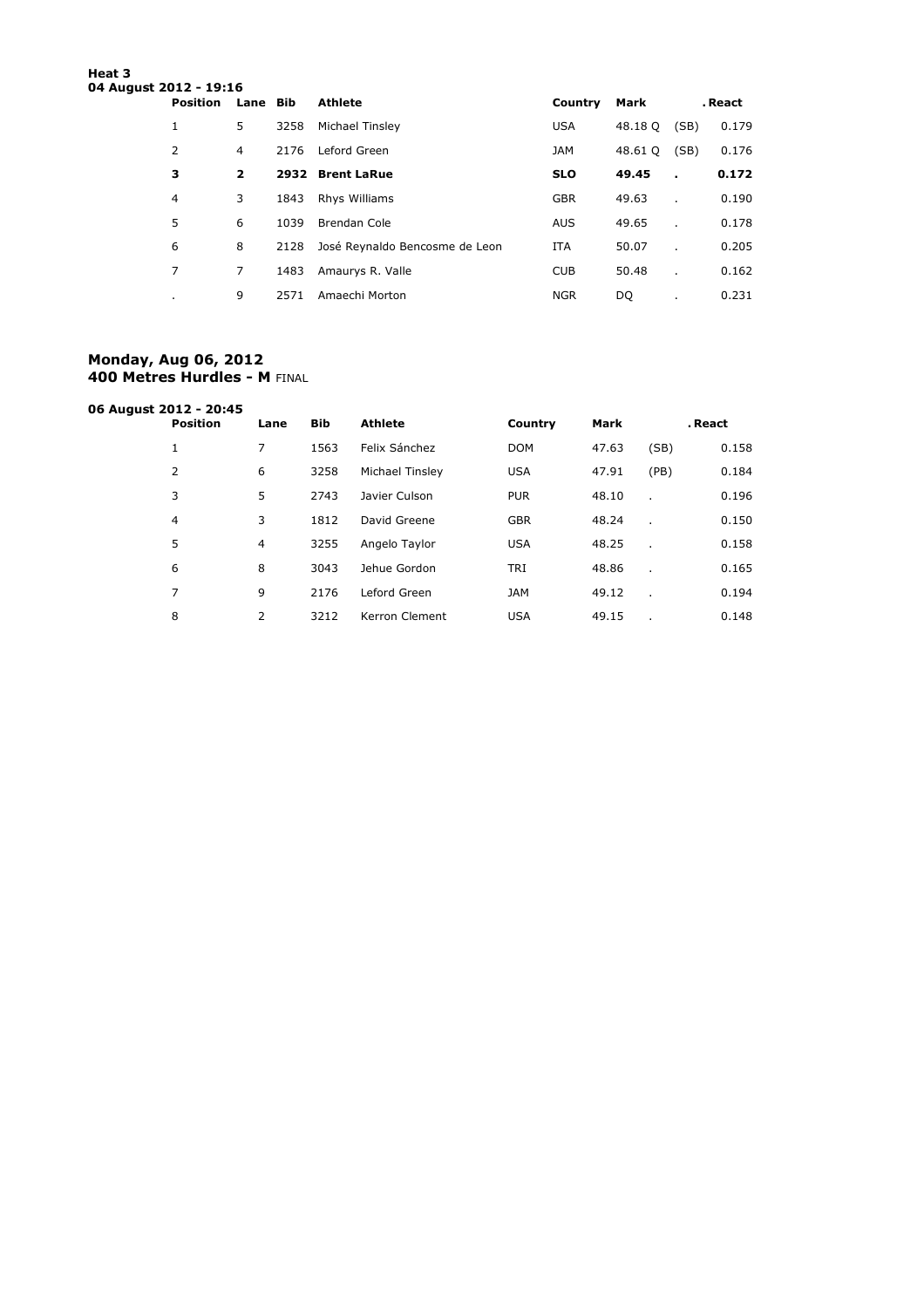#### **Sunday, Aug 05, 2012**

**High Jump - M** QUALIFICATION Qual. rule: qualification standard 2.32m or at least best 12 qualified.

#### **Group A 05 August 2012 - 19:05**

| Position             | Bib  | <b>Athlete</b> |                        |            |            |                          | Country | Mark       | ٠            |
|----------------------|------|----------------|------------------------|------------|------------|--------------------------|---------|------------|--------------|
| $\mathbf{1}$         | 3230 | Erik Kynard    |                        |            |            | <b>USA</b>               |         | 2.29q      | ä,           |
| $\overline{2}$       | 1286 | Derek Drouin   |                        |            |            | CAN                      |         | 2.29q      | ä,           |
| 3                    | 1753 |                | Mickael Hanany         |            |            | <b>FRA</b>               |         | 2.26q      |              |
| 3                    | 2755 |                | Mutaz Essa Barshim     |            |            | QAT                      |         | 2.26q      | ä,           |
| 3                    | 2832 | Andrey Silnov  |                        |            |            | <b>RUS</b>               |         | 2.26q      | ä,           |
| 3                    | 3124 |                | Bohdan Bondarenko      |            |            | <b>UKR</b>               |         | 2.26q      |              |
| 7                    | 1510 |                | Kyriakos Ioannou       |            |            | <b>CYP</b>               |         | 2.26q      |              |
| 8                    | 2830 |                | Aleksandr Shustov      |            |            | <b>RUS</b>               |         | 2.26       | $\mathbf{r}$ |
| 9                    | 1730 | Osku Torro     |                        |            |            | FIN                      |         | 2.21       |              |
| 9                    | 3127 |                | Dmytro Dem'yanyuk      |            |            | <b>UKR</b>               |         | 2.21       |              |
| 11                   | 1366 |                | Guowei Zhang           |            |            | <b>CHN</b>               |         | 2.21       |              |
| 12                   | 1976 |                | Konstadínos Baniótis   |            |            | GRE                      |         | 2.21       |              |
| 13                   | 3012 |                | Majed Aldin Ghazal     |            |            | <b>SYR</b>               |         | 2.16       |              |
| 14                   | 1111 |                | Donald Thomas          |            |            | BAH                      |         | 2.16       |              |
| 14                   | 2478 | Hup Wei Lee    |                        |            |            | MAS                      |         | 2.16       |              |
| 14                   | 2988 |                | Michal Kabelka         |            |            | <b>SVK</b>               |         | 2.16       |              |
|                      | 1158 |                | Andrei Churyla         |            |            | <b>BLR</b><br><b>LCA</b> |         | NΜ         |              |
| <b>Athlete</b>       | 2415 | 2.16           | Darvin Edwards<br>2.16 | 2.21       | 2.21       | 2.26                     | 2.26    | NΜ<br>2.29 | 2.29         |
| Erik Kynard          |      | O              | O                      | O          | XO         |                          |         |            |              |
| Derek Drouin         |      | O              | XXO                    | XO         | XXO        |                          |         |            |              |
| Mickael Hanany       |      | O              | O                      | XO         | <b>XXX</b> |                          |         |            |              |
| Mutaz Essa Barshim   |      | O              | O                      | XO         | XX-        |                          |         |            |              |
| Andrey Silnov        |      | O              | O                      | XO         | XXX        |                          |         |            |              |
| Bohdan Bondarenko    |      | O              | O                      | XO         | XX-        |                          |         |            |              |
| Kyriakos Ioannou     |      | O              | O                      | XXO        | <b>XXX</b> |                          |         |            |              |
| Aleksandr Shustov    |      | O              | XO                     | XXO        | XXX        |                          |         |            |              |
| Osku Torro           |      | O              | O                      | XXX        |            |                          |         |            |              |
| Dmytro Dem'yanyuk    |      | O              | O                      | XXX        |            |                          |         |            |              |
| Guowei Zhang         |      | O              | XO                     | XXX        |            |                          |         |            |              |
| Konstadínos Baniótis |      | O              | XXO                    | XXX        |            |                          |         |            |              |
| Majed Aldin Ghazal   |      | XO             | <b>XXX</b>             |            |            |                          |         |            |              |
| Donald Thomas        |      | XXO            | $\blacksquare$         | <b>XXX</b> |            |                          |         |            |              |
| Hup Wei Lee          |      | XXO            | XXX                    |            |            |                          |         |            |              |
| Michal Kabelka       |      | XXO            | XXX                    |            |            |                          |         |            |              |
| Andrei Churyla       |      | XXX            |                        |            |            |                          |         |            |              |
| Darvin Edwards       |      | XXX            |                        |            |            |                          |         |            |              |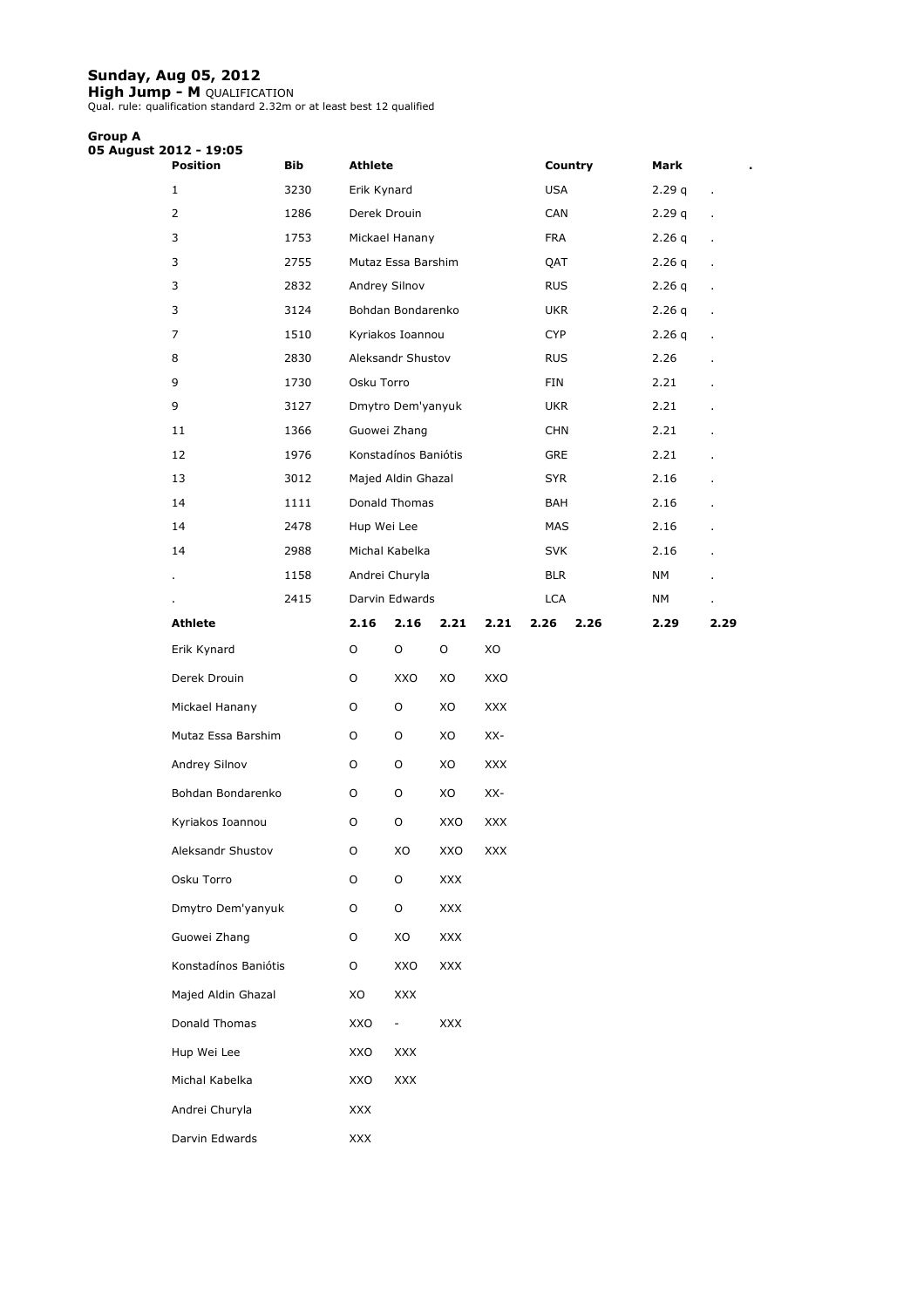| <b>Group B</b><br>05 August 2012 - 19:05 |                   |      |                     |                   |                |             |            |         |        |                          |
|------------------------------------------|-------------------|------|---------------------|-------------------|----------------|-------------|------------|---------|--------|--------------------------|
|                                          | <b>Position</b>   | Bib  | <b>Athlete</b>      |                   |                |             |            | Country | Mark   |                          |
|                                          | $\mathbf{1}$      | 1810 |                     | Robert Grabarz    |                |             | <b>GBR</b> |         | 2.29q  | $\overline{\phantom{a}}$ |
|                                          | $\overline{2}$    | 2838 | Ivan Ukhov          |                   |                |             | <b>RUS</b> |         | 2.29 q | ä,                       |
|                                          | 3                 | 3263 | Jesse Williams      |                   |                |             | USA        |         | 2.29 q | ä,                       |
|                                          | 4                 | 3142 |                     | Andriy Protsenko  |                |             | <b>UKR</b> |         | 2.29 q |                          |
|                                          | 5                 | 3242 | Jamie Nieto         |                   |                |             | <b>USA</b> |         | 2.26q  | $\ddot{\phantom{0}}$     |
|                                          | 6                 | 1295 | Michael Mason       |                   |                |             | CAN        |         | 2.26q  | ä,                       |
|                                          | 6                 | 1416 | Wanner Miller       |                   |                |             | <b>COL</b> |         | 2.26 q | ä,                       |
|                                          | 8                 | 1099 | <b>Trevor Barry</b> |                   |                |             | BAH        |         | 2.21   |                          |
|                                          | 8                 | 1217 |                     | Guilherme Cobbo   |                |             | <b>BRA</b> |         | 2.21   |                          |
|                                          | 10                | 1476 | Víctor Moya         |                   |                |             | <b>CUB</b> |         | 2.21   |                          |
|                                          | 11                | 1514 | Jaroslav Bába       |                   |                |             | CZE        |         | 2.21   |                          |
|                                          | 11                | 1573 | Diego Ferrín        |                   |                |             | ECU        |         | 2.21   | Ĭ.                       |
|                                          | 11                | 2144 |                     | Gianmarco Tamberi |                |             | ITA        |         | 2.21   | $\mathbf{r}$             |
|                                          | 14                | 2933 | Rožle Prezelj       |                   |                |             | <b>SLO</b> |         | 2.21   | ٠                        |
|                                          | 15                | 2428 |                     | Raivydas Stanys   |                |             | LTU        |         | 2.16   |                          |
|                                          | 16                | 1265 | Viktor Ninov        |                   |                |             | <b>BUL</b> |         | 2.16   |                          |
|                                          |                   | 2952 | Dragutin Topic      |                   |                |             | <b>SRB</b> |         | NΜ     |                          |
|                                          | Athlete           |      | 2.16                | 2.16              | 2.21           | 2.21        | 2.26       | 2.26    | 2.29   | 2.29                     |
|                                          | Robert Grabarz    |      | $\sim$              | O                 | O              | $\mathsf O$ |            |         |        |                          |
|                                          | Ivan Ukhov        |      | O                   | O                 | XO             | O           |            |         |        |                          |
|                                          | Jesse Williams    |      | O                   | O                 | O              | XO          |            |         |        |                          |
|                                          | Andriy Protsenko  |      | 0                   | XO                | XO             | XO          |            |         |        |                          |
|                                          | Jamie Nieto       |      | O                   | O                 | $\circ$        | <b>XXX</b>  |            |         |        |                          |
|                                          | Michael Mason     |      | 0                   | O                 | XXO            | <b>XXX</b>  |            |         |        |                          |
|                                          | Wanner Miller     |      | O                   | O                 | XXO            | <b>XXX</b>  |            |         |        |                          |
|                                          | Trevor Barry      |      | O                   | O                 | XXX            |             |            |         |        |                          |
|                                          | Guilherme Cobbo   |      | O                   | $\mathsf O$       | <b>XXX</b>     |             |            |         |        |                          |
|                                          | Víctor Moya       |      | XO                  | $\mathsf O$       | XX-            | X           |            |         |        |                          |
|                                          | Jaroslav Bába     |      | O                   | XO                | $\mathsf{XXX}$ |             |            |         |        |                          |
|                                          | Diego Ferrín      |      | O                   | XO                | $\mathsf{XXX}$ |             |            |         |        |                          |
|                                          | Gianmarco Tamberi |      | O                   | XO                | $\mathsf{XXX}$ |             |            |         |        |                          |
|                                          | Rožle Prezelj     |      | O                   | XXO               | $\mathsf{XXX}$ |             |            |         |        |                          |
|                                          | Raivydas Stanys   |      | O                   | XXX               |                |             |            |         |        |                          |
|                                          | Viktor Ninov      |      | XO                  | XXX               |                |             |            |         |        |                          |

Dragutin Topic XXX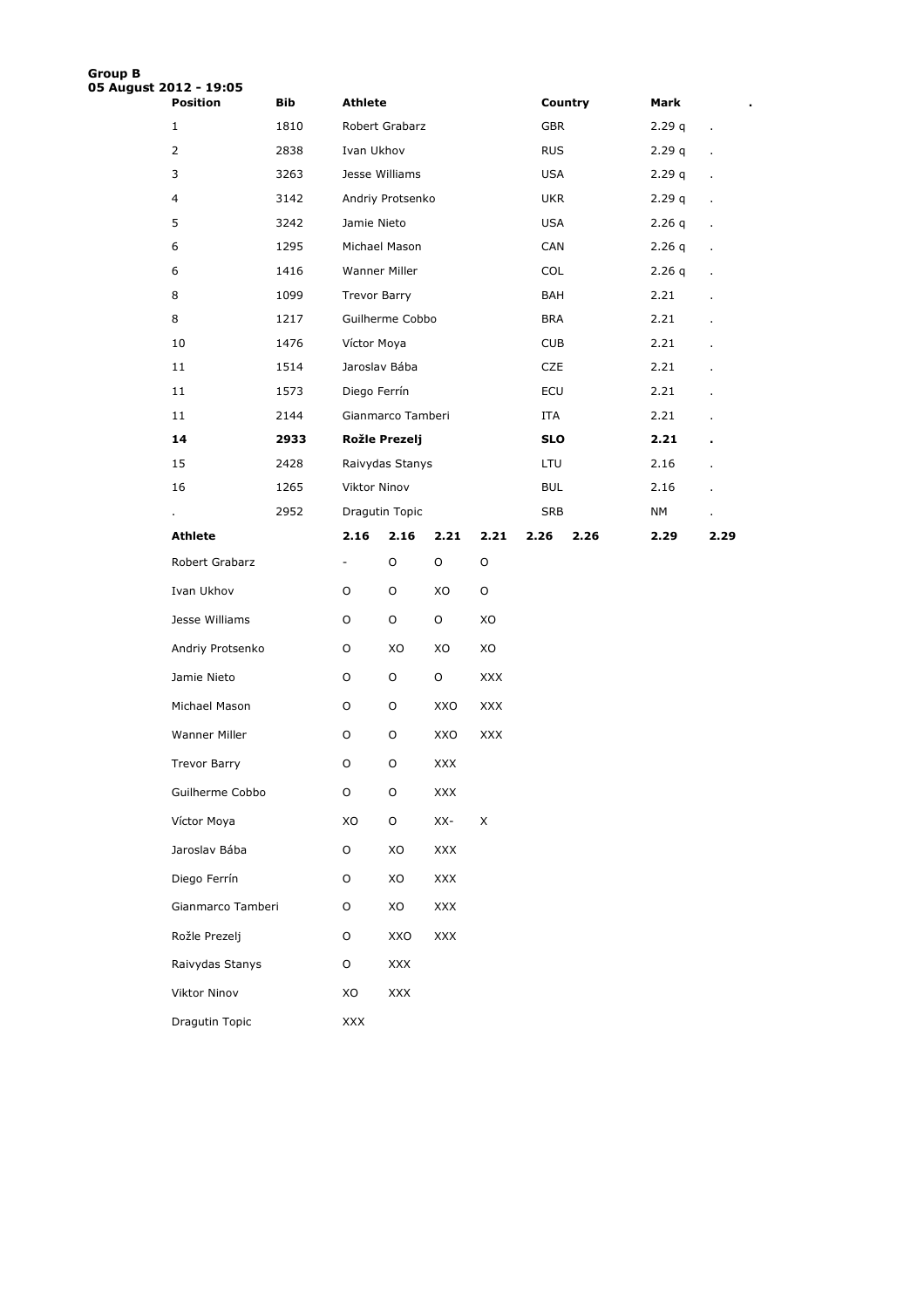#### **Tuesday, Aug 07, 2012 High Jump - M** FINAL

# **07 August 2012 - 19:00**

|                      | <b>Position</b> | Bib  |                          | <b>Athlete</b>         |            | Country    | Mark |                          |      |      |
|----------------------|-----------------|------|--------------------------|------------------------|------------|------------|------|--------------------------|------|------|
|                      | 1               | 2838 |                          | Ivan Ukhov             |            | <b>RUS</b> | 2.38 | $\overline{a}$           |      |      |
|                      | $\overline{2}$  | 3230 |                          | Erik Kynard            |            | <b>USA</b> | 2.33 |                          |      |      |
|                      | 3               | 1286 |                          | Derek Drouin           |            | CAN        | 2.29 |                          |      |      |
|                      | 3               | 1810 |                          | Robert Grabarz         |            | <b>GBR</b> | 2.29 |                          |      |      |
|                      | 3               | 2755 |                          | Mutaz Essa Barshim QAT |            |            | 2.29 |                          |      |      |
|                      | 6               | 3242 |                          | Jamie Nieto            |            | <b>USA</b> | 2.29 |                          |      |      |
|                      | $\overline{7}$  | 3124 |                          | Bohdan Bondarenko UKR  |            |            | 2.29 | $\overline{a}$           |      |      |
|                      | 8               | 1295 |                          | Michael Mason          |            | <b>CAN</b> | 2.29 | $\overline{a}$           |      |      |
|                      | 9               | 1416 |                          | Wanner Miller          |            | <b>COL</b> | 2.25 | $\overline{a}$           |      |      |
|                      | 9               | 3142 |                          | Andriy Protsenko       |            | <b>UKR</b> | 2.25 | l.                       |      |      |
|                      | 9               | 3263 |                          | Jesse Williams         |            | <b>USA</b> | 2.25 |                          |      |      |
|                      | 12              | 2832 |                          | Andrey Silnov          |            | <b>RUS</b> | 2.25 |                          |      |      |
|                      | 13              | 1510 |                          | Kyriakos Ioannou       |            | CYP        | 2.20 |                          |      |      |
|                      | 14              | 1753 |                          | Mickael Hanany         |            | <b>FRA</b> | 2.20 | $\overline{\phantom{a}}$ |      |      |
| <b>Athlete</b>       |                 |      | 2.20                     | 2.25                   | 2.29       | 2.33       | 2.36 |                          | 2.38 | 2.40 |
| Ivan Ukhov           |                 |      | O                        | O                      | XO         | O          | O    |                          | O    | X    |
| Erik Kynard          |                 |      | O                        | XO                     | O          | O          | х-   |                          | Х-   | X    |
| Derek Drouin         |                 |      | O                        | O                      | O          | <b>XXX</b> |      |                          |      |      |
| Robert Grabarz       |                 |      | $\overline{\phantom{0}}$ | O                      | O          | <b>XXX</b> |      |                          |      |      |
| Mutaz Essa Barshim   |                 |      | O                        | O                      | O          | <b>XXX</b> |      |                          |      |      |
| Jamie Nieto          |                 |      | O                        | O                      | XO         | XX-        | X    |                          |      |      |
| Bohdan Bondarenko    |                 |      | XO                       | O                      | XO         | <b>XXX</b> |      |                          |      |      |
| Michael Mason        |                 |      | O                        | O                      | XXO        | <b>XXX</b> |      |                          |      |      |
| <b>Wanner Miller</b> |                 |      | O                        | 0                      | <b>XXX</b> |            |      |                          |      |      |
| Andriy Protsenko     |                 |      | O                        | O                      | <b>XXX</b> |            |      |                          |      |      |
| Jesse Williams       |                 |      | O                        | O                      | <b>XXX</b> |            |      |                          |      |      |
| Andrey Silnov        |                 |      | O                        | XO                     | <b>XXX</b> |            |      |                          |      |      |
| Kyriakos Ioannou     |                 |      | O                        | XXX                    |            |            |      |                          |      |      |
| Mickael Hanany       |                 |      | XO                       | <b>XXX</b>             |            |            |      |                          |      |      |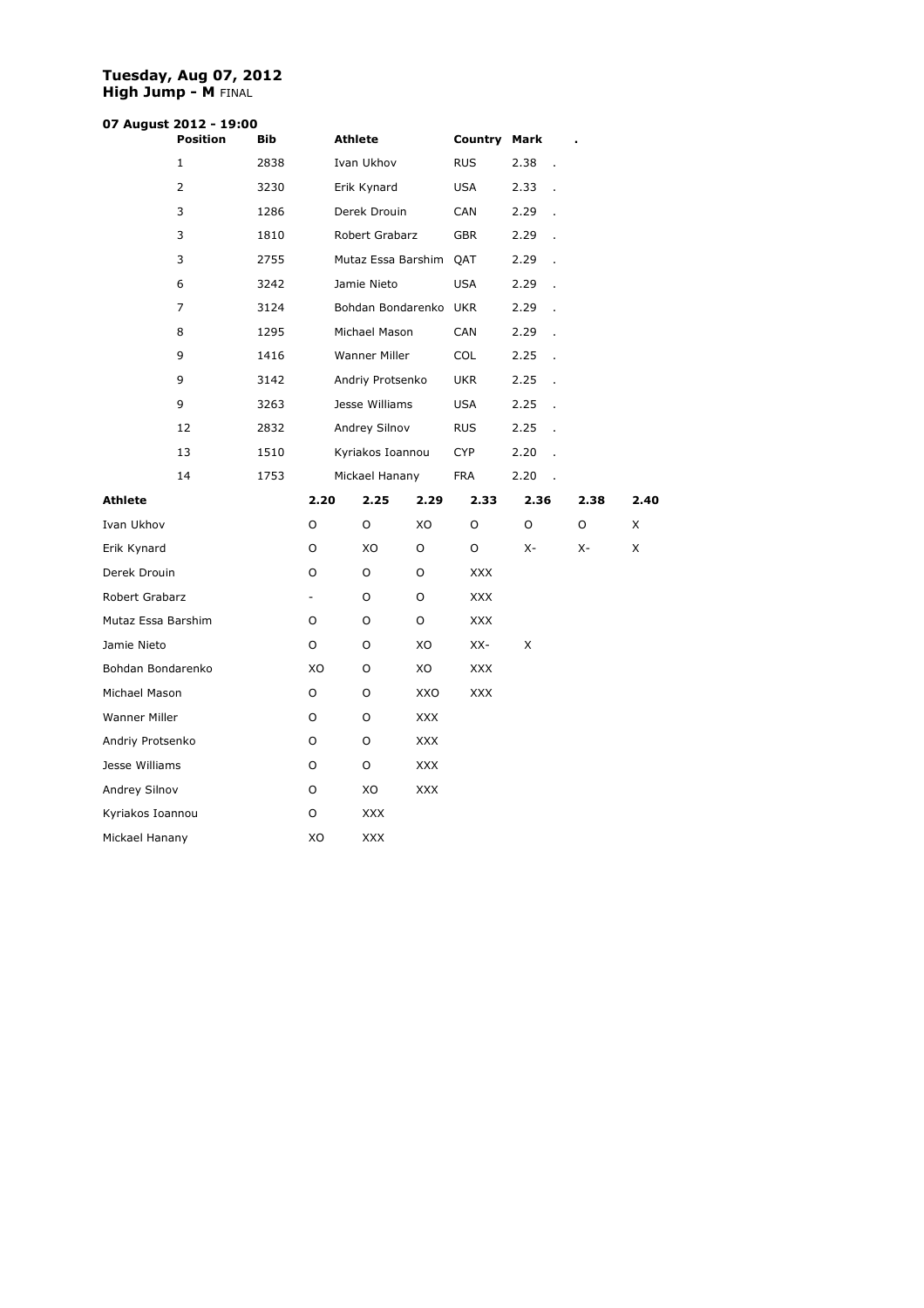#### **Friday, Aug 03, 2012**

**Hammer Throw - M** QUALIFICATION<br>Qual. rule: qualification standard 78.00m or at least best 12 qualified

#### **Group A**

| 03 August 2012 - 11:20 | <b>Position</b>          | Bib  | <b>Athlete</b>           |       | Country    | Mark    |       |      |
|------------------------|--------------------------|------|--------------------------|-------|------------|---------|-------|------|
| $\mathbf{1}$           |                          | 2229 | Koji Murofushi           |       | <b>JPN</b> | 78.48 Q |       | (SB) |
| 2                      |                          | 2930 | Primož Kozmus            |       | <b>SLO</b> | 78.12 Q |       | (SB) |
| 3                      |                          | 3150 | Olexiy Sokyrskiyy        |       | <b>UKR</b> | 77.65 q |       | ä,   |
| 4                      |                          | 3224 | Kibwe Johnson            |       | <b>USA</b> | 77.17 q |       | (SB) |
| 5                      |                          | 2808 | Kirill Ikonnikov         |       | <b>RUS</b> | 76.85 q |       |      |
| 6                      |                          | 2678 | Szymon Ziólkowski        |       | <b>POL</b> | 76.22 q |       |      |
| 7                      |                          | 3022 | Dilshod Nazarov          |       | TJK        | 75.91 q |       |      |
| 8                      |                          | 1520 | Lukáš Melich             |       | <b>CZE</b> | 75.88 q |       |      |
| 9                      |                          | 2145 | Nicola Vizzoni           |       | ITA        | 74.79 q |       |      |
|                        | 10                       | 1834 | Alexander Smith          |       | <b>GBR</b> | 74.71 q |       |      |
| 11                     |                          | 3072 | Esref Apak               |       | <b>TUR</b> | 73.47   |       |      |
|                        | 12                       | 2394 | Igors Sokolovs           |       | LAT        | 72.76   |       |      |
|                        | 13                       | 1742 | Quentin Bigot            |       | <b>FRA</b> | 72.42   |       |      |
|                        | 14                       | 1161 | Pavel Kryvitski          |       | <b>BLR</b> | 71.49   |       |      |
| 15                     |                          | 1584 | Mostafa Al-Gamel         |       | EGY        | 71.36   |       |      |
|                        | 16                       | 1452 | András Haklits           |       | <b>CRO</b> | 70.61   |       |      |
| 17                     |                          | 2483 | Serghei Marghiev         |       | MDA        | 69.76   |       |      |
|                        | 18                       | 3129 | Oleksandr Dryhol         |       | <b>UKR</b> | 69.57   |       |      |
|                        | 19                       | 1983 | Aléxandros Papadimitríou |       | GRE        | 67.19   |       |      |
|                        | 20                       | 3330 | Suhrob Khodjaev          |       | UZB        | 65.88   |       |      |
|                        | <b>Athlete</b>           |      |                          | 1st   | 2nd        |         | 3rd   |      |
|                        | Koji Murofushi           |      |                          | 77.18 |            | 78.48   |       |      |
|                        | Primož Kozmus            |      |                          | 78.12 |            |         |       |      |
|                        | Olexiy Sokyrskiyy        |      |                          | X     | X          |         | 77.65 |      |
|                        | Kibwe Johnson            |      |                          | X     | X          |         | 77.17 |      |
|                        | Kirill Ikonnikov         |      |                          | X     |            | 76.43   | 76.85 |      |
|                        | Szymon Ziólkowski        |      |                          | 76.22 | X          |         | 75.68 |      |
|                        | Dilshod Nazarov          |      |                          | 73.90 | X.         |         | 75.91 |      |
|                        | Lukáš Melich             |      |                          | 75.88 |            | 75.29   | 72.49 |      |
|                        | Nicola Vizzoni           |      |                          | 74.79 |            | 73.88   | 74.12 |      |
|                        | Alexander Smith          |      |                          | 72.59 |            | 74.71   | 73.21 |      |
|                        | Esref Apak               |      |                          | X     | X          |         | 73.47 |      |
|                        | Igors Sokolovs           |      |                          | X     |            | 71.77   | 72.76 |      |
|                        | Quentin Bigot            |      |                          | 69.22 |            | 68.17   | 72.42 |      |
|                        | Pavel Kryvitski          |      |                          | 71.49 | X          |         | X     |      |
|                        | Mostafa Al-Gamel         |      |                          | X     |            | 70.23   | 71.36 |      |
|                        | András Haklits           |      |                          | X     |            | 70.61   | X     |      |
|                        | Serghei Marghiev         |      |                          | 67.17 |            | 67.32   | 69.76 |      |
|                        | Oleksandr Dryhol         |      |                          | X     |            | 68.02   | 69.57 |      |
|                        | Aléxandros Papadimitríou |      |                          | X     |            | 66.91   | 67.19 |      |
|                        | Suhrob Khodjaev          |      |                          | 65.88 |            | 64.74   | X     |      |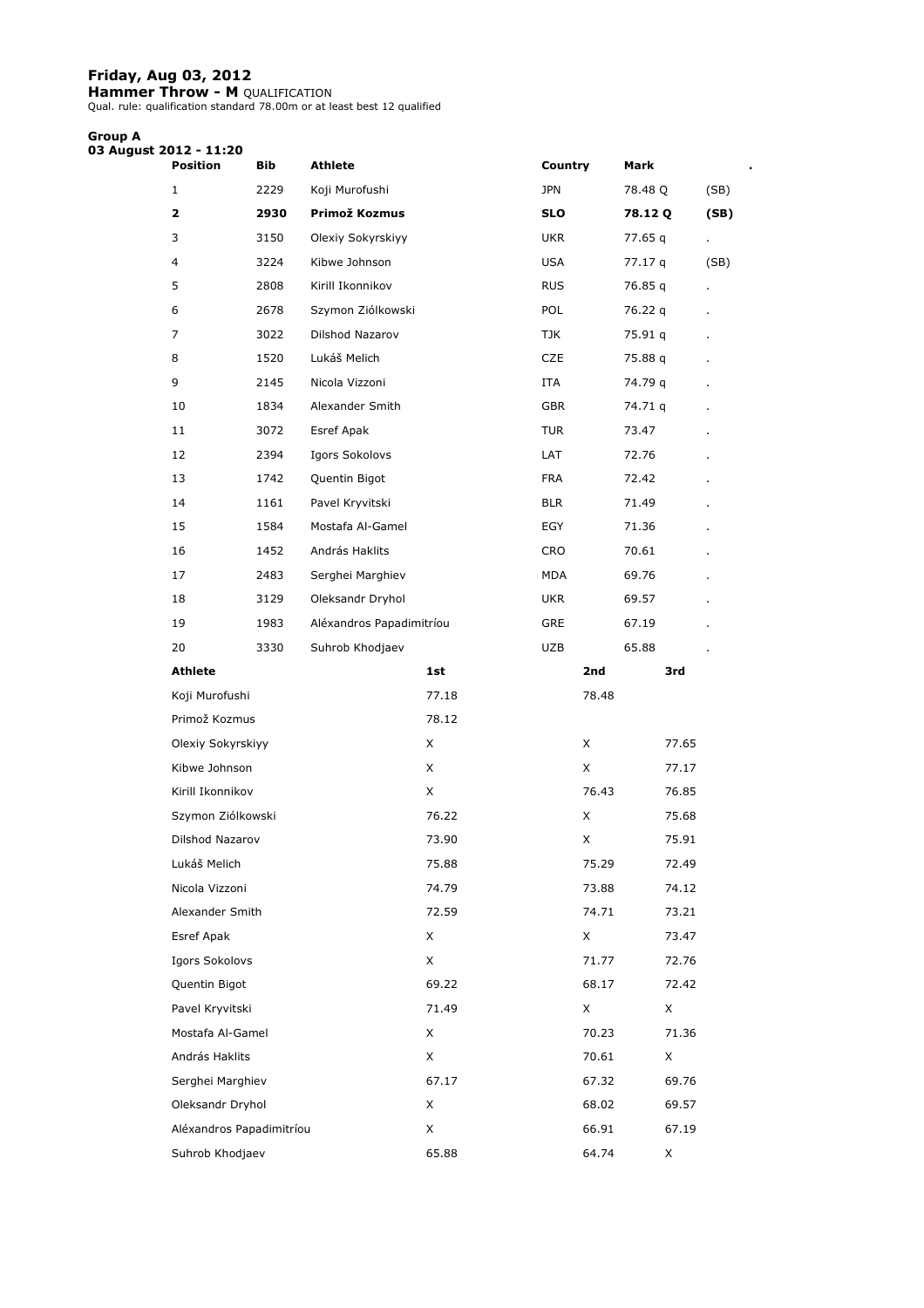| Group B | 03 August 2012 - 13:00   |      |                          |       |            |       |         |       |                |
|---------|--------------------------|------|--------------------------|-------|------------|-------|---------|-------|----------------|
|         | <b>Position</b>          | Bib  | <b>Athlete</b>           |       | Country    |       | Mark    |       |                |
|         | $\mathbf{1}$             | 2048 | Krisztián Pars           |       | <b>HUN</b> |       | 79.37 Q |       |                |
|         | 2                        | 1169 | Valery Sviatokha         |       | <b>BLR</b> |       | 74.69 q |       |                |
|         | 3                        | 2595 | Eivind Henriksen         |       | <b>NOR</b> |       | 74.62   |       |                |
|         | 4                        | 1744 | Jérôme Bortoluzzi        |       | <b>FRA</b> |       | 74.15   |       |                |
|         | 5                        | 2990 | Marcel Lomnický          |       | <b>SVK</b> |       | 74.00   |       | ٠              |
|         | 6                        | 1616 | Javier Cienfuegos        |       | <b>ESP</b> |       | 73.73   |       |                |
|         | $\overline{7}$           | 2382 | Ali Mohamed Al-Zinkawi   |       | <b>KUW</b> |       | 73.40   |       | ×.             |
|         | 8                        | 1473 | Roberto Janet            |       | <b>CUB</b> |       | 73.34   |       | ٠              |
|         | 9                        | 1096 | Dzmitry Marshin          |       | AZE        |       | 72.85   |       | ä,             |
|         | 10                       | 2086 | Kaveh Mousavi            |       | IRI        |       | 72.70   |       | $\cdot$        |
|         | 11                       | 2841 | Aleksey Zagornyi         |       | <b>RUS</b> |       | 72.52   |       | $\cdot$        |
|         | 12                       | 3229 | A.G. Kruger              |       | <b>USA</b> |       | 72.13   |       |                |
|         | 13                       | 1729 | David Söderberg          |       | FIN        |       | 71.76   |       | $\blacksquare$ |
|         | 14                       | 2140 | Lorenzo Povegliano       |       | ITA        |       | 71.55   |       | ×.             |
|         | 15                       | 1751 | Nicolas Figère           |       | <b>FRA</b> |       | 69.74   |       | ٠              |
|         | 16                       | 1512 | Constantinos Stathelakos |       | <b>CYP</b> |       | 69.65   |       |                |
|         | 17                       | 3024 | Mergen Mamedov           |       | <b>TKM</b> |       | 68.39   |       | ٠              |
|         | 18                       | 1022 | Juan Ignacio Cerra       |       | ARG        |       | 68.20   |       |                |
|         |                          | 1300 | James Steacy             |       | CAN        |       | NΜ      |       |                |
|         |                          | 2649 | Pawel Fajdek             |       | <b>POL</b> |       | NΜ      |       |                |
|         |                          | 3144 | Artem Rubanko            |       | <b>UKR</b> |       | NM      |       |                |
|         | <b>Athlete</b>           |      |                          | 1st   |            | 2nd   |         | 3rd   |                |
|         | Krisztián Pars           |      |                          | 77.11 |            | 79.37 |         |       |                |
|         | Valery Sviatokha         |      |                          | 73.11 |            | 73.07 |         | 74.69 |                |
|         | Eivind Henriksen         |      |                          | 72.67 |            | X     |         | 74.62 |                |
|         | Jérôme Bortoluzzi        |      |                          | X     |            | 70.36 |         | 74.15 |                |
|         | Marcel Lomnický          |      |                          | X     |            | 74.00 |         | X     |                |
|         | Javier Cienfuegos        |      |                          | X     |            | 63.79 |         | 73.73 |                |
|         | Ali Mohamed Al-Zinkawi   |      |                          | 70.67 |            | 73.40 |         | X     |                |
|         | Roberto Janet            |      |                          | 72.52 |            | 73.34 |         | 70.19 |                |
|         | Dzmitry Marshin          |      |                          | 72.06 |            | X     |         | 72.85 |                |
|         | Kaveh Mousavi            |      |                          | 67.25 |            | 71.42 |         | 72.70 |                |
|         | Aleksey Zagornyi         |      |                          | 71.02 |            | 72.52 |         | X     |                |
|         | A.G. Kruger              |      |                          | X     |            | 72.13 |         | X     |                |
|         | David Söderberg          |      |                          | X     |            | 71.26 |         | 71.76 |                |
|         | Lorenzo Povegliano       |      |                          | 71.55 |            | 68.77 |         | X     |                |
|         | Nicolas Figère           |      |                          | 69.74 |            | X     |         | X     |                |
|         | Constantinos Stathelakos |      |                          | 69.65 |            | X     |         | X     |                |
|         | Mergen Mamedov           |      |                          | 68.39 |            | 66.99 |         | 67.23 |                |
|         | Juan Ignacio Cerra       |      |                          | 65.82 |            | 66.25 |         | 68.20 |                |
|         | James Steacy             |      |                          | X     |            | X     |         | X     |                |
|         | Pawel Fajdek             |      |                          | X     |            | X     |         | X     |                |
|         | Artem Rubanko            |      |                          | X     |            | X     |         | X     |                |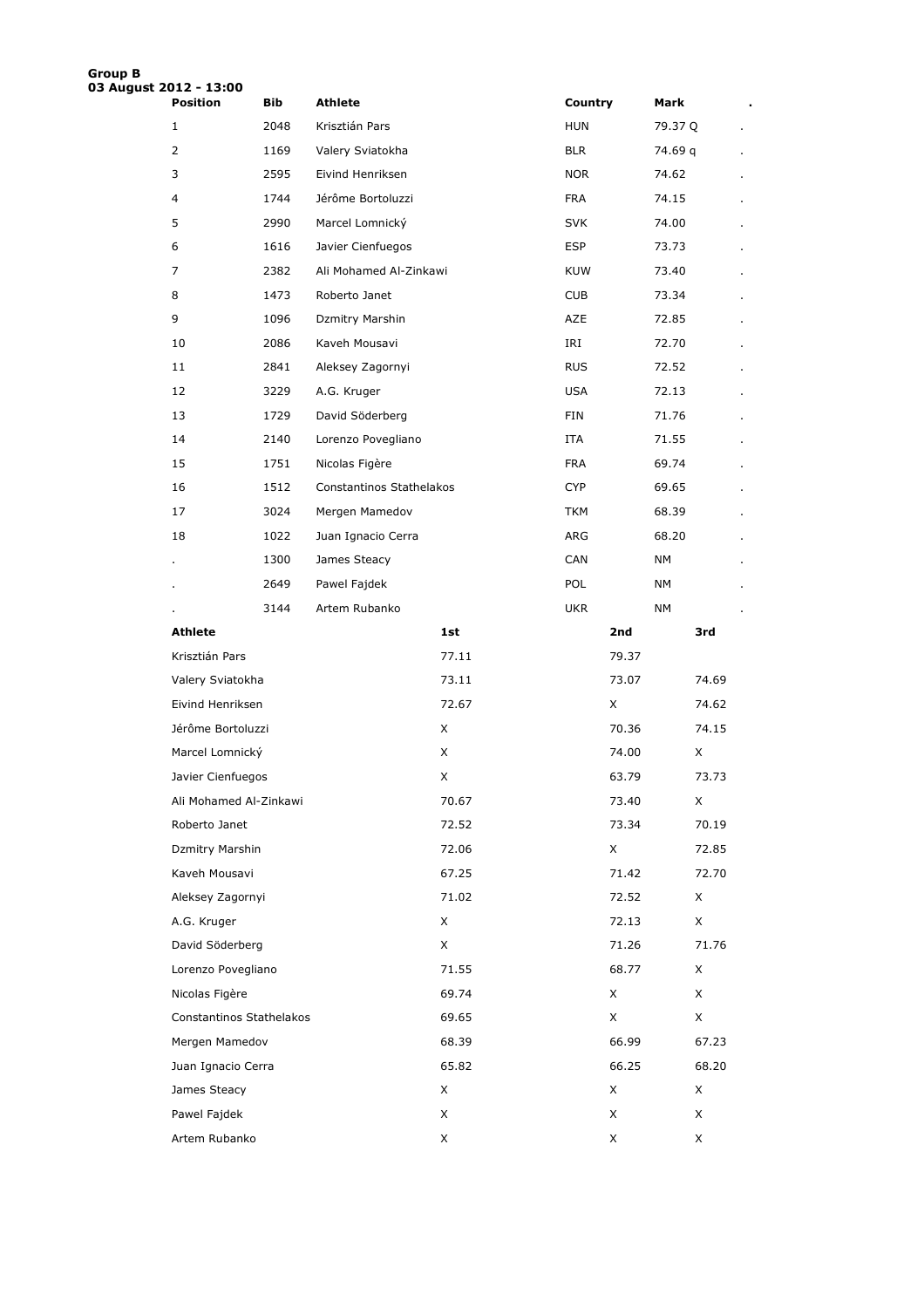#### **Sunday, Aug 05, 2012 Hammer Throw - M** FINAL

# **05 August 2012 - 20:20**

| <b>Position</b>   | <b>Bib</b> | <b>Athlete</b>    |       |       | Country    | Mark  |       |
|-------------------|------------|-------------------|-------|-------|------------|-------|-------|
| $\mathbf{1}$      | 2048       | Krisztián Pars    |       |       | <b>HUN</b> | 80.59 |       |
| $\mathbf{2}$      | 2930       | Primož Kozmus     |       |       | <b>SLO</b> | 79.36 | (SB)  |
| 3                 | 2229       | Koji Murofushi    |       |       | <b>JPN</b> | 78.71 | (SB)  |
| $\overline{4}$    | 3150       | Olexiy Sokyrskiyy |       |       | <b>UKR</b> | 78.25 |       |
| 5                 | 2808       | Kirill Ikonnikov  |       |       | <b>RUS</b> | 77.86 |       |
| 6                 | 1520       | Lukáš Melich      |       |       | <b>CZE</b> | 77.17 | ä,    |
| $\overline{7}$    | 2678       | Szymon Ziólkowski |       |       | <b>POL</b> | 77.10 |       |
| 8                 | 2145       | Nicola Vizzoni    |       |       | <b>ITA</b> | 76.07 |       |
| 9                 | 3224       | Kibwe Johnson     |       |       | <b>USA</b> | 74.95 |       |
| 10                | 3022       | Dilshod Nazarov   |       |       | <b>TJK</b> | 73.80 |       |
| 11                | 1169       | Valery Sviatokha  |       |       | <b>BLR</b> | 73.13 |       |
| 12                | 1834       | Alexander Smith   |       |       | <b>GBR</b> | 72.87 |       |
| <b>Athlete</b>    |            | 1st               | 2nd   | 3rd   | 4th        | 5th   | 6th   |
| Krisztián Pars    |            | 79.14             | 78.33 | 80.59 | 79.70      | 79.28 | 78.88 |
| Primož Kozmus     |            | 78.97             | X     | X     | X          | 79.36 | 78.59 |
| Koji Murofushi    |            | X                 | 78.16 | 78.71 | 78.09      | 77.12 | 76.47 |
| Olexiy Sokyrskiyy |            | 76.51             | 78.25 | X     | X          | X     | 76.99 |
| Kirill Ikonnikov  |            | 77.86             | X     | 77.81 | 74.60      | X     | 77.46 |
| Lukáš Melich      |            | 76.73             | 75.67 | 77.17 | 76.28      | 18.90 | X     |
| Szymon Ziólkowski |            | 75.69             | 74.95 | 76.30 | 76.88      | 77.10 | 75.86 |
| Nicola Vizzoni    |            | 75.75             | 75.84 | 75.41 | 76.07      | 75.79 | X     |
| Kibwe Johnson     |            | 73.31             | 74.95 | X     |            |       |       |
| Dilshod Nazarov   |            | 70.00             | 70.88 | 73.80 |            |       |       |
| Valery Sviatokha  |            | 73.13             | 72.78 | 72.42 |            |       |       |
| Alexander Smith   |            | 69.74             | 72.87 | 71.47 |            |       |       |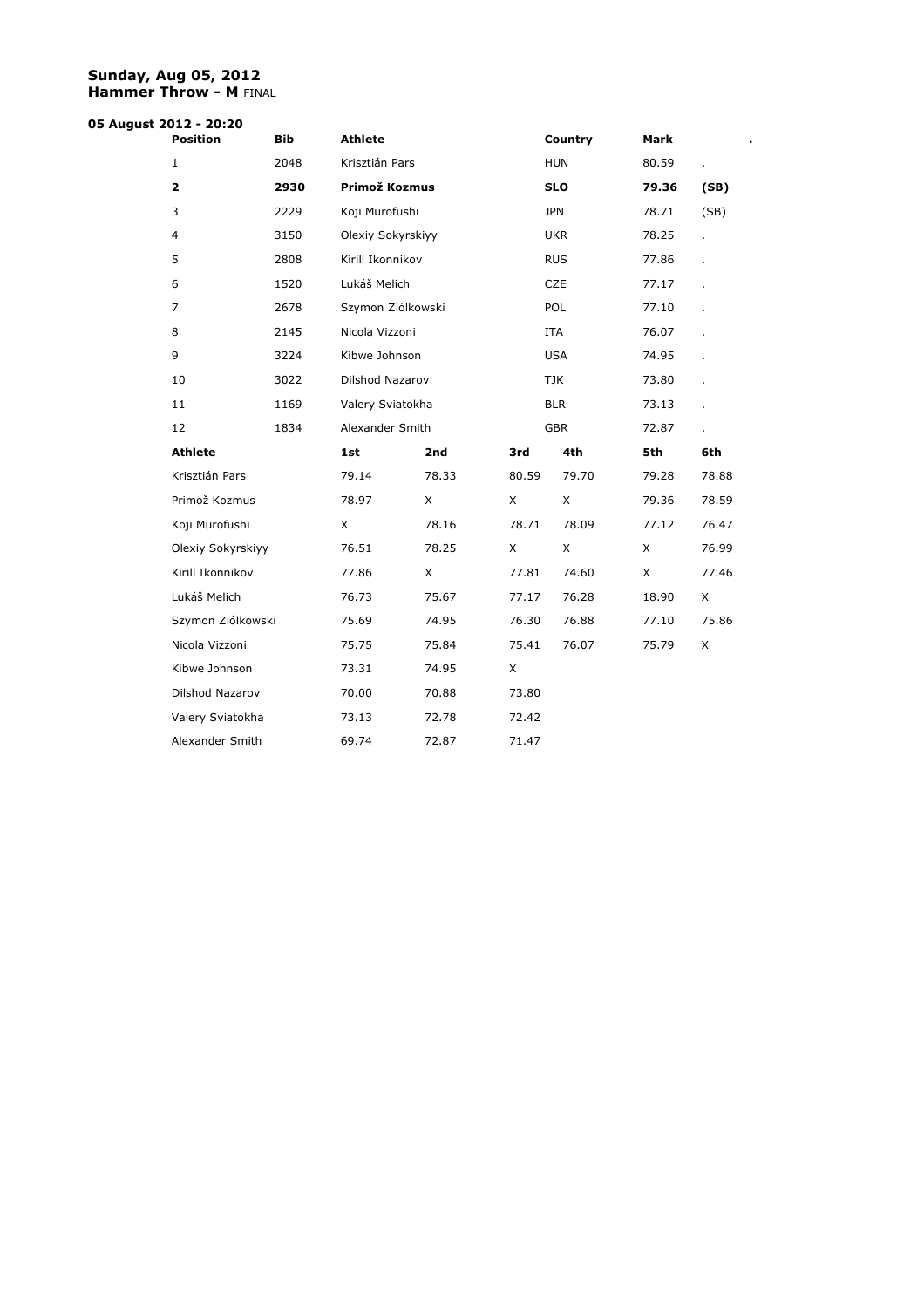### **Saturday, Aug 04, 2012**

**Pole Vault - W** QUALIFICATION Qual. rule: qualification standard 4.60m or at least best 12 qualified.

| <b>Group A</b><br>04 August 2012 - 10:20 |                     |            |                              |                                       |                          |                |                                    |            |         |           |                |
|------------------------------------------|---------------------|------------|------------------------------|---------------------------------------|--------------------------|----------------|------------------------------------|------------|---------|-----------|----------------|
|                                          | <b>Position</b>     | <b>Bib</b> | <b>Athlete</b>               |                                       |                          |                |                                    |            | Country | Mark      |                |
|                                          | $\mathbf{1}$        | 1505       |                              | Yarisley Silva                        |                          |                |                                    | <b>CUB</b> |         | 4.55 $q$  | $\blacksquare$ |
|                                          | $\mathbf{1}$        | 3318       |                              | Jennifer Suhr                         |                          |                |                                    | <b>USA</b> |         | 4.55 q    |                |
|                                          | 3                   | 1962       | Lisa Ryzih                   |                                       |                          |                |                                    | <b>GER</b> |         | 4.55 q    |                |
|                                          | 4                   | 1773       |                              | Vanessa Boslak                        |                          |                |                                    | <b>FRA</b> |         | 4.55 $q$  |                |
|                                          | 4                   | 1848       |                              | <b>Holly Bleasdale</b>                |                          |                |                                    | <b>GBR</b> |         | 4.55 q    | $\mathbf{r}$   |
|                                          | 4                   | 1969       |                              | Martina Strutz                        |                          |                |                                    | <b>GER</b> |         | 4.55q     |                |
|                                          | 7                   | 1069       | Alana Boyd                   |                                       |                          |                |                                    | <b>AUS</b> |         | 4.55 $q$  | $\blacksquare$ |
|                                          | 8                   | 2697       |                              | Monika Pyrek                          |                          |                |                                    | <b>POL</b> |         | 4.40      | $\lambda$      |
|                                          | 9                   | 1198       |                              | Anastasiya Shvedova                   |                          |                |                                    | <b>BLR</b> |         | 4.40      |                |
|                                          | 10                  | 2122       |                              | Jillian Schwartz                      |                          |                |                                    | ISR        |         | 4.40      |                |
|                                          | 11                  | 2246       |                              | Tomomi Abiko                          |                          |                |                                    | <b>JPN</b> |         | 4.25      |                |
|                                          | 11                  | 2939       | Tina Šutej                   |                                       |                          |                |                                    | <b>SLO</b> |         | 4.25      |                |
|                                          | 11                  | 3004       |                              | Angelica Bengtsson                    |                          |                |                                    | <b>SWE</b> |         | 4.25      |                |
|                                          | 14                  | 1999       |                              | Ekateríni Stefanídi                   |                          |                |                                    | <b>GRE</b> |         | 4.25      |                |
|                                          | 15                  | 1735       |                              | Minna Nikkanen                        |                          |                |                                    | FIN        |         | 4.25      |                |
|                                          | 15                  | 2889       |                              | Anastasia Savchenko                   |                          |                |                                    | <b>RUS</b> |         | 4.25      |                |
|                                          | 17                  | 1376       | Ling Li                      |                                       |                          |                |                                    | <b>CHN</b> |         | 4.25      |                |
|                                          | 18                  | 2361       |                              | Yun-hee Choi                          |                          |                |                                    | <b>KOR</b> |         | 4.10      |                |
|                                          | 18<br>20            | 2733       |                              | Maria Leonor Tavares<br>Ganna Shelekh |                          |                |                                    | <b>POR</b> |         | 4.10      |                |
|                                          |                     | 3187       |                              |                                       |                          |                |                                    | <b>UKR</b> |         | 4.10      | ä,             |
|                                          |                     |            |                              |                                       |                          |                |                                    |            |         |           |                |
|                                          | Athlete             |            |                              |                                       |                          |                | 4.10 4.10 4.25 4.25 4.40 4.40 4.50 |            |         | 4.50 4.55 | 4.55           |
|                                          | Yarisley Silva      |            |                              |                                       | ÷,                       | O              | O                                  |            |         |           |                |
|                                          | Jennifer Suhr       |            |                              | $\overline{\phantom{m}}$              | $\overline{\phantom{a}}$ | $\equiv$       | O                                  |            |         |           |                |
|                                          | Lisa Ryzih          |            | -                            | $\overline{\phantom{a}}$              | O                        | XO             | O                                  |            |         |           |                |
|                                          | Vanessa Boslak      |            | -                            | O                                     | XO                       | O              | XO                                 |            |         |           |                |
|                                          | Holly Bleasdale     |            | -                            | $\blacksquare$                        | XO                       | O              | XO                                 |            |         |           |                |
|                                          | Martina Strutz      |            | ۰                            | O                                     | O                        | XO             | XO                                 |            |         |           |                |
|                                          | Alana Boyd          |            | $\blacksquare$               | O                                     | XXO                      | XXO            | XO                                 |            |         |           |                |
|                                          | Monika Pyrek        |            | $\blacksquare$               | O                                     | $\mathsf O$              | $\mathsf{XXX}$ |                                    |            |         |           |                |
|                                          | Anastasiya Shvedova |            | $\equiv$                     | XO                                    | O                        | $\blacksquare$ | <b>XXX</b>                         |            |         |           |                |
|                                          | Jillian Schwartz    |            | O                            | XXO                                   | $\mathsf O$              | <b>XXX</b>     |                                    |            |         |           |                |
|                                          | Tomomi Abiko        |            | O                            | O                                     | $\mathsf{XXX}$           |                |                                    |            |         |           |                |
|                                          | Tina Šutej          |            | O                            | O                                     | XXX                      |                |                                    |            |         |           |                |
|                                          | Angelica Bengtsson  |            | $\qquad \qquad \blacksquare$ | O                                     | XXX                      |                |                                    |            |         |           |                |
|                                          | Ekateríni Stefanídi |            | XO                           | O                                     | XXX                      |                |                                    |            |         |           |                |
|                                          | Minna Nikkanen      |            | O                            | XO                                    | XXX                      |                |                                    |            |         |           |                |
|                                          | Anastasia Savchenko |            | $\blacksquare$               | XO                                    | XXX                      |                |                                    |            |         |           |                |
|                                          | Ling Li             |            | $\overline{\phantom{a}}$     | XXO                                   | XXX                      |                |                                    |            |         |           |                |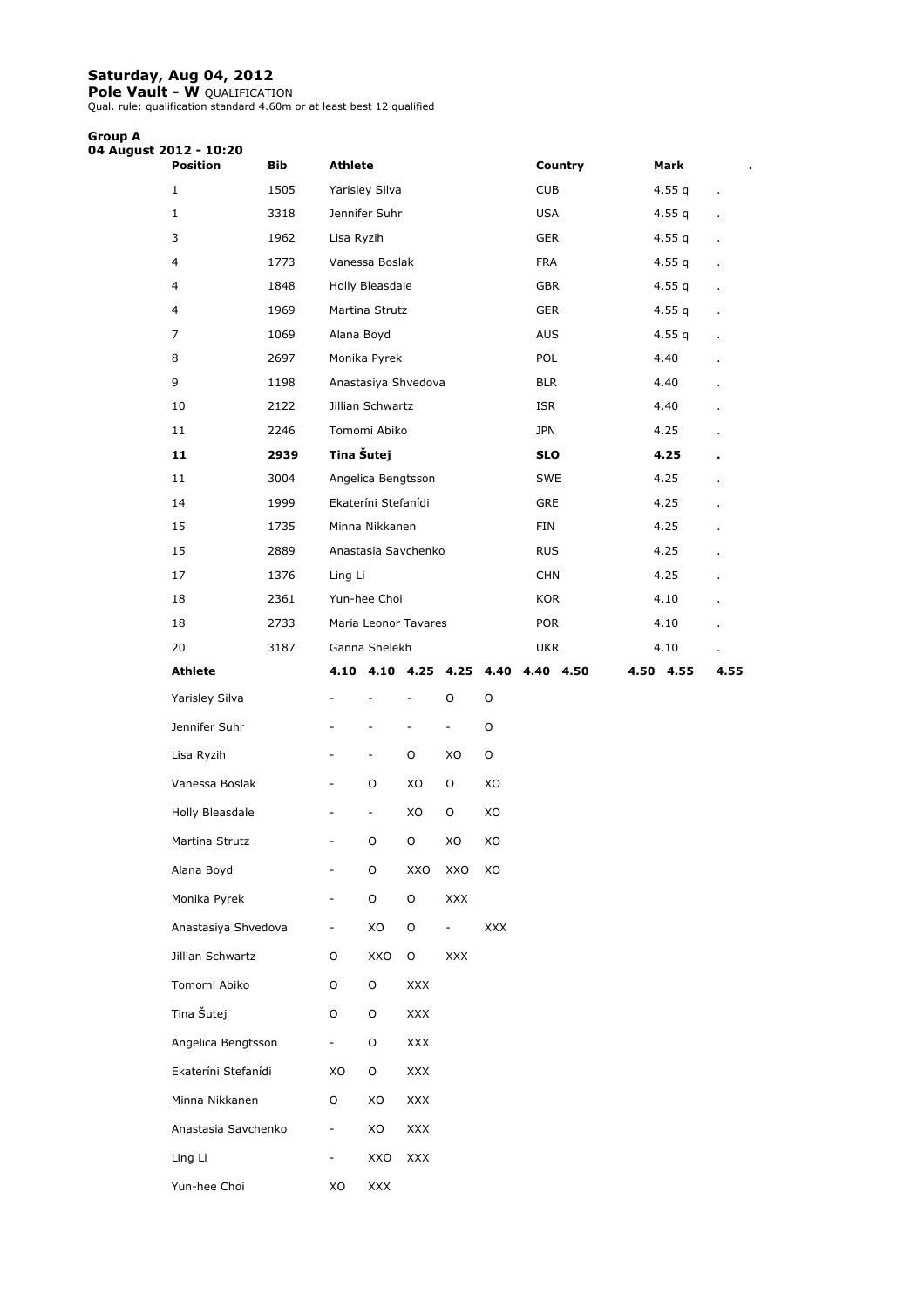| Maria Leonor Tavares | XΟ | <b>XXX</b> |
|----------------------|----|------------|
|                      |    |            |

Ganna Shelekh XXO - XXX

| Group B | 04 August 2012 - 10:20 |              |                          |                              |                          |      |            |                   |           |    |           |
|---------|------------------------|--------------|--------------------------|------------------------------|--------------------------|------|------------|-------------------|-----------|----|-----------|
|         | <b>Position</b>        | <b>Bib</b>   | <b>Athlete</b>           |                              |                          |      |            | Country           | Mark      |    |           |
|         | 1                      | 2863         |                          | Elena Isinbaeva              |                          |      |            | <b>RUS</b>        | 4.55 $q$  | ä, |           |
|         | 2                      | 2698         |                          | Anna Rogowska                |                          |      |            | <b>POL</b>        | 4.55 $q$  |    |           |
|         | 3                      | 1967         |                          | Silke Spiegelburg            |                          |      |            | GER               | 4.55 $q$  |    |           |
|         | 4                      | 3296         |                          | Becky Holliday               |                          |      |            | <b>USA</b>        | 4.55 $q$  |    |           |
|         | 5                      | 1539         |                          | Jirina Ptácniková            |                          |      |            | <b>CZE</b>        | 4.55 $q$  | ×. |           |
|         | 6                      | 1994         |                          | Stélla-Iró Ledáki            |                          |      |            | <b>GRE</b>        | 4.50      |    | $(=PB)$   |
|         | 7                      | 1246         |                          | Fabiana Murer                |                          |      |            | <b>BRA</b>        | 4.50      | ×. |           |
|         | 8                      | 3298         | Lacy Janson              |                              |                          |      |            | <b>USA</b>        | 4.40      |    |           |
|         | 9                      | 1306         |                          | Mélanie Blouin               |                          |      |            | CAN               | 4.25      |    |           |
|         | 9                      | 1993         |                          | Nikoléta Kiriakopoúlou       |                          |      |            | GRE               | 4.25      |    |           |
|         | 11                     | 2974         |                          | Nicole Büchler               |                          |      |            | SUI               | 4.25      |    |           |
|         | 12                     | 1852         |                          | Kate Dennison                |                          |      |            | <b>GBR</b>        | 4.25      |    |           |
|         | 12                     | 3170         |                          | Natalya Kushch-Mazuryk       |                          |      |            | <b>UKR</b>        | 4.25      |    |           |
|         | 14                     | 1785         |                          | Marion Lotout                |                          |      |            | <b>FRA</b>        | 4.10      |    |           |
|         |                        | 1078         | Liz Parnov               |                              |                          |      |            | <b>AUS</b>        | NΜ        |    |           |
|         |                        | 1491         |                          | Dailis Caballero             |                          |      |            | <b>CUB</b>        | NΜ        |    |           |
|         |                        | 1550         |                          | Caroline Bonde Holm          |                          |      |            | <b>DEN</b>        | NΜ        |    |           |
|         |                        | 2110<br>2855 | Tori Pena                | Svetlana Feofanova           |                          |      |            | IRL<br><b>RUS</b> | NΜ<br>NΜ  |    |           |
|         | Athlete                |              | 4.10                     |                              | 4.10 4.25                | 4.25 |            | 4.40 4.40         | 4.50 4.50 |    | 4.55 4.55 |
|         | Elena Isinbaeva        |              |                          | ÷,                           | $\overline{\phantom{a}}$ | O    | O          |                   |           |    |           |
|         | Anna Rogowska          |              |                          | $\qquad \qquad \blacksquare$ | XO                       | XO   | O          |                   |           |    |           |
|         | Silke Spiegelburg      |              |                          | $\overline{\phantom{a}}$     | $\overline{\phantom{a}}$ | O    | XO         |                   |           |    |           |
|         | Becky Holliday         |              | $\overline{\phantom{a}}$ | XO                           | XXO                      | O    | XO         |                   |           |    |           |
|         | Jirina Ptácniková      |              |                          | $\qquad \qquad \blacksquare$ | XO                       | XO   | XXO        |                   |           |    |           |
|         | Stélla-Iró Ledáki      |              | XXO                      | O                            | XO                       | O    | <b>XXX</b> |                   |           |    |           |
|         | Fabiana Murer          |              |                          |                              | -                        | XO   | <b>XXX</b> |                   |           |    |           |
|         | Lacy Janson            |              |                          | 0                            | 0                        | XXX  |            |                   |           |    |           |
|         | Mélanie Blouin         |              | 0                        | O                            | <b>XXX</b>               |      |            |                   |           |    |           |
|         | Nikoléta Kiriakopoúlou |              | $\blacksquare$           | O                            | <b>XXX</b>               |      |            |                   |           |    |           |
|         | Nicole Büchler         |              | XXO                      | O                            | <b>XXX</b>               |      |            |                   |           |    |           |
|         | Kate Dennison          |              | $\overline{\phantom{a}}$ | XO                           | XXX                      |      |            |                   |           |    |           |
|         | Natalya Kushch-Mazuryk |              | $\sim$                   | XO                           | <b>XXX</b>               |      |            |                   |           |    |           |
|         | Marion Lotout          |              | XXO                      | <b>XXX</b>                   |                          |      |            |                   |           |    |           |
|         | Liz Parnov             |              | <b>XXX</b>               |                              |                          |      |            |                   |           |    |           |
|         | Dailis Caballero       |              | <b>XXX</b>               |                              |                          |      |            |                   |           |    |           |
|         | Caroline Bonde Holm    |              | <b>XXX</b>               |                              |                          |      |            |                   |           |    |           |
|         | Tori Pena              |              | <b>XXX</b>               |                              |                          |      |            |                   |           |    |           |
|         | Svetlana Feofanova     |              | $\overline{\phantom{a}}$ |                              | $XX- X$                  |      |            |                   |           |    |           |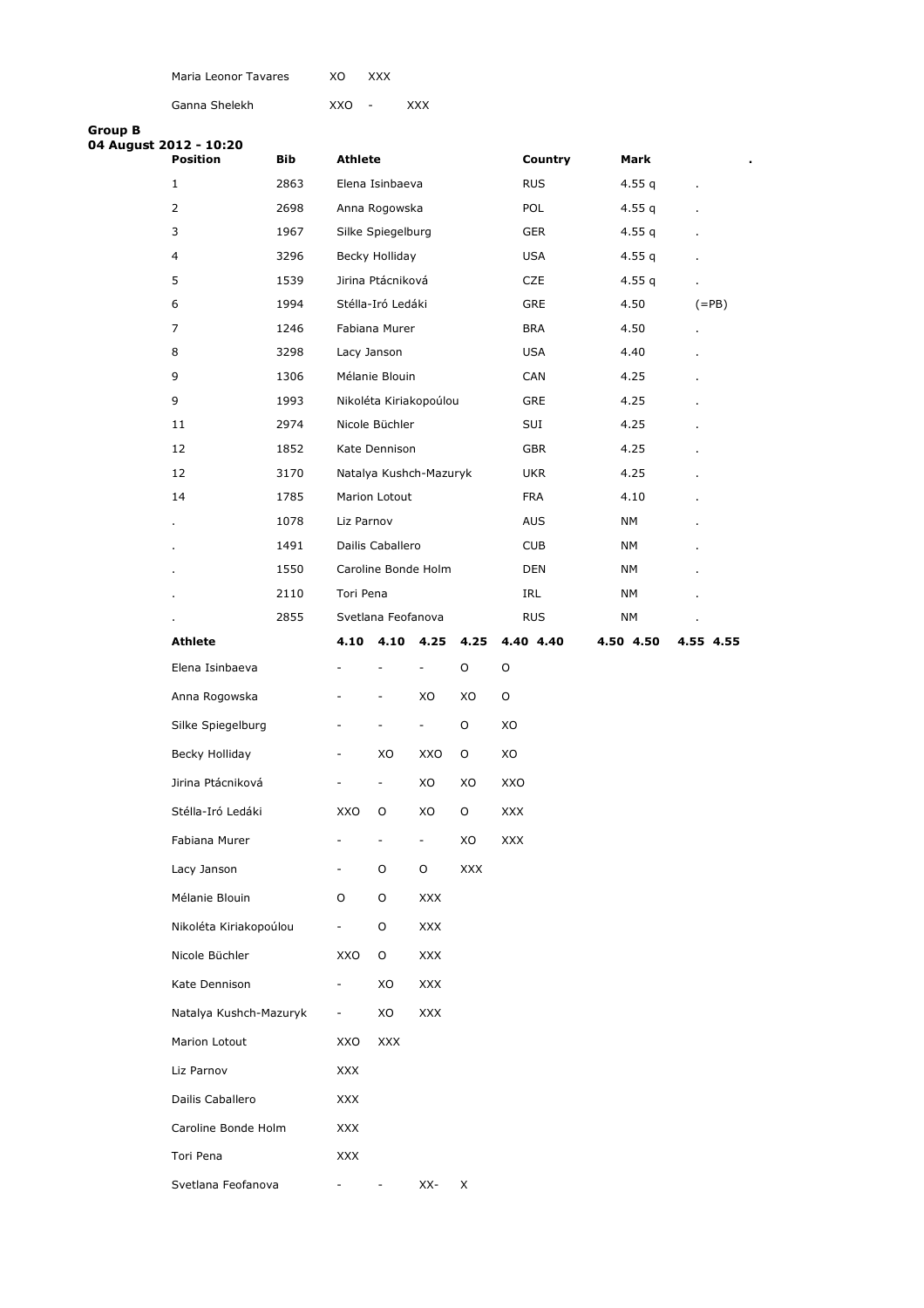#### **Monday, Aug 06, 2012 Pole Vault - W** Final

| 06 August 2012 - 19:00        |                          |                   |                |      |            |         |            |         |
|-------------------------------|--------------------------|-------------------|----------------|------|------------|---------|------------|---------|
| <b>Position</b><br><b>Bib</b> |                          |                   | <b>Athlete</b> |      |            | Country | Mark       |         |
| 3318<br>1                     | Jennifer Suhr            |                   |                |      | <b>USA</b> |         | 4.75       |         |
| $\overline{2}$<br>1505        | Yarisley Silva           |                   |                |      | <b>CUB</b> |         | 4.75       | $(=NR)$ |
| 3<br>2863                     |                          | Elena Isinbaeva   |                |      | <b>RUS</b> |         | 4.70       |         |
| 4<br>1967                     |                          | Silke Spiegelburg |                |      | <b>GER</b> |         | 4.65       |         |
| 5<br>1969                     | Martina Strutz           |                   |                |      | <b>GER</b> |         | 4.55       |         |
| 6<br>1539                     |                          | Jirina Ptácniková |                |      | <b>CZE</b> |         | 4.45       |         |
| 6<br>1848                     |                          | Holly Bleasdale   |                |      | <b>GBR</b> |         | 4.45       |         |
| 6<br>1962                     | Lisa Ryzih               |                   |                |      | <b>GER</b> |         | 4.45       |         |
| 9<br>3296                     |                          | Becky Holliday    |                |      | <b>USA</b> |         | 4.45       | ٠       |
| 10<br>1773                    |                          | Vanessa Boslak    |                |      | <b>FRA</b> |         | 4.30       |         |
| 11<br>1069                    | Alana Boyd               |                   |                |      | <b>AUS</b> |         | 4.30       |         |
| 2698<br>٠                     |                          | Anna Rogowska     |                |      | POL        |         | NΜ         |         |
| <b>Athlete</b>                | 4.30                     | 4.45              | 4.55           | 4.65 | 4.70       | 4.75    | 4.80       |         |
| Jennifer Suhr                 |                          | ٠                 | O              |      | O          | XO      | <b>XXX</b> |         |
| Yarisley Silva                |                          | XO                | O              | O    | O          | XO      | XXX        |         |
| Elena Isinbaeva               |                          |                   | х-             | O    | O          | XX-     | X          |         |
| Silke Spiegelburg -           |                          |                   | O              | O    | х-         | XX      |            |         |
| Martina Strutz                |                          | XO                | O              | Х-   | XX         |         |            |         |
| Jirina Ptácniková             | $\Omega$                 | XXO               | XX-            | X    |            |         |            |         |
| Holly Bleasdale               |                          | XXO               | <b>XXX</b>     |      |            |         |            |         |
| Lisa Ryzih                    |                          | XXO               | <b>XXX</b>     |      |            |         |            |         |
| Becky Holliday                | XO                       | XXO               | <b>XXX</b>     |      |            |         |            |         |
| Vanessa Boslak                | XO                       | XXX               |                |      |            |         |            |         |
| Alana Boyd                    | XXO                      | <b>XXX</b>        |                |      |            |         |            |         |
| Anna Rogowska                 | $\overline{\phantom{m}}$ | <b>XXX</b>        |                |      |            |         |            |         |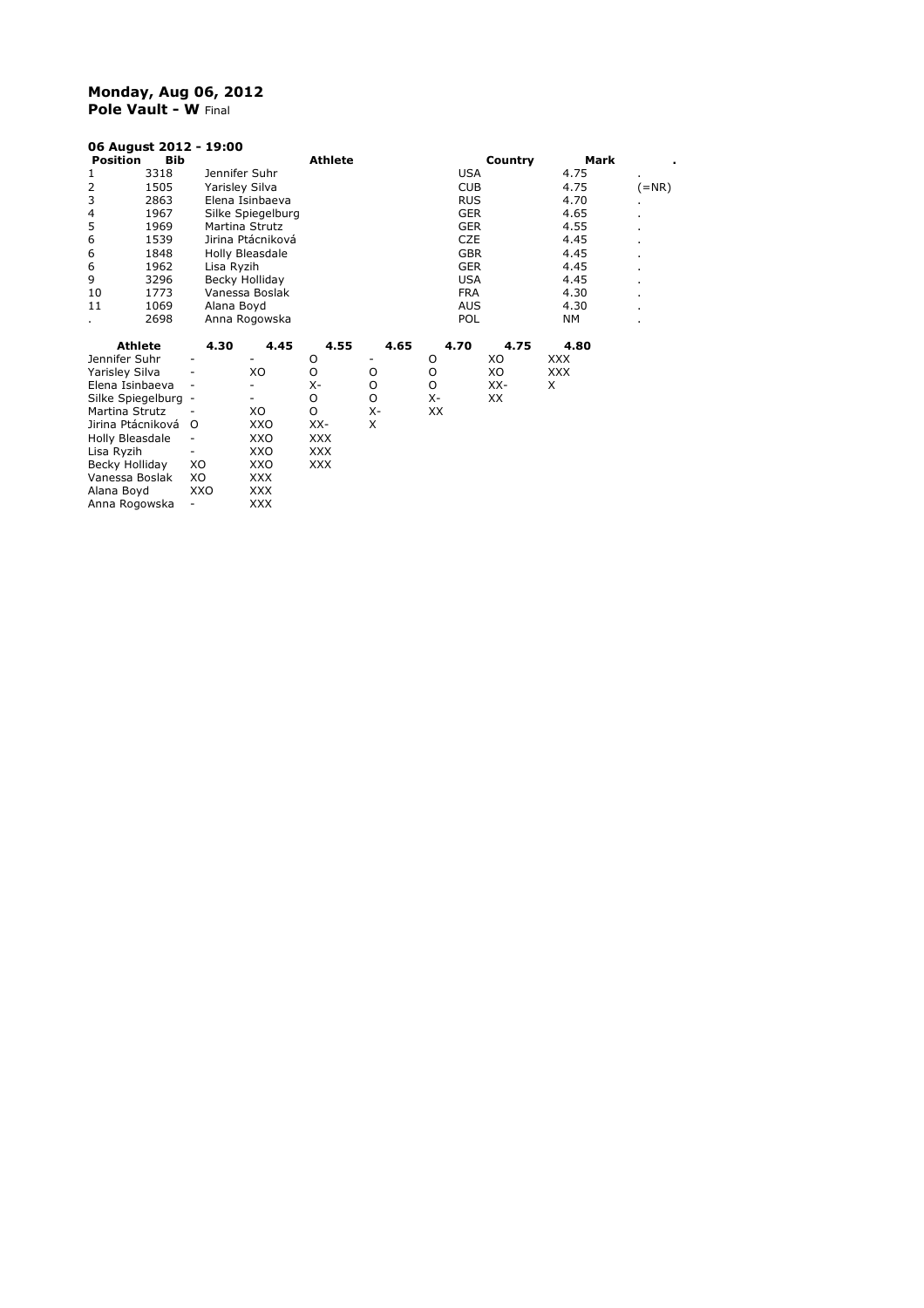#### **Sunday, Aug 05, 2012 Marathon - W** FINAL

# **05 August 2012 - 11:00**

| <b>Position</b> | Bib  | <b>Athlete</b>            | Country    | Mark    | ٠.   |
|-----------------|------|---------------------------|------------|---------|------|
| 1               | 1708 | Tiki Gelana               | ETH        | 2:23:07 | (OR) |
| $\overline{2}$  | 2330 | Priscah Jeptoo            | KEN        | 2:23:12 |      |
| 3               | 2884 | Tatyana Petrova Arkhipova | <b>RUS</b> | 2:23:29 | (PB) |
| 4               | 2331 | Mary Jepkosgei Keitany    | KEN        | 2:23:56 | ¥.   |
| 5               | 3161 | Tetyana Gamera-Shmyrko    | <b>UKR</b> | 2:24:32 | (NR) |
| 6               | 1399 | Xiaolin Zhu               | <b>CHN</b> | 2:24:48 |      |
| 7               | 2719 | Jessica Augusto           | <b>POR</b> | 2:25:11 |      |
| 8               | 2163 | Valeria Straneo           | ITA        | 2:25:27 |      |
| 9               | 2879 | Albina Mayorova           | <b>RUS</b> | 2:25:38 |      |
| 10              | 3288 | Shalane Flanagan          | USA        | 2:25:51 |      |
| 11              | 3292 | Kara Goucher              | USA        | 2:26:07 |      |
| 12              | 2537 | Helalia Johannes          | NAM        | 2:26:09 | (NR) |
| 13              | 2721 | Marisa Barros             | <b>POR</b> | 2:26:13 |      |
| 14              | 1949 | Irina Mikitenko           | <b>GER</b> | 2:26:44 |      |
| 15              | 2615 | Kimberley Smith           | NZL        | 2:26:59 |      |
| 16              | 2255 | Ryoko Kizaki              | <b>JPN</b> | 2:27:16 |      |
| 17              | 1083 | Lisa Jane Weightman       | <b>AUS</b> | 2:27:32 | (PB) |
| 18              | 3003 | Isabellah Andersson       | SWE        | 2:27:36 |      |
| 19              | 2259 | Yoshimi Ozaki             | <b>JPN</b> | 2:27:43 |      |
| 20              | 2334 | Edna Ngeringwony Kiplagat | KEN        | 2:27:52 |      |
| 21              | 2725 | Ana Dulce Félix           | <b>POR</b> | 2:28:12 |      |
| 22              | 1391 | Xueqin Wang               | <b>CHN</b> | 2:28:21 |      |
| 23              | 1705 | Mare Dibaba               | ETH        | 2:28:48 |      |
| 24              | 2557 | Hilda Kibet               | NED        | 2:28:52 | ×.   |
| 25              | 2631 | Inés Melchor              | <b>PER</b> | 2:28:54 | (NR) |
| 26              | 1640 | Alessandra Aguilar        | ESP        | 2:29:19 |      |
| 27              | 2432 | Rasa Drazdauskaité        | LTU        | 2:29:29 | (PB) |
| 28              | 2436 | Diana Lobacevske          | LTU        | 2:29:32 | (PB) |
| 29              | 2156 | Anna Incerti              | ITA        | 2:29:38 |      |
| 30              | 2150 | Rosaria Console           | ITA        | 2:30:09 |      |
| 31              | 1131 | Diane Nukuri              | BDI        | 2:30:13 | (NR) |
| 32              | 1937 | Susanne Hahn              | GER        | 2:30:22 |      |
| 33              | 1200 | Nastassia Staravoitava    | <b>BLR</b> | 2:30:25 |      |
| 34              | 1184 | Sviatlana Kouhan          | <b>BLR</b> | 2:30:26 |      |
| 35              | 2792 | René Kalmer               | RSA        | 2:30:51 |      |
| 36              | 2686 | Karolina Jarzynska        | <b>POL</b> | 2:30:57 |      |
| 37              | 1010 | Souad Aït Salem           | ALG        | 2:31:15 |      |
| 38              | 2538 | Beata Naigambo            | NAM        | 2:31:16 |      |
| 39              | 1082 | Jessica Trengove          | <b>AUS</b> | 2:31:17 |      |
| 40              | 1549 | Jessica Draskau-Petersson | DEN        | 2:31:43 | (PB) |
| 41              | 2362 | Yunhee Chung              | KOR        | 2:31:58 |      |
| 42              | 1712 | Aselefech Mergia          | ETH        | 2:32:03 | ċ.   |
| 43              | 2632 | Gladys Tejeda             | PER        | 2:32:07 | (PB) |
| 44              | 1865 | Freya Murray              | GBR        | 2:32:14 |      |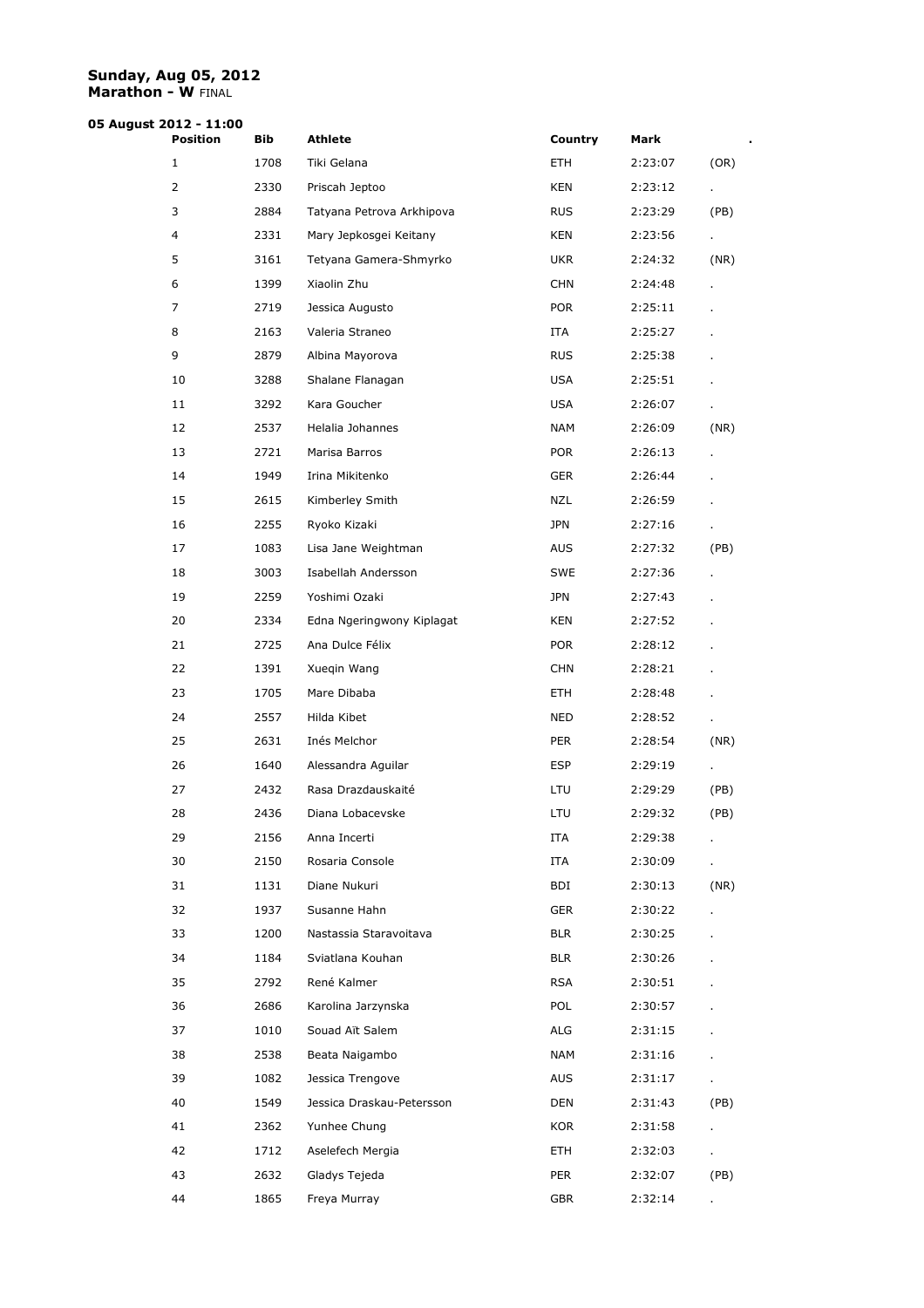| 45 | 2773 | Lidia Simon                | ROU        | 2:32:46 | (SB) |
|----|------|----------------------------|------------|---------|------|
| 46 | 2513 | Marisol Romero             | <b>MEX</b> | 2:33:08 |      |
| 47 | 1236 | Adriana Aparecida da Silva | <b>BRA</b> | 2:33:15 |      |
| 48 | 3155 | Olena Burkovska            | <b>UKR</b> | 2:33:26 |      |
| 49 | 2738 | Kum-Ok Kim                 | <b>PRK</b> | 2:33:30 |      |
| 50 | 2511 | Karina Pérez               | <b>MEX</b> | 2:33:30 |      |
| 51 | 1422 | Erika Abril                | <b>COL</b> | 2:33:33 | (NR) |
| 52 | 1460 | Lisa Christina Stublic     | CRO        | 2:34:03 |      |
| 53 | 2978 | Maja Neuenschwander        | SUI        | 2:34:50 |      |
| 54 | 1092 | Andrea Mayr                | AUT        | 2:34:51 |      |
| 55 | 2630 | Wilma Arizapana            | <b>PER</b> | 2:35:09 |      |
| 56 | 2737 | Kyong-Hui Jon              | <b>PRK</b> | 2:35:17 |      |
| 57 | 1857 | Claire Hallissey           | <b>GBR</b> | 2:35:39 |      |
| 58 | 1390 | Jiali Wang                 | <b>CHN</b> | 2:35:46 |      |
| 59 | 1605 | Rehaset Mehari             | ERI        | 2:35:49 |      |
| 60 | 2347 | Iuliia Andreeva            | KGZ        | 2:36:01 |      |
| 61 | 1647 | María Elena Espeso         | <b>ESP</b> | 2:36:12 |      |
| 62 | 1257 | Lishan Dula                | <b>BRN</b> | 2:36:20 |      |
| 63 | 3085 | Bahar Dogan                | <b>TUR</b> | 2:36:35 | ä,   |
| 64 | 1339 | Erika Olivera              | CHI        | 2:36:41 | (SB) |
| 65 | 2487 | Natalia Cerches            | <b>MDA</b> | 2:37:13 | (PB) |
| 66 | 2101 | Linda Byrne                | IRL        | 2:37:13 |      |
| 67 | 1542 | Ivana Sekyrová             | <b>CZE</b> | 2:37:14 | à.   |
| 68 | 2106 | Ava Hutchinson             | IRL        | 2:37:17 |      |
| 69 | 1340 | Natalia Romero             | CHI        | 2:37:47 |      |
| 70 | 1488 | Dailín Belmonte            | <b>CUB</b> | 2:38:08 | (PB) |
| 71 | 2958 | Ana Subotic                | <b>SRB</b> | 2:38:22 |      |
| 72 | 3087 | Sultan Haydar              | TUR        | 2:38:26 |      |
| 73 | 2476 | Samira Raif                | <b>MAR</b> | 2:38:31 | (SB) |
| 74 | 2739 | Mi-Gyong Kim               | <b>PRK</b> | 2:38:33 |      |
| 75 | 2435 | Remalda Kergytè            | LTU        | 2:39:01 |      |
| 76 | 2366 | Kyung-Hee Lim              | <b>KOR</b> | 2:39:03 |      |
| 77 | 2526 | Sladana Perunovic          | <b>MNE</b> | 2:39:07 | (NR) |
| 78 | 1178 | Olga Dubovskaya            | <b>BLR</b> | 2:39:12 |      |
| 79 | 2261 | Risa Shigetomo             | <b>JPN</b> | 2:40:06 |      |
| 80 | 3068 | Amira Ben Amor             | <b>TUN</b> | 2:40:13 | (NR) |
| 81 | 2793 | Tanith Maxwell             | <b>RSA</b> | 2:40:27 |      |
| 82 | 1027 | María Peralta              | ARG        | 2:40:50 |      |
| 83 | 1578 | Rosa Chacha                | ECU        | 2:40:57 | (SB) |
| 84 | 2062 | - Triyaningsih             | INA        | 2:41:15 |      |
| 85 | 2059 | Beáta Rakonczai            | <b>HUN</b> | 2:41:20 |      |
| 86 | 2765 | Constantina Dita           | <b>ROU</b> | 2:41:34 |      |
| 87 | 1736 | Leena Puotiniemi           | FIN        | 2:42:01 |      |
| 88 | 2934 | Žana Jereb                 | <b>SLO</b> | 2:42:50 |      |
| 89 | 3094 | Ümmü Kiraz                 | <b>TUR</b> | 2:43:07 |      |
| 90 | 2420 | Mamorallo Tjoka            | <b>LES</b> | 2:43:15 | (SB) |
| 91 | 1451 | Gabriela Traña             | <b>CRC</b> | 2:43:17 |      |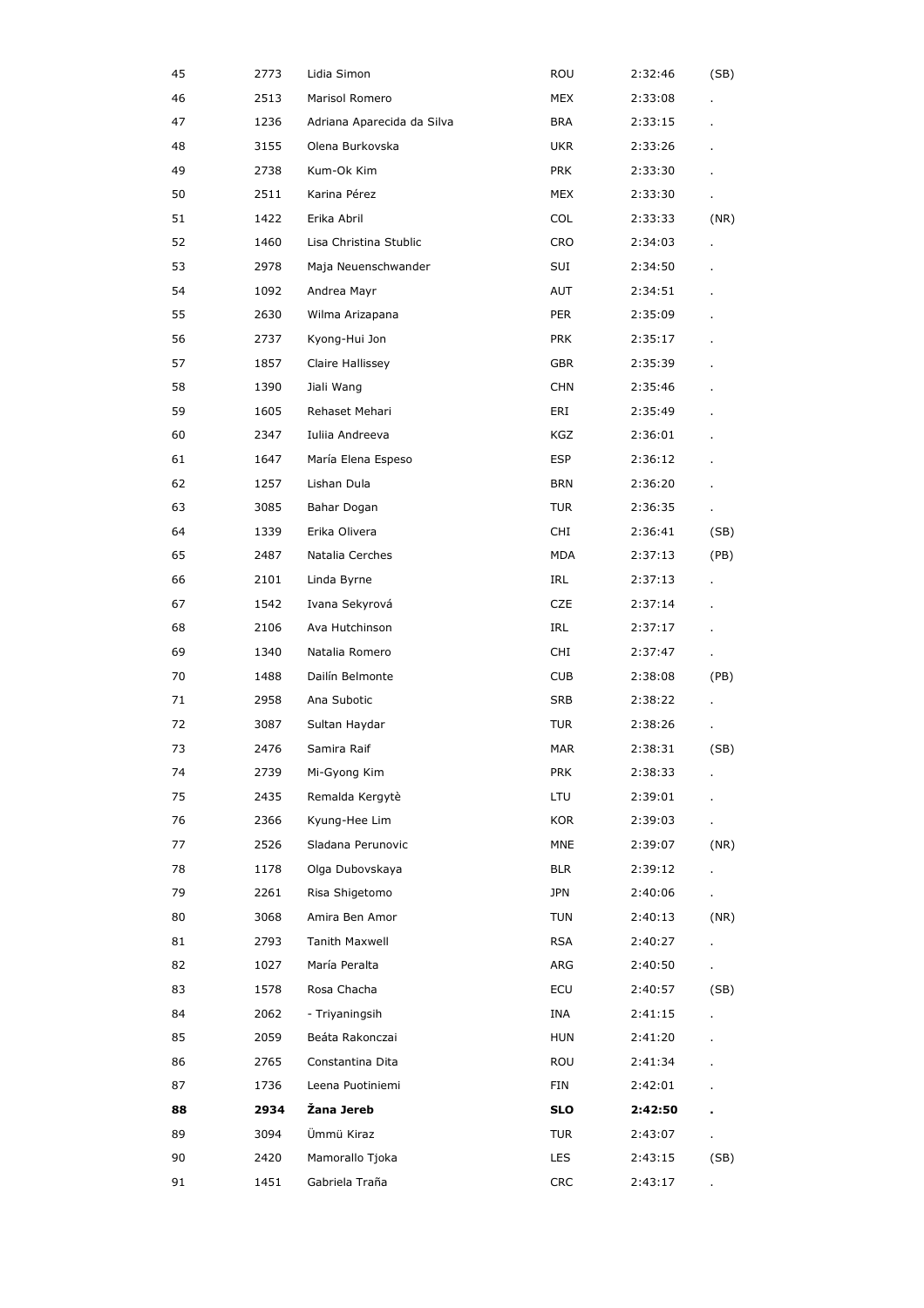| 92  | 2051 | Zsófia Erdélyi          | <b>HUN</b> | 2:44:45    |      |
|-----|------|-------------------------|------------|------------|------|
| 93  | 3120 | Jane Suuto              | <b>UGA</b> | 2:44:46    |      |
| 94  | 3353 | Yolimar Pineda          | <b>VEN</b> | 2:45:16    |      |
| 95  | 2055 | Anikó Kálovics          | <b>HUN</b> | 2:45:55    |      |
| 96  | 2365 | Seongeun Kim            | <b>KOR</b> | 2:46:38    |      |
| 97  | 1661 | Vanessa Veiga           | <b>ESP</b> | 2:46:53    |      |
| 98  | 2402 | Dace Lina               | LAT        | 2:47:47    |      |
| 99  | 2992 | Katarina Bérešová       | <b>SVK</b> | 2:48:11    |      |
| 100 | 1085 | Benita Willis           | <b>AUS</b> | 2:49:38    |      |
| 101 | 2906 | Claudette Mukasakindi   | <b>RWA</b> | 2:51:07    |      |
| 102 | 2516 | Otgonbayar Luvsanlundeg | <b>MGL</b> | 2:52:15    |      |
| 103 | 1674 | Evelin Talts            | <b>EST</b> | 2:54:15    |      |
| 104 | 1992 | Konstadína Kefalá       | GRE        | 3:01:18    |      |
| 105 | 2535 | Ni Lar San              | MYA        | 3:04:27    |      |
| 106 | 3027 | Juventina Napoleao      | TLS        | 3:05:07    | (PB) |
| 107 | 2107 | Caitriona Jennings      | IRL        | 3:22:11    |      |
|     | 1154 | Lucia Kimani            | BIH        | <b>DNF</b> |      |
|     | 1424 | Yolanda Caballero       | COL        | <b>DNF</b> |      |
|     | 1880 | Mara Yamauchi           | <b>GBR</b> | <b>DNF</b> |      |
|     | 2471 | Soumiya Labani          | <b>MAR</b> | <b>DNF</b> |      |
|     | 2558 | Lornah Kiplagat         | <b>NED</b> | <b>DNF</b> |      |
|     | 2795 | Irvette van Blerk       | <b>RSA</b> | <b>DNF</b> |      |
|     | 2895 | Liliya Shobukhova       | <b>RUS</b> | <b>DNF</b> |      |
|     | 2955 | Olivera Jevtic          | <b>SRB</b> | DNF        |      |
|     | 3159 | Tetyana Filonyuk        | <b>UKR</b> | <b>DNF</b> |      |
|     | 3282 | Desireé Davila          | <b>USA</b> | <b>DNF</b> |      |
|     | 3369 | Sharon Tavengwa         | ZIM        | <b>DNF</b> |      |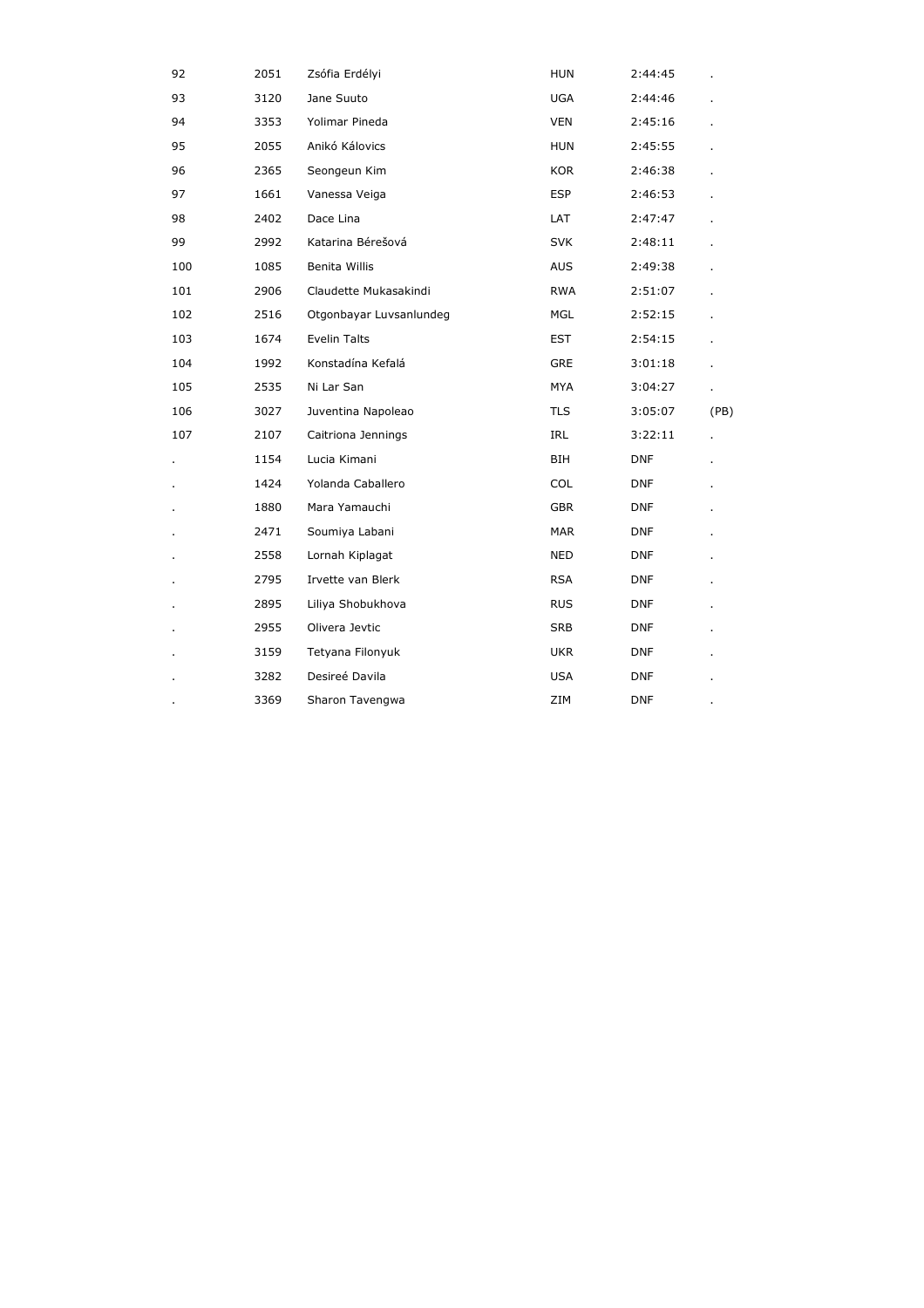#### **Monday, Aug 06, 2012**

**100 Metres Hurdles - W** HEATS<br>Qual. rule: first 3 of each heat (Q) plus the 6 fastest times (q) qualified

#### **Heat 1**

| 06 August 2012 - 10:05 / w: 0.6 |      |            |                       |            |                    |      |         |
|---------------------------------|------|------------|-----------------------|------------|--------------------|------|---------|
| <b>Position</b>                 | Lane | <b>Bib</b> | <b>Athlete</b>        | Country    | Mark               |      | . React |
| 1                               | 9    | 1202       | Alina Talay           | <b>BLR</b> | 12.71 0            | (PB) | 0.229   |
| 2                               | 7    | 1324       | Jessica Zelinka       | CAN        | 12.75 Q            |      | 0.160   |
| 3                               | 2    | 1872       | <b>Tiffany Porter</b> | <b>GBR</b> | 12.79 Q            |      | 0.192   |
| $\overline{4}$                  | 8    | 1147       | Anne Zagre            | <b>BEL</b> | 13.04 <sub>q</sub> |      | 0.188   |
| 5                               | 6    | 2940       | <b>Marina Tomić</b>   | <b>SLO</b> | 13.10              |      | 0.145   |
| 6                               | 3    | 1403       | Rosvitha Okou         | <b>CIV</b> | 13.62              | (NR) | 0.170   |
| 7                               | 5    | 2254       | Ayako Kimura          | <b>JPN</b> | 13.75              |      | 0.169   |
| ٠                               | 4    | 2522       | Rahamatou Drame       | MLI        | DQ                 | ٠    |         |

#### **Heat 2**

| 06 August 2012 - 10:12 / w: 0.1 |                |            |                       |            |            |              |         |
|---------------------------------|----------------|------------|-----------------------|------------|------------|--------------|---------|
| <b>Position</b>                 | Lane           | <b>Bib</b> | <b>Athlete</b>        | Country    | Mark       |              | . React |
| 1                               | 5              | 1093       | <b>Beate Schrott</b>  | <b>AUT</b> | 13.09 Q    | $\mathbf{r}$ | 0.172   |
| 2                               | 9              | 1143       | Eline Berings         | <b>BEL</b> | 13.46 O    | $\mathbf{r}$ | 0.148   |
| 3                               | 8              | 1117       | Ivanique Kemp         | <b>BAH</b> | 13.51 Q    | $\mathbf{r}$ | 0.163   |
| $\overline{4}$                  | $\overline{4}$ | 2576       | Seun Adigun           | <b>NGR</b> | 13.56      |              | 0.149   |
| 5                               | 7              | 2286       | Anastassiya Pilipenko | <b>KAZ</b> | 13.77      |              | 0.157   |
| 6                               | 3              | 2965       | Lecabela Quaresma     | <b>STP</b> | 14.54      | (SB)         | 0.165   |
| $\blacksquare$                  | 2              | 1856       | Jessica Ennis         | <b>GBR</b> | <b>DNS</b> | ٠            |         |
| ٠                               | 6              | 2198       | LaToya Greaves        | <b>JAM</b> | <b>DNS</b> | $\cdot$      |         |

#### **Heat 3**

**Heat 4** 

| 06 August 2012 - 10:19 / w: -0.3 |                |            |                     |            |                    |                |         |
|----------------------------------|----------------|------------|---------------------|------------|--------------------|----------------|---------|
| <b>Position</b>                  | Lane           | <b>Bib</b> | <b>Athlete</b>      | Country    | Mark               |                | . React |
| 1                                | 8              | 3324       | Kellie Wells        | <b>USA</b> | 12.69 Q            | k,             | 0.144   |
| 2                                | 6              | 2853       | Tatyana Dektyareva  | <b>RUS</b> | 12.87 Q            | $\mathbf{r}$   | 0.168   |
| 3                                | 4              | 1543       | Lucie Škrobáková    | <b>CZE</b> | 13.01 Q            | (SB)           | 0.172   |
| $\overline{4}$                   | 2              | 1960       | Cindy Roleder       | <b>GER</b> | 13.06 <sub>a</sub> | $\blacksquare$ | 0.153   |
| 5                                | $\overline{7}$ | 2212       | Shermaine Williams  | <b>JAM</b> | 13.07 <sub>q</sub> | $\mathbf{r}$   | 0.164   |
| 6                                | 9              | 1427       | Lina Flórez         | <b>COL</b> | 13.17              |                | 0.160   |
| 7                                | 5              | 2279       | Natalya Ivoninskaya | <b>KAZ</b> | 13.48              |                | 0.132   |
| 8                                | 3              | 1274       | Marthe Koala        | <b>BUR</b> | 13.91              | (PB)           | 0.158   |

| 06 August 2012 - 10:26 / w: -0.7 |                 |                |            |                         |            |                    |              |         |
|----------------------------------|-----------------|----------------|------------|-------------------------|------------|--------------------|--------------|---------|
|                                  | <b>Position</b> | Lane           | <b>Bib</b> | <b>Athlete</b>          | Country    | Mark               |              | . React |
|                                  | 1               | 8              | 3102       | Nevin Yanit             | <b>TUR</b> | 12.70 Q            |              | 0.161   |
|                                  | 2               | 2              | 3293       | Dawn Harper             | <b>USA</b> | 12.75 Q            |              | 0.154   |
|                                  | 3               | 7              | 2857       | Ekaterina Galitskaya    | <b>RUS</b> | 12.89 Q            | $\mathbf{r}$ | 0.152   |
|                                  | $\overline{4}$  | 6              | 2109       | Derval O'Rourke         | IRL        | 12.91 <sub>a</sub> | (SB)         | 0.130   |
|                                  | 5               | 5              | 1311       | Nikkita Holder          | <b>CAN</b> | 12.93 <sub>a</sub> | $\mathbf{r}$ | 0.169   |
|                                  | 6               | 3              | 1435       | <b>Brigitte Merlano</b> | <b>COL</b> | 13.21              | (SB)         | 0.201   |
|                                  | 7               | 9              | 2364       | Hyelim Jung             | <b>KOR</b> | 13.48              | ٠            | 0.142   |
|                                  | 8               | $\overline{4}$ | 2039       | Jeimy Bernárdez         | <b>HON</b> | 14.36              |              | 0.159   |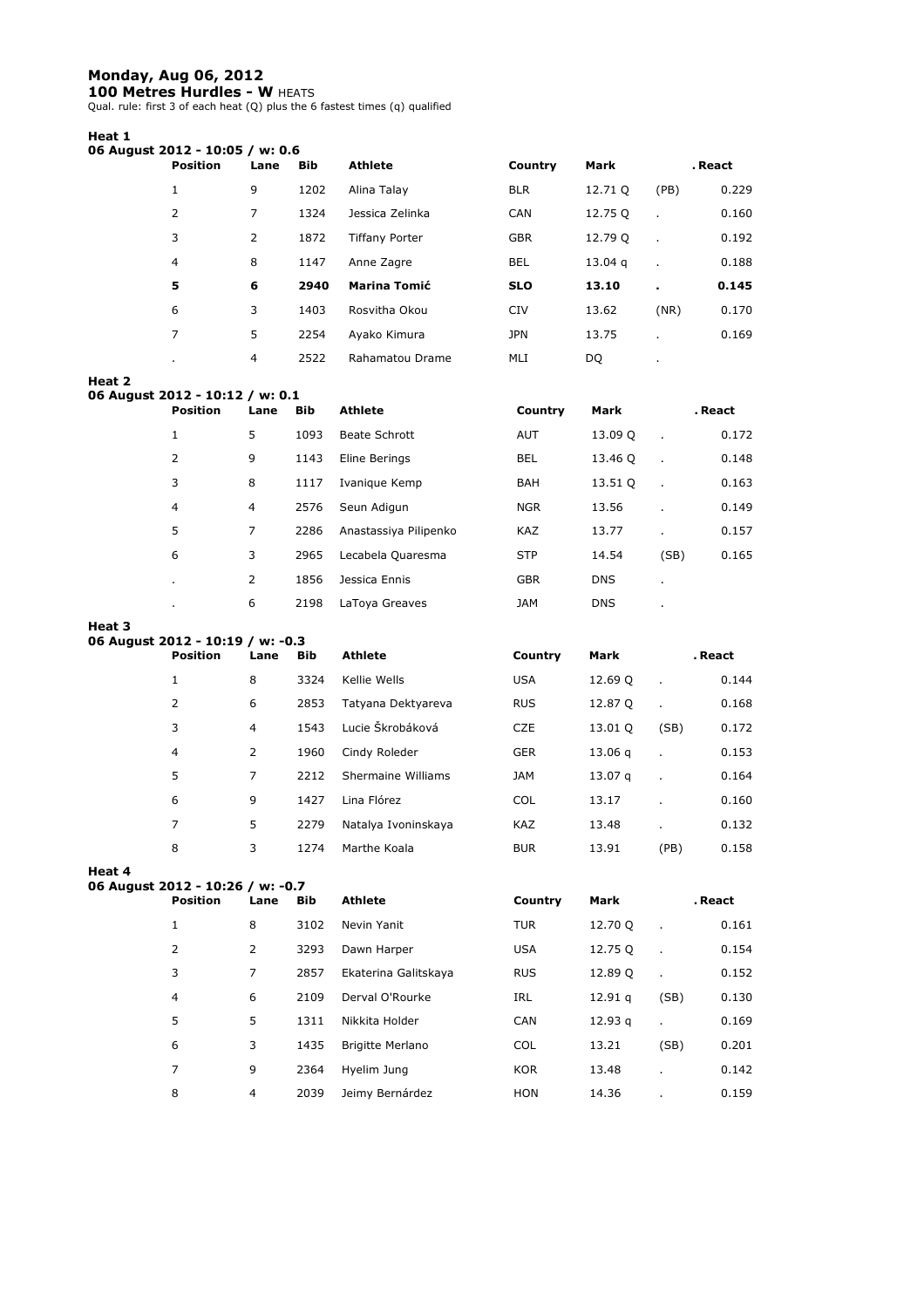| Heat 5 | 06 August 2012 - 10:33 / w: -0.1 |              |            |                       |            |         |                      |         |  |
|--------|----------------------------------|--------------|------------|-----------------------|------------|---------|----------------------|---------|--|
|        | <b>Position</b>                  | Lane         | <b>Bib</b> | Athlete               | Country    | Mark    |                      | . React |  |
|        | $\mathbf{1}$                     | 8            | 1079       | Sally Pearson         | <b>AUS</b> | 12.57 Q | $\ddot{\phantom{a}}$ | 0.150   |  |
|        | 2                                | 3            | 1789       | Reïna-Flor Okori      | <b>FRA</b> | 13.01 Q |                      | 0.151   |  |
|        | 3                                | 6            | 1955       | Carolin Nytra         | <b>GER</b> | 13.30 Q |                      | 0.155   |  |
|        | $\overline{4}$                   | 7            | 2288       | Anastasiya Soprunova  | <b>KAZ</b> | 13.40   |                      | 0.166   |  |
|        | 5                                | 4            | 2442       | Sonata Tamošaityte    | LTU        | 13.59   | $\mathbf{r}$         | 0.171   |  |
|        | 6                                | 2            | 1566       | Lavonne Idlette       | <b>DOM</b> | 13.60   |                      | 0.157   |  |
|        | 7                                | 9            | 2918       | Dipna Lim Prasad      | <b>SIN</b> | 14.68   | (SB)                 | 0.162   |  |
|        | 8                                | 5            | 2529       | Silvia Panguana       | <b>MOZ</b> | 14.68   | (PB)                 | 0.211   |  |
|        |                                  | $\mathbf{1}$ | 1194       | Ekaterina Poplavskaya | <b>BLR</b> | DQ      |                      | 0.175   |  |

#### **Heat 6**  06 Augu

| ust 2012 - 10:40 / w: 0.4 |      |            |                        |            |         |      |         |
|---------------------------|------|------------|------------------------|------------|---------|------|---------|
| <b>Position</b>           | Lane | <b>Bib</b> | <b>Athlete</b>         | Country    | Mark    |      | . React |
| 1                         | 4    | 3301       | LoLo Jones             | <b>USA</b> | 12.68 Q | (SB) | 0.191   |
| 2                         | 3    | 1309       | Phylicia George        | <b>CAN</b> | 12.83 Q |      | 0.180   |
| 3                         | 9    | 2149       | Marzia Caravelli       | <b>ITA</b> | 13.01 Q |      | 0.164   |
| 4                         | 6    | 2871       | Yuliya Kondakova       | <b>RUS</b> | 13.10q  |      | 0.175   |
| 5                         | 8    | 1388       | Yawei Sun              | <b>CHN</b> | 13.26   |      | 0.155   |
| 6                         | 1    | 2983       | Noemi Zbären           | <b>SUI</b> | 13.33   |      | 0.185   |
| 7                         | 2    | 2196       | Brigitte Foster-Hylton | <b>JAM</b> | 13.98   |      | 0.147   |
| 8                         | 7    | 1150       | Odile Ahouanwanou      | <b>BEN</b> | 14.76   | (NR) | 0.174   |
| 9                         | 5    | 1889       | Bibiana Martina Olama  | <b>GEO</b> | 16.18   | (SB) | 0.192   |

#### **Tuesday, Aug 07, 2012**

**100 Metres Hurdles - W** Semi-Final Qual. rule: first 2 of each heat (Q) plus the 2 fastest times (q) qualified.

**Heat 1** 

|                | Heat 1                          |                |            |                       |            |                    |          |       |
|----------------|---------------------------------|----------------|------------|-----------------------|------------|--------------------|----------|-------|
|                | 07 August 2012 - 19:15 / w: 0.9 |                |            |                       |            |                    |          |       |
|                | <b>Position</b>                 | Lane           | <b>Bib</b> | <b>Athlete</b>        | Country    | Mark               |          | React |
| $\mathbf 1$    |                                 | 4              | 3293       | Dawn Harper           | <b>USA</b> | 12.46 O            | (PB)     | 0.165 |
| 2              |                                 | 6              | 1093       | <b>Beate Schrott</b>  | <b>AUT</b> | 12.83 Q            | ÷.       | 0.155 |
| 3              |                                 | 3              | 2212       | Shermaine Williams    | <b>JAM</b> | 12.83              |          | 0.152 |
| 4              |                                 | 5              | 1202       | Alina Talay           | <b>BLR</b> | 12.84              |          | 0.169 |
| 5              |                                 | 9              | 2857       | Ekaterina Galitskaya  | <b>RUS</b> | 12.90              |          | 0.160 |
| 6              |                                 | $\overline{2}$ | 1311       | Nikkita Holder        | <b>CAN</b> | 12.93              |          | 0.162 |
| $\overline{7}$ |                                 | 8              | 1955       | Carolin Nytra         | <b>GER</b> | 13.31              |          | 0.153 |
|                |                                 | $\overline{7}$ | 1789       | Reïna-Flor Okori      | <b>FRA</b> | DQ                 |          |       |
|                | Heat 2                          |                |            |                       |            |                    |          |       |
|                | 07 August 2012 - 19:23 / w: 1.3 |                |            |                       |            |                    |          |       |
|                | <b>Position</b>                 | Lane           | <b>Bib</b> | <b>Athlete</b>        | Country    | Mark               |          | React |
| $\mathbf 1$    |                                 | 7              | 1079       | Sally Pearson         | <b>AUS</b> | 12.39 Q            | (SB)     | 0.155 |
| 2              |                                 | 6              | 1324       | Jessica Zelinka       | <b>CAN</b> | 12.66 Q            | ÷.       | 0.160 |
| 3              |                                 | 4              | 3301       | LoLo Jones            | <b>USA</b> | 12.71 <sub>a</sub> |          | 0.178 |
| 4              |                                 | 8              | 1872       | <b>Tiffany Porter</b> | <b>GBR</b> | 12.79              |          | 0.157 |
| 5              |                                 | 3              | 2109       | Derval O'Rourke       | <b>IRL</b> | 12.91              | $( =SB)$ | 0.157 |
| 6              |                                 | 2              | 2871       | Yuliya Kondakova      | <b>RUS</b> | 13.13              |          | 0.161 |
| $\overline{7}$ |                                 | 5              | 1143       | Eline Berings         | <b>BEL</b> | 13.26              |          | 0.149 |
| 8              |                                 | 9              | 1117       | Ivanique Kemp         | <b>BAH</b> | 13.56              |          | 0.178 |
|                | Heat 3                          |                |            |                       |            |                    |          |       |
|                | 07 August 2012 - 19:31 / w: 0.6 |                |            |                       |            |                    |          |       |
|                | <b>Position</b>                 | Lane           | <b>Bib</b> | <b>Athlete</b>        | Country    | Mark               |          | React |
| $\mathbf 1$    |                                 | 5              | 3324       | Kellie Wells          | <b>USA</b> | 12.51 Q            | (SB)     | 0.145 |
| 2              |                                 | 6              | 3102       | Nevin Yanit           | <b>TUR</b> | 12.58 Q            | (NR)     | 0.160 |
| 3              |                                 | 7              | 1309       | Phylicia George       | CAN        | $12.65$ a          | (PB)     | 0.153 |
| 4              |                                 | 4              | 2853       | Tatyana Dektyareva    | <b>RUS</b> | 12.75              | (SB)     | 0.156 |
| 5              |                                 | 9              | 1543       | Lucie Škrobáková      | <b>CZE</b> | 12.81              | (SB)     | 0.156 |
| 6              |                                 | 2              | 1147       | Anne Zagre            | <b>BEL</b> | 12.94              |          | 0.161 |
| $\overline{7}$ |                                 | 3              | 1960       | Cindy Roleder         | <b>GER</b> | 13.02              |          | 0.145 |
|                |                                 | 8              | 2149       | Marzia Caravelli      | <b>ITA</b> | DQ                 |          | 0.143 |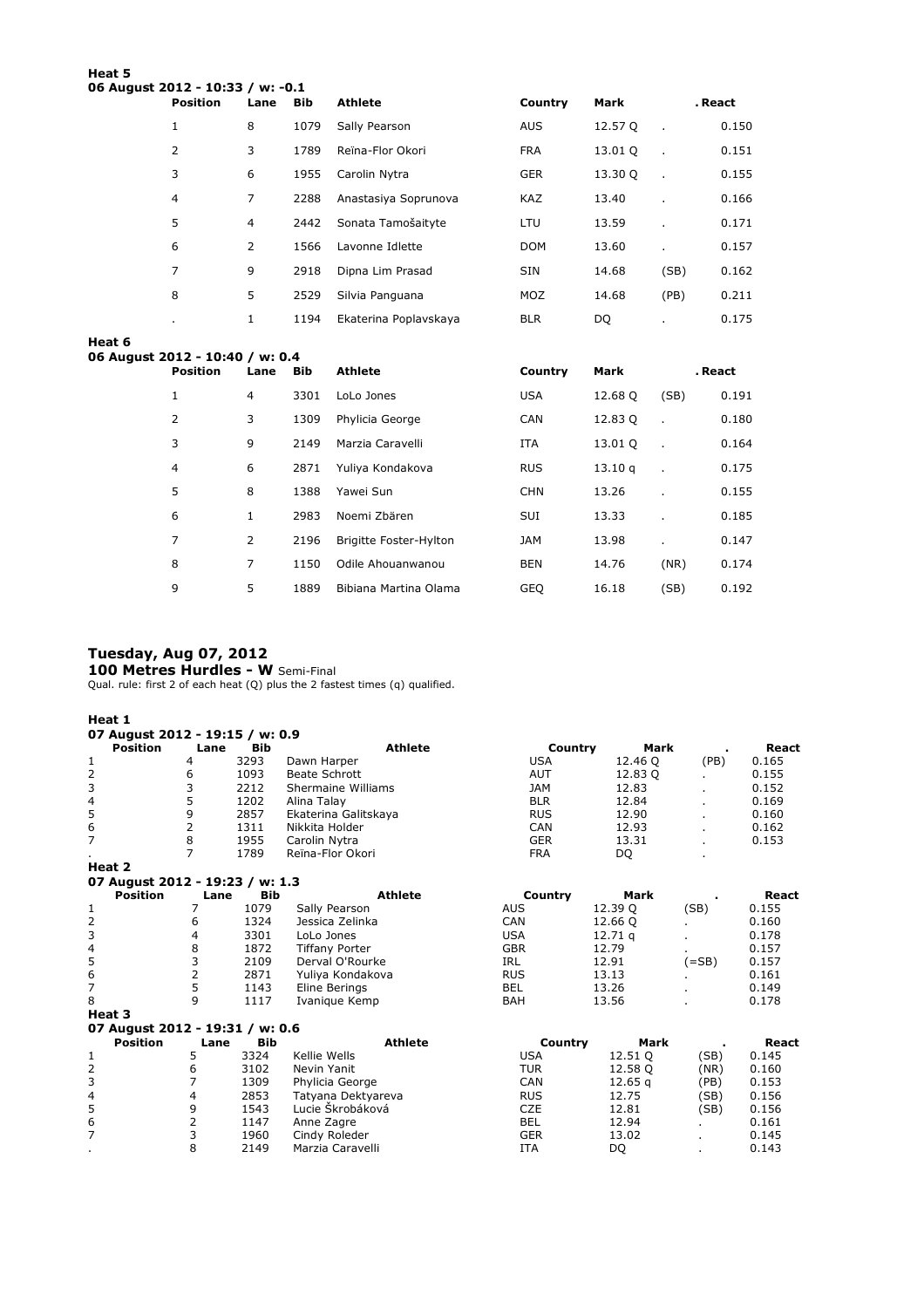### **Tuesday, Aug 07, 2012 100 Metres Hurdles - W** FINAL

# **07 August 2012 - 21:00**

| <b>Position</b> | Lane | <b>Bib</b> | Wind: $-0.2$ m/s<br><b>Athlete</b> | Country    | <b>Mark</b> |         | . React |
|-----------------|------|------------|------------------------------------|------------|-------------|---------|---------|
| 1               | 7    | 1079       | Sally Pearson                      | <b>AUS</b> | 12.35       | (OR)    | 0.137   |
| 2               | 4    | 3293       | Dawn Harper                        | <b>USA</b> | 12.37       | (PB)    | 0.156   |
| 3               | 5    | 3324       | Kellie Wells                       | <b>USA</b> | 12.48       | (PB)    | 0.137   |
| $\overline{4}$  | 2    | 3301       | LoLo Jones                         | <b>USA</b> | 12.58       | (SB)    | 0.163   |
| 5               | 6    | 3102       | Nevin Yanit                        | <b>TUR</b> | 12.58       | (NR)    | 0.161   |
| 6               | 3    | 1309       | Phylicia George                    | <b>CAN</b> | 12.65       | $(=PB)$ | 0.152   |
| 7               | 8    | 1324       | Jessica Zelinka                    | <b>CAN</b> | 12.69       | ٠       | 0.145   |
| 8               | 9    | 1093       | Beate Schrott                      | <b>AUT</b> | 13.07       | ٠       | 0.156   |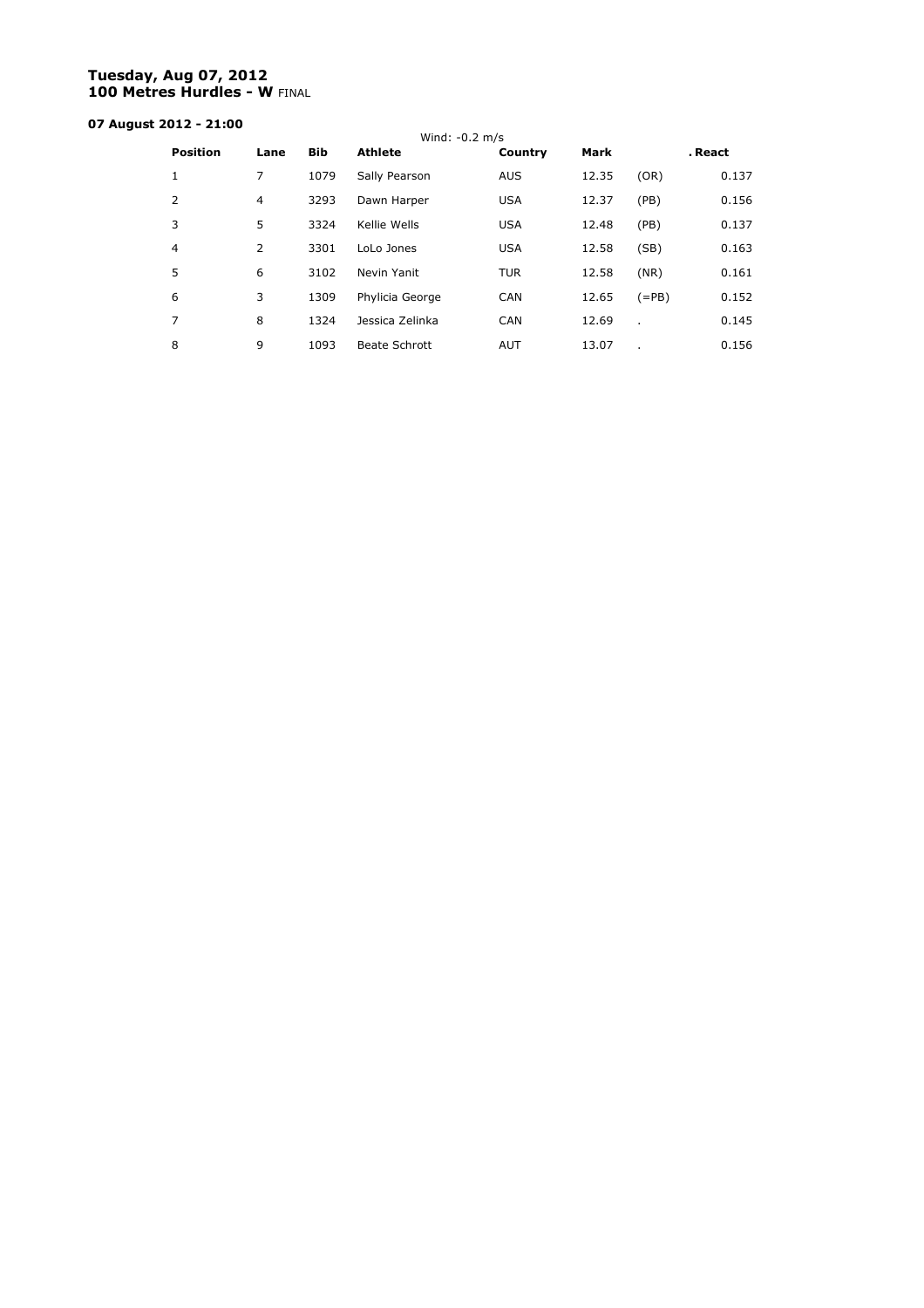#### **Monday, Aug 06, 2012**

**1500 Metres - W** HEATS<br>Qual. rule: first 6 of each heat (Q) plus the 6 fastest times (q) qualified

#### **Heat 1**

| 06 August 2012 - 11:50 |  |
|------------------------|--|

| <b>Position</b>     | <b>Bib</b> | <b>Athlete</b>              | Country           |               | Mark        |         | $\blacksquare$ |
|---------------------|------------|-----------------------------|-------------------|---------------|-------------|---------|----------------|
| $\mathbf{1}$        | 1697       | Abeba Aregawi               | <b>ETH</b>        |               | $4:04.55$ Q |         |                |
| $\overline{2}$      | 2899       | Tatyana Tomashova           | <b>RUS</b>        |               | $4:05.10$ Q |         | Ĭ.             |
| 3                   | 1259       | Maryam Yusuf Jamal          | <b>BRN</b>        |               | 4:05.39 Q   |         |                |
| 4                   | 2341       | Hellen Onsando Obiri        | <b>KEN</b>        |               | 4:05.40 Q   |         | ï              |
| 5                   | 1855       | Hannah England              | <b>GBR</b>        |               | 4:05.73 Q   |         |                |
| 6                   | 1320       | <b>Hilary Stellingwerff</b> | CAN               |               | 4:05.79 Q   |         | Ĭ.             |
| 7                   | 3314       | Shannon Rowbury             | <b>USA</b>        |               | $4:06.03$ q |         | Ĭ.             |
| 8                   | 2616       | Lucy Van Dalen              | NZL               |               | $4:07.04$ q |         |                |
| 9                   | 2995       | Lucia Klocová               | <b>SVK</b>        |               | $4:07.79$ q |         | (NR)           |
| 10                  | 1938       | Corinna Harrer              | <b>GER</b>        |               | 4:07.83 $q$ |         |                |
| 11                  | 2956       | Marina Muncan               | <b>SRB</b>        |               | 4:11.25     |         | Ĭ.             |
| 12                  | 1530       | Tereza Capková              | <b>CZE</b>        |               | 4:12.15     |         | ä.             |
| 13                  | 3188       | Anzhelika Shevchenko        | <b>UKR</b>        |               | 4:12.97     |         | ä.             |
| 14                  | 1656       | Natalia Rodríguez           | <b>ESP</b>        |               | 4:16.18     |         |                |
| 15                  | 3090       | Tugba Karakaya              | <b>TUR</b>        |               | 4:29.21     |         |                |
|                     | 2472       | Btissam Lakhouad            | <b>MAR</b>        |               | <b>DNF</b>  |         |                |
| <b>Intermediate</b> |            | <b>Bib</b>                  | <b>Athlete</b>    | <b>Nation</b> |             | Mark    |                |
| 400m                |            | 2899                        | Tatyana Tomashova | <b>RUS</b>    |             | 1:07.18 |                |
| 800m                |            | 2899                        | Tatyana Tomashova | <b>RUS</b>    |             | 2:13.67 |                |
| 1200m               |            | 2899                        | Tatyana Tomashova | <b>RUS</b>    |             | 3:18.97 |                |
|                     |            |                             |                   |               |             |         |                |

**Heat 2** 

### **06 August 2012 - 12:01**

| <b>Position</b>     | <b>Bib</b> | Athlete                | Country         |               | <b>Mark</b> | $\blacksquare$ |
|---------------------|------------|------------------------|-----------------|---------------|-------------|----------------|
| $\mathbf{1}$        | 1854       | Lisa Dobriskey         | <b>GBR</b>      |               | 4:13.32 Q   | ×.             |
| $\overline{2}$      | 2470       | Siham Hilali           | <b>MAR</b>      |               | 4:13.34 Q   | $\cdot$        |
| 3                   | 3084       | Asli Çakir Alptekin    | <b>TUR</b>      |               | 4:13.64 Q   | ×.             |
| 4                   | 1648       | Nuria Fernández        | <b>ESP</b>      |               | 4:13.72 Q   | $\blacksquare$ |
| 5                   | 1075       | Kaila McKnight         | <b>AUS</b>      |               | 4:13.80 Q   | ×.             |
| 6                   | 3316       | Jennifer Simpson       | <b>USA</b>      |               | 4:13.81Q    | ä,             |
| $\overline{7}$      | 2878       | Ekaterina Martynova    | <b>RUS</b>      |               | 4:13.86     | ×.             |
| 8                   | 1260       | Genzeb Shumi           | <b>BRN</b>      |               | 4:14.02     | ×.             |
| 9                   | 1698       | Meskerem Assefa        | ETH.            |               | 4:15.52     | ×.             |
| 10                  | 2344       | Eunice Jepkoech Sum    | <b>KEN</b>      |               | 4:16.95     | ×.             |
| 11                  | 2936       | Sonja Roman            | <b>SLO</b>      |               | 4:19.17     | $\blacksquare$ |
| 12                  | 2446       | Eliane Saholinirina    | <b>MAD</b>      |               | 4:19.46     | ×.             |
| 13                  | 2694       | Renata Plis            | <b>POL</b>      |               | 4:19.62     | ×.             |
| 14                  | 1408       | Chancel Ilunga Sankuru | COD             |               | 5:05.25     | ×.             |
|                     | 2603       | Ingvill Måkestad Bovim | <b>NOR</b>      |               | <b>DNS</b>  |                |
| <b>Intermediate</b> |            | <b>Bib</b>             | <b>Athlete</b>  | <b>Nation</b> | Mark        |                |
| 400m                |            | 1648                   | Nuria Fernández | <b>ESP</b>    | 1:10.78     |                |
| 800m                |            | 2470                   | Siham Hilali    | <b>MAR</b>    | 2:23.47     |                |
| 1200m               |            | 1075                   | Kaila McKnight  | <b>AUS</b>    | 3:28.67     |                |
|                     |            |                        |                 |               |             |                |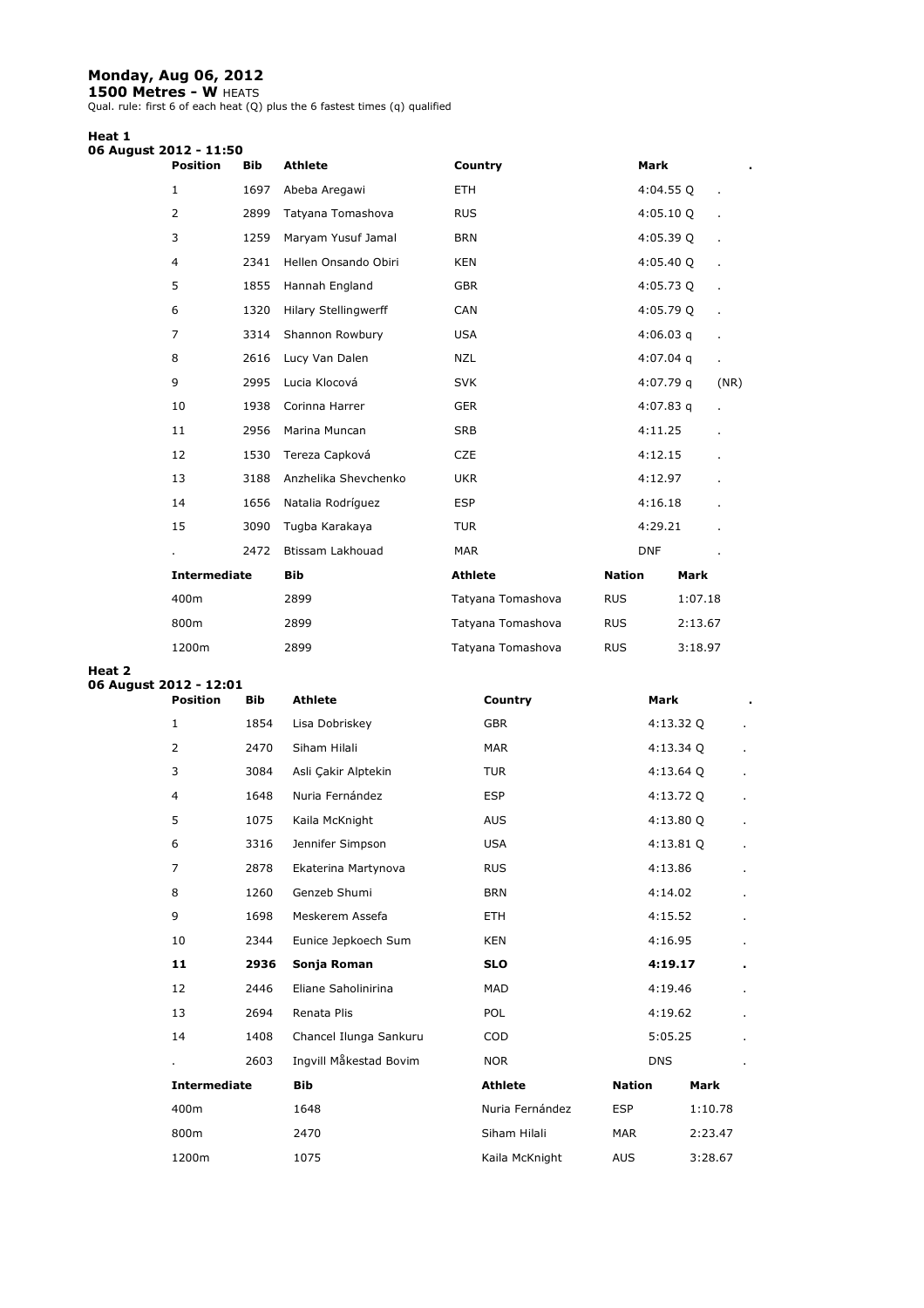#### **Heat 3 06 August 2012 - 12:12**

| <b>Position</b>     | <b>Bib</b> | <b>Athlete</b>                  | Country                    | <b>Mark</b>   |                |      |
|---------------------|------------|---------------------------------|----------------------------|---------------|----------------|------|
| $\mathbf{1}$        |            | 3083 Gamze Bulut                | <b>TUR</b>                 |               | $4:06.69$ Q .  |      |
| 2                   |            | 3322 Morgan Uceny               | <b>USA</b>                 |               | $4:06.87Q$ .   |      |
| 3                   |            | 1181 Natallia Kareiva           | <b>BLR</b>                 |               | 4:06.87 Q (SB) |      |
| $\overline{4}$      |            | 2872 Ekaterina Kostetskaya      | <b>RUS</b>                 |               | $4:06.94$ Q .  |      |
| 5                   |            | 1255 Mimi Belete                | <b>BRN</b>                 |               | 4:07.01 Q (SB) |      |
| 6                   |            | 1879 Laura Weightman            | <b>GBR</b>                 |               | $4:07.29$ Q .  |      |
| 7                   |            | 1317 Nicole Sifuentes           | <b>CAN</b>                 |               | $4:07.65$ q    |      |
| 8                   |            | 1071 Zoe Buckman                | <b>AUS</b>                 |               | $4:07.83$ q    |      |
| 9                   |            | 2337 Faith Chepngetich Kipyegon | <b>KEN</b>                 | 4:08.78       |                |      |
| 10                  |            | 1704 Genzebe Dibaba             | <b>ETH</b>                 | 4:11.15       |                |      |
| 11                  |            | 3117 Janet Achola               | <b>UGA</b>                 | 4:11.64       |                |      |
| 12                  |            | 1649 Isabel Macías              | <b>ESP</b>                 | 4:13.07       |                |      |
| 13                  |            | 3175 Anna Mishchenko            | <b>UKR</b>                 | 4:13.63       |                |      |
| 14                  |            | 3108 Betlhem Desalegn           | <b>UAE</b>                 | 4:14.07       |                | ä.   |
| 15                  |            | 1608 Gladys Landaverde          | <b>ESA</b>                 | 4:18.26       |                | (NR) |
| <b>Intermediate</b> |            | <b>Bib</b>                      | <b>Athlete</b>             | <b>Nation</b> | Mark           |      |
| 400m                |            | 2337                            | Faith Chepngetich Kipyegon | <b>KEN</b>    | 1:10.71        |      |
| 800m                |            | 2337                            | Faith Chepngetich Kipyegon | <b>KEN</b>    | 2:18.19        |      |
| 1200m               |            | 2337                            | Faith Chepngetich Kipyegon | <b>KEN</b>    | 3:19.56        |      |

#### **Wednesday, Aug 08, 2012**

**1500 Metres - W** Semi-Final<br>Qual. rule: first 5 of each heat (Q) plus the 2 fastest times (q) qualified.

**Heat 1** 

|                | 08 August 2012 - 19:45 |            |                             |                       |                |            |               |         |
|----------------|------------------------|------------|-----------------------------|-----------------------|----------------|------------|---------------|---------|
|                | <b>Position</b>        | <b>Bib</b> |                             | <b>Athlete</b>        |                | Country    | Mark          |         |
| 1              |                        | 3084       | Asli Çakir Alptekin         |                       |                | <b>TUR</b> | 4:05.11 Q     |         |
| 2              |                        | 2872       | Ekaterina Kostetskaya       |                       |                | <b>RUS</b> | 4:05.32 Q     |         |
| 3              |                        | 3322       | Morgan Uceny                |                       |                | <b>USA</b> | 4:05.34Q      |         |
| 4              |                        | 1854       | Lisa Dobriskey              |                       |                | <b>GBR</b> | 4:05.35 Q     |         |
| 5              |                        | 3314       | Shannon Rowbury             |                       |                | <b>USA</b> | 4:05.47 Q     |         |
| 6              |                        | 1320       | <b>Hilary Stellingwerff</b> |                       |                | <b>CAN</b> | 4:05.57       |         |
| 7              |                        | 1938       | Corinna Harrer              |                       |                | <b>GER</b> | 4:05.70       |         |
| 8              |                        | 1255       | Mimi Belete                 |                       |                | <b>BRN</b> | 4:05.91       | (SB)    |
| 9              |                        | 1855       | Hannah England              |                       |                | <b>GBR</b> | 4:06.35       |         |
| 10             |                        | 1648       | Nuria Fernández             |                       |                | <b>ESP</b> | 4:06.57       | (SB)    |
| 11             |                        | 2616       | Lucy Van Dalen              |                       |                | <b>NZL</b> | 4:06.97       |         |
| 12             |                        | 1075       | Kaila McKnight              |                       |                | <b>AUS</b> | 4:08.44       |         |
|                | <b>Intermediate</b>    |            | <b>Bib</b>                  |                       | <b>Athlete</b> |            | <b>Nation</b> | Mark    |
| 400m           |                        |            | 2872                        | Ekaterina Kostetskaya |                |            | <b>RUS</b>    | 1:06.05 |
| 800m           |                        |            | 3322                        | Morgan Uceny          |                |            | <b>USA</b>    | 2:15.32 |
| 1200m          |                        |            | 1255                        | Mimi Belete           |                |            | <b>BRN</b>    | 3:19.48 |
| Heat 2         |                        |            |                             |                       |                |            |               |         |
|                | 08 August 2012 - 19:56 |            |                             |                       |                |            |               |         |
|                | <b>Position</b>        | <b>Bib</b> |                             | <b>Athlete</b>        |                | Country    | Mark          |         |
| 1              |                        | 1697       | Abeba Aregawi               |                       |                | <b>ETH</b> | 4:01.03 Q     |         |
| $\overline{2}$ |                        | 3083       | Gamze Bulut                 |                       |                | <b>TUR</b> | 4:01.18Q      | (PB)    |
| 3              |                        | 2899       | Tatyana Tomashova           |                       |                | <b>RUS</b> | 4:02.10 Q     |         |
| 4              |                        | 1259       | Maryam Yusuf Jamal          |                       |                | <b>BRN</b> | 4:02.18 Q     | (SB)    |
| 5              |                        | 2341       | Hellen Onsando Obiri        |                       |                | <b>KEN</b> | 4:02.30 Q     |         |
| 6              |                        | 1181       | Natallia Kareiva            |                       |                | <b>BLR</b> | $4:02.37$ q   | (PB)    |
| 7              |                        | 1879       | Laura Weightman             |                       |                | <b>GBR</b> | 4:02.99q      | (PB)    |
| 8              |                        | 2995       | Lucia Klocová               |                       |                | <b>SVK</b> | 4:02.99q      | (NR)    |
| 9              |                        | 2470       | Siham Hilali                |                       |                | <b>MAR</b> | 4:04.79       |         |
| 10             |                        | 1071       | Zoe Buckman                 |                       |                | <b>AUS</b> | 4:05.03       | (PB)    |
| 11             |                        | 1317       | <b>Nicole Sifuentes</b>     |                       |                | <b>CAN</b> | 4:06.33       |         |
| 12             |                        | 3316       | Jennifer Simpson            |                       |                | <b>USA</b> | 4:06.89       |         |
|                | <b>Intermediate</b>    |            | <b>Bib</b>                  |                       | <b>Athlete</b> |            | <b>Nation</b> | Mark    |
| 400m           |                        |            | 2899                        | Tatyana Tomashova     |                | <b>RUS</b> | 1:05.58       |         |
| 800m           |                        |            | 2899                        | Tatyana Tomashova     |                | <b>RUS</b> | 2:10.93       |         |
| 1200m          |                        |            | 3083                        | Gamze Bulut           |                | <b>TUR</b> | 3:15.35       |         |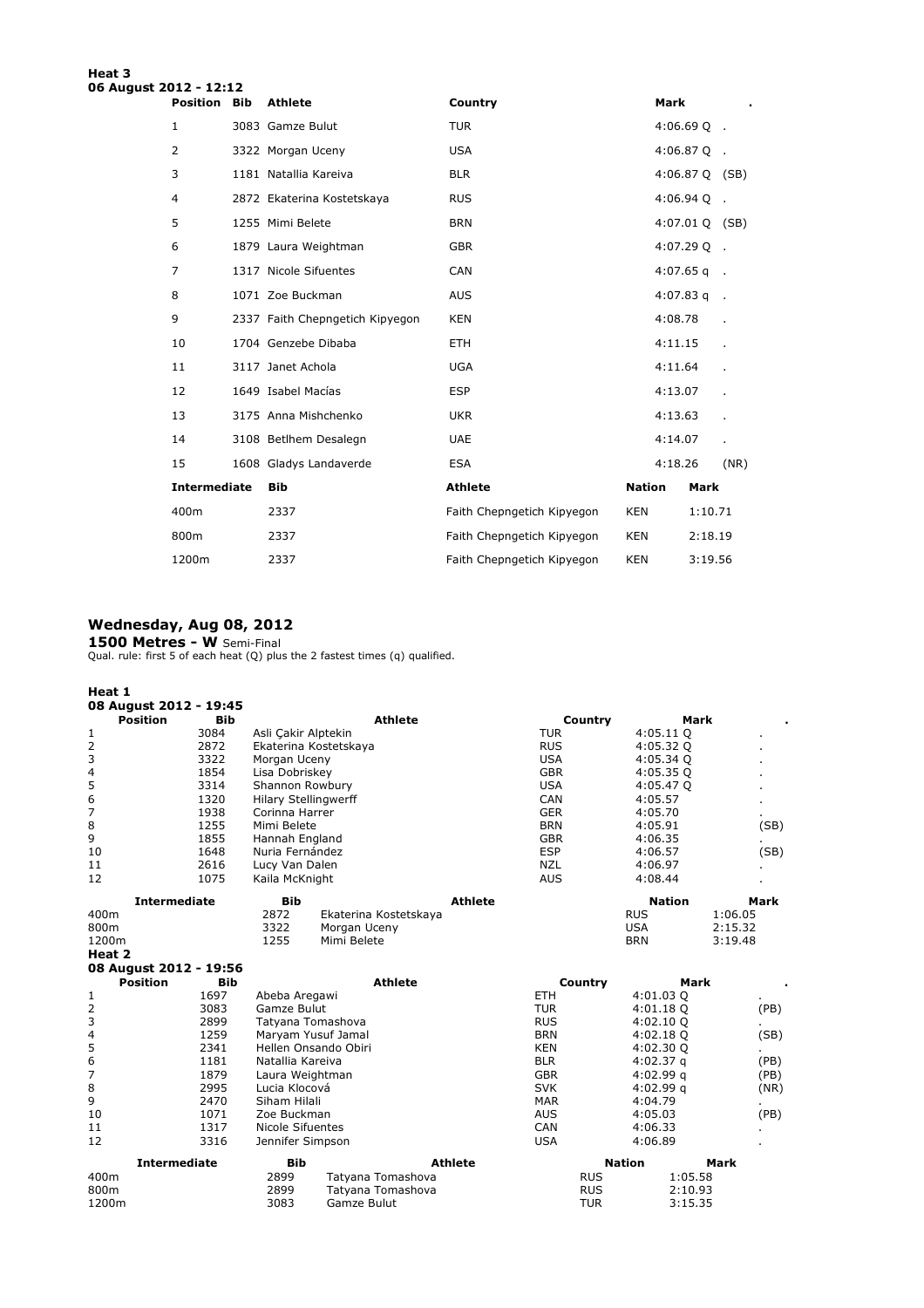#### **Friday, Aug 10, 2012 1500 Metres - W** Final

|      | 10 August 2012 - 20:55 |                     |                       |                |               |            |            |                |
|------|------------------------|---------------------|-----------------------|----------------|---------------|------------|------------|----------------|
|      | <b>Position</b><br>Bib |                     |                       | Athlete        |               | Country    | Mark       | ٠              |
| 1    | 3084                   | Asli Cakir Alptekin |                       |                |               | TUR        | 4:10.23    | $\blacksquare$ |
| 2    | 3083                   | Gamze Bulut         |                       |                |               | TUR        | 4:10.40    | ٠              |
| 3    | 1259                   |                     | Maryam Yusuf Jamal    |                |               | <b>BRN</b> | 4:10.74    | $\blacksquare$ |
| 4    | 2899                   |                     | Tatyana Tomashova     |                |               | <b>RUS</b> | 4:10.90    |                |
| 5    | 1697                   | Abeba Aregawi       |                       |                |               | ETH.       | 4:11.03    |                |
| 6    | 3314                   | Shannon Rowbury     |                       |                |               | USA        | 4:11.26    | $\blacksquare$ |
| 7    | 1181                   | Natallia Kareiva    |                       |                |               | <b>BLR</b> | 4:11.58    | $\blacksquare$ |
| 8    | 2995                   | Lucia Klocová       |                       |                |               | <b>SVK</b> | 4:12.64    |                |
| 9    | 2872                   |                     | Ekaterina Kostetskaya |                |               | <b>RUS</b> | 4:12.90    | $\blacksquare$ |
| 10   | 1854                   | Lisa Dobriskey      |                       |                |               | <b>GBR</b> | 4:13.02    | $\blacksquare$ |
| 11   | 1879                   | Laura Weightman     |                       |                |               | <b>GBR</b> | 4:15.60    | $\blacksquare$ |
| 12   | 2341                   |                     | Hellen Onsando Obiri  |                |               | KEN        | 4:16.57    |                |
| ٠    | 3322                   | Morgan Uceny        |                       |                |               | USA        | <b>DNF</b> |                |
|      | <b>Intermediate</b>    | <b>Bib</b>          |                       | <b>Athlete</b> | <b>Nation</b> | Mark       |            |                |
| 400m |                        | 3083                | Gamze Bulut           |                | TUR           | 1:15.12    |            |                |

800m 3083 Gamze Bulut TUR 2:23.97 1200m 3083 Gamze Bulut TUR 3:26.88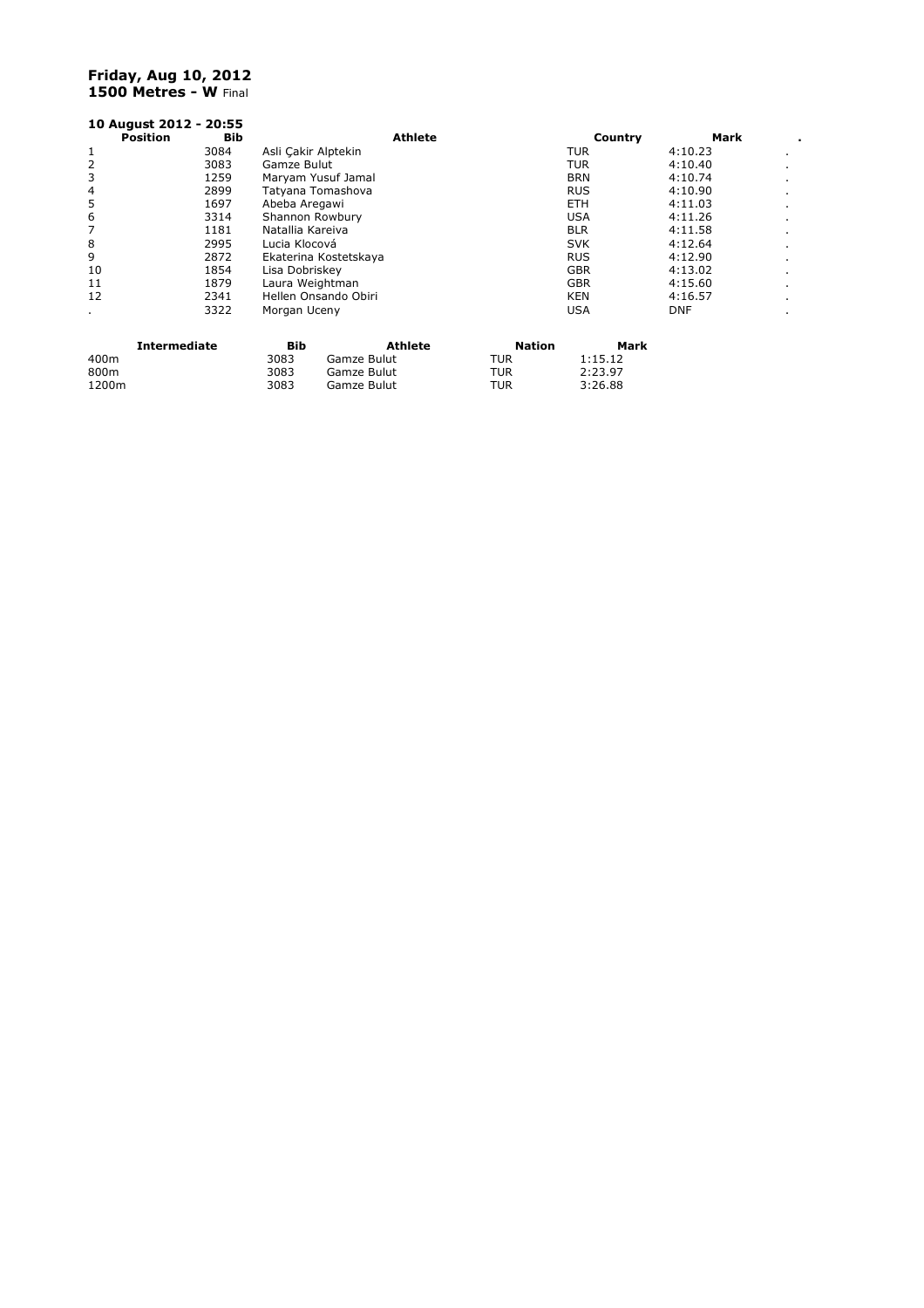#### **Tuesday, Aug 07, 2012**

**Javelin Throw - W** Qualification Qual. rule: qualification standard 62.00m or at least best 12 qualified.

| <b>Group A</b>  |                        |                      |                |     |            |                    |                |    |
|-----------------|------------------------|----------------------|----------------|-----|------------|--------------------|----------------|----|
|                 | 07 August 2012 - 10:00 |                      |                |     |            |                    |                |    |
| <b>Position</b> | <b>Bib</b>             |                      | <b>Athlete</b> |     | Country    | Mark               |                |    |
| 1               | 1544                   | Barbora Špotáková    |                |     | <b>CZE</b> | 66.19 Q            | $\blacksquare$ |    |
| 2               | 1956                   | Christina Obergföll  |                |     | <b>GER</b> | 66.14 Q            |                |    |
| 3               | 1968                   | Linda Stahl          |                |     | <b>GER</b> | 64.78 Q            | (SB)           |    |
| $\overline{4}$  | 2935                   | <b>Martina Ratej</b> |                |     | <b>SLO</b> | 63.60 Q            | ٠.             | DQ |
| 5               | 2405                   | Madara Palameika     |                |     | <b>LAT</b> | 60.62 <sub>q</sub> | $\blacksquare$ |    |
| 6               | 1310                   | Elizabeth Gleadle    |                |     | <b>CAN</b> | 60.26q             |                |    |
| 7               | 2403                   | Lina Muze            |                |     | LAT        | 59.91              | $\blacksquare$ |    |
| 8               | 3270                   | Brittany Borman      |                |     | <b>USA</b> | 59.27              | $\blacksquare$ |    |
| 9               | 1076                   | Kimberley Mickle     |                |     | <b>AUS</b> | 59.23              |                |    |
| 10              | 1242                   | Laila Ferer e Silva  |                |     | <b>BRA</b> | 58.39              | $\blacksquare$ |    |
| 11              | 1395                   | Li Zhang             |                |     | <b>CHN</b> | 58.35              |                |    |
| 12              | 1643                   | Nora Aida Bicet      |                |     | <b>ESP</b> | 57.77              | $\blacksquare$ |    |
| 13              | 2954                   | Tatjana Jelaca       |                |     | <b>SRB</b> | 57.09              |                |    |
| 14              | 3158                   | Marharyta Dorozhon   |                |     | <b>UKR</b> | 56.74              |                |    |
| 15              | 3311                   | Kara Patterson       |                |     | <b>USA</b> | 56.23              | $\blacksquare$ |    |
| 16              | 1442                   | Flor Ruiz            |                |     | <b>COL</b> | 54.34              | $\blacksquare$ |    |
| 17              | 1091                   | Elisabeth Eberl      |                |     | <b>AUT</b> | 49.66              | $\blacksquare$ |    |
| 18              | 1032                   | Kristine Harutyunyan |                |     | <b>ARM</b> | 47.65              |                |    |
| ٠               | 1494                   | Yanet Cruz           |                |     | <b>CUB</b> | NM                 | $\blacksquare$ |    |
|                 | 1876                   | Goldie Sayers        |                |     | <b>GBR</b> | NΜ                 |                |    |
| ٠               | 3352                   | Yusbelys Parra       |                |     | <b>VEN</b> | <b>DNS</b>         | $\blacksquare$ |    |
|                 |                        | <b>Athlete</b>       |                | 1st | 2nd<br>3rd |                    |                |    |

| 66.19 |       |       |
|-------|-------|-------|
| 66.14 |       |       |
| 64.78 |       |       |
| X     | 63.60 |       |
| 60.62 | 60.50 | 57.91 |
| X     | 59.73 | 60.26 |
| 51.15 | 59.48 | 59.91 |
| 54.31 | 56.50 | 59.27 |
| 59.23 | 57.77 | X     |
| 51.66 | 52.61 | 58.39 |
| 57.17 | 58.35 | X     |
| 54.08 | 54.56 | 57.77 |
| 52.58 | X.    | 57.09 |
| 56.74 | 55.18 | 50.60 |
| 56.23 | X     | X     |
| X     | 54.34 | 52.37 |
| X     | X     | 49.66 |
| 47.65 | X     | X     |
| X     | X     | X     |
| X     | Χ     | X     |
|       |       |       |
|       |       |       |

#### **Group B**

| urvup b          |                        |                        |                |       |                 |                    |      |
|------------------|------------------------|------------------------|----------------|-------|-----------------|--------------------|------|
|                  | 07 August 2012 - 11:35 |                        |                |       |                 |                    |      |
| <b>Position</b>  | <b>Bib</b>             |                        | <b>Athlete</b> |       | Country         | Mark               |      |
| 1                | 2796                   | Sunette Viljoen        |                |       | <b>RSA</b>      | 65.92 Q            |      |
| 2                | 1384                   | Huihui Lu              |                |       | <b>CHN</b>      | 64.45 Q            |      |
| 3                | 2842                   | Maria Abakumova        |                |       | <b>RUS</b>      | 63.25 Q            |      |
| 4                | 2119                   | Ásdís Hjálmsdóttir     |                |       | <b>ISL</b>      | 62.77 Q            | (NR) |
| 5                | 1953                   | Kathrina Molitor       |                |       | <b>GER</b>      | 62.05 Q            |      |
| 6                | 1077                   | Kathryn Mitchell       |                |       | <b>AUS</b>      | 60.11 <sub>a</sub> |      |
| 7                | 1533                   | Jarmila Klimešová      |                |       | <b>CZE</b>      | 59.90              |      |
| 8                | 2248                   | Yuki Ebihara           |                |       | <b>JPN</b>      | 59.25              | ٠    |
| 9                | 2434                   | Indré Jakubaityté      |                |       | LTU             | 59.05              | (SB) |
| 10               | 3183                   | Vira Rebryk            |                |       | <b>UKR</b>      | 58.97              |      |
| 11               | 2404                   | Sinta Ozolina-Kovala   |                |       | LAT             | 58.86              |      |
| 12               | 3162                   | Hanna Hatsko           |                |       | <b>UKR</b>      | 58.37              |      |
| 13               | 3326                   | Rachel Yurkovich       |                |       | <b>USA</b>      | 57.92              |      |
| 14               | 1995                   | Sávva Líka             |                |       | <b>GRE</b>      | 57.06              |      |
| 15               | 1503                   | Yainelis Ribeaux       |                |       | <b>CUB</b>      | 56.55              |      |
| 16               | 1378                   | Lingwei Li             |                |       | <b>CHN</b>      | 56.50              |      |
| 17               | 1192                   | Maryna Novik           |                |       | <b>BLR</b>      | 54.31              |      |
| 18               | 2627                   | Leryn Franco           |                |       | <b>PAR</b>      | 51.45              |      |
| 19               | 3339                   | Anastasiya Svechnikova |                |       | <b>UZB</b>      | 51.27              |      |
| 20               | 2054                   | Vanda Juhász           |                |       | <b>HUN</b>      | 50.01              |      |
|                  | 1737                   | Sanni Utriainen        |                |       | <b>FIN</b>      | <b>NM</b>          |      |
|                  |                        | <b>Athlete</b>         |                | 1st   | 2 <sub>nd</sub> | 3rd                |      |
| Sunette Viljoen  |                        |                        |                | 65.92 |                 |                    |      |
| Huihui Lu        |                        |                        |                | 64.45 |                 |                    |      |
| Maria Abakumova  |                        |                        |                | 63.25 |                 |                    |      |
|                  | Ásdís Hjálmsdóttir     |                        |                | 62.77 |                 |                    |      |
| Kathrina Molitor |                        |                        |                | 58.06 | 55.30           | 62.05              |      |

Kathryn Mitchell 60.11 57.80 59.84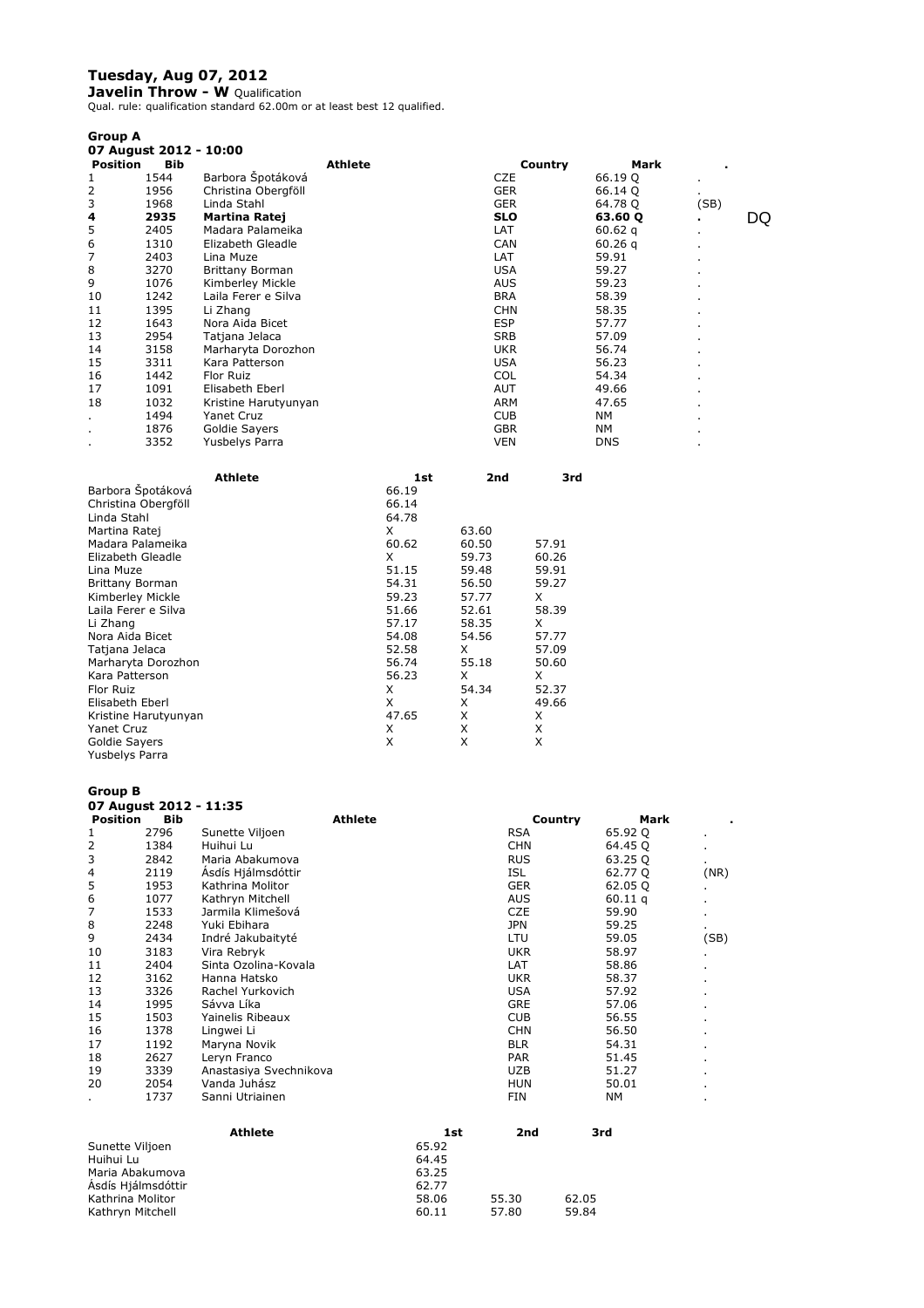| Jarmila Klimešová      | 56.76 | 59.90 | X     |
|------------------------|-------|-------|-------|
| Yuki Ebihara           | 59.25 | 58.03 | 54.17 |
| Indré Jakubaityté      | 54.05 | 56.63 | 59.05 |
| Vira Rebryk            | X     | 58.97 | X     |
| Sinta Ozolina-Kovala   | X     | 58.86 | 51.35 |
| Hanna Hatsko           | 58.37 | 56.02 | 55.94 |
| Rachel Yurkovich       | 54.20 | х     | 57.92 |
| Sávva Líka             | 56.36 | 57.06 | X     |
| Yainelis Ribeaux       | 53.70 | 56.55 | X     |
| Lingwei Li             | 55.28 | x     | 56.50 |
| Maryna Novik           | 51.93 | 50.77 | 54.31 |
| Leryn Franco           | 51.45 | x     | 49.72 |
| Anastasiya Svechnikova | 50.56 | 51.27 | X     |
| Vanda Juhász           | 49.90 | 50.01 | X     |
| Sanni Utriainen        | x     | x     | X     |

### **Thursday, Aug 09, 2012**

**Javelin Throw - W** Final

| <b>Position</b> | <b>Bib</b>     |                      | <b>Athlete</b> |     | Country    | <b>Mark</b> |                |    |
|-----------------|----------------|----------------------|----------------|-----|------------|-------------|----------------|----|
| 1               | 1544           | Barbora Špotáková    |                |     | <b>CZE</b> | 69.55       | (SB)           |    |
| $\overline{2}$  | 1956           | Christina Obergföll  |                |     | <b>GER</b> | 65.16       | $\blacksquare$ |    |
| 3               | 1968           | Linda Stahl          |                |     | <b>GER</b> | 64.91       | (SB)           |    |
| 4               | 2796           | Sunette Viljoen      |                |     | <b>RSA</b> | 64.53       | $\blacksquare$ |    |
| 5               | 1384           | Huihui Lu            |                |     | <b>CHN</b> | 63.70       | $\blacksquare$ |    |
| 6               | 1953           | Kathrina Molitor     |                |     | <b>GER</b> | 62.89       |                |    |
| 7               | 2935           | <b>Martina Ratei</b> |                |     | <b>SLO</b> | 61.62       |                | DQ |
| 8               | 2405           | Madara Palameika     |                |     | LAT        | 60.73       | $\blacksquare$ |    |
| 9               | 1077           | Kathryn Mitchell     |                |     | <b>AUS</b> | 59.46       | $\blacksquare$ |    |
| 10              | 2842           | Maria Abakumova      |                |     | <b>RUS</b> | 59.34       |                |    |
| 11              | 2119           | Ásdís Hjálmsdóttir   |                |     | <b>ISL</b> | 59.08       | $\blacksquare$ |    |
| 12              | 1310           | Elizabeth Gleadle    |                |     | CAN        | 58.78       |                |    |
|                 | <b>Athlete</b> |                      | 1st            | 2nd | 3rd        | 4th<br>5th  | 6th            |    |

| Athlete             | 1st   | 2nd   | 3rd   | 4th   | 5th   | 6th   |
|---------------------|-------|-------|-------|-------|-------|-------|
| Barbora Špotáková   | 66.90 | 66.88 | 66.24 | 69.55 | X     | X     |
| Christina Obergföll | 65.16 | X     | X     | x     | X     | X     |
| Linda Stahl         | 59.49 | 63.24 | 62.67 | 64.91 | X     | X     |
| Sunette Viljoen     | 64.53 | 62.71 | 57.30 | 57.05 | 60.93 | 62.61 |
| Huihui Lu           | 59.97 | 63.28 | 58.58 | 61.26 | 63.70 | 62.19 |
| Kathrina Molitor    | 62.89 | 58.15 | 58.51 | х     | X     | X     |
| Martina Ratej       | x     | 58.89 | 61.62 | X     | 60.11 | 56.90 |
| Madara Palameika    | 56.47 | 60.73 | X.    | 59.32 | X     | 59.22 |
| Kathryn Mitchell    | 58.31 | 59.46 | 58.45 |       |       |       |
| Maria Abakumova     | x     | 59.34 | 58.70 |       |       |       |
| Ásdís Hjálmsdóttir  | 59.08 | 57.35 | X     |       |       |       |
| Elizabeth Gleadle   | 57.10 | x     | 58.78 |       |       |       |

Opomba: DQ - Tekmovalna pravila IAAF iz leta 2012 (clen 32.2, tocka a).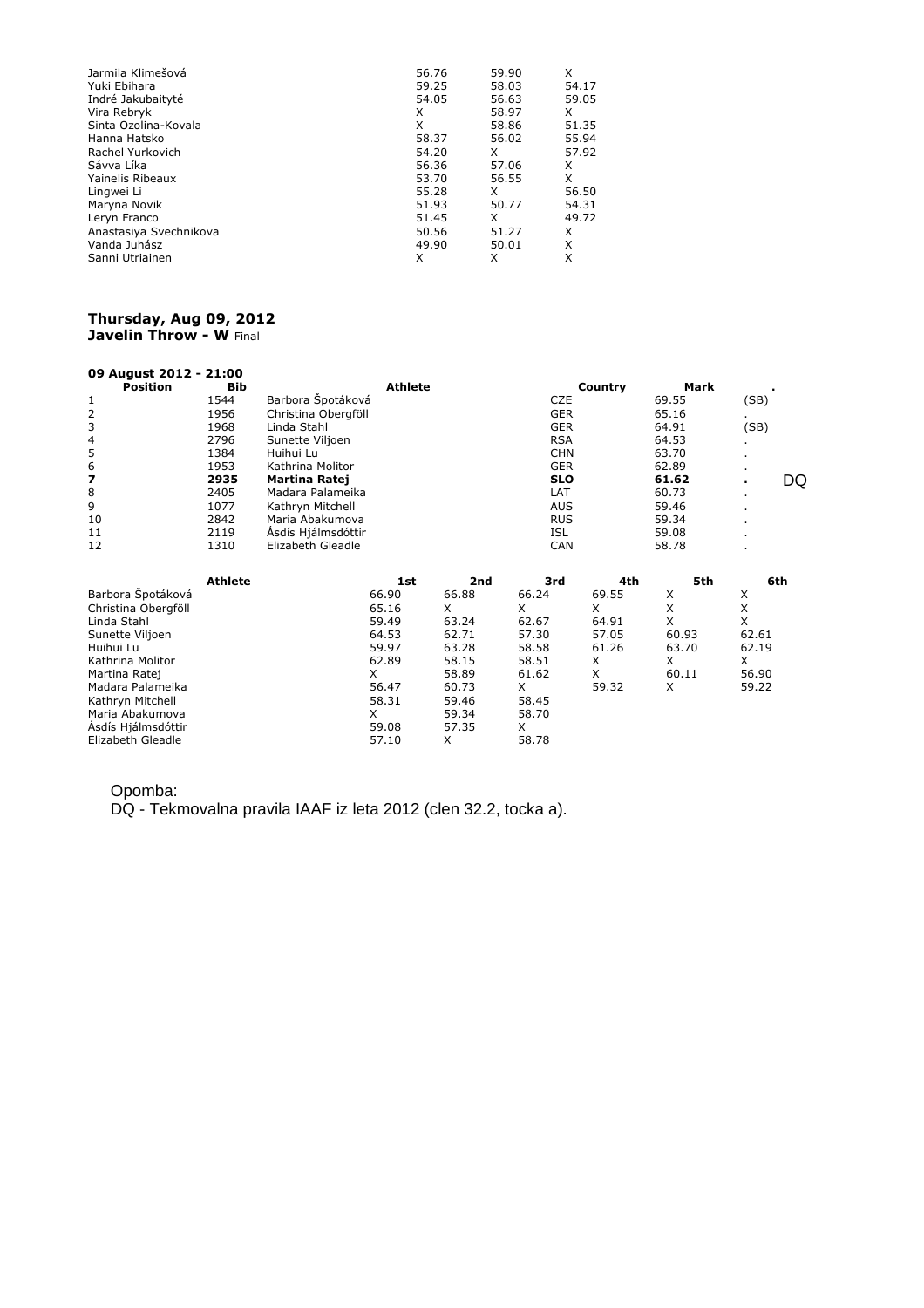# **Wednesday, Aug 08, 2012**

**Hammer Throw - W** Qualification<br>Qual. rule: qualification standard 73.00m or at least best 12 qualified.

| Group A                |      |                      |            |         |      |
|------------------------|------|----------------------|------------|---------|------|
| 08 August 2012 - 10:00 |      |                      |            |         |      |
| <b>Position</b>        | Bib  | Athlete              | Country    | Mark    |      |
| 1                      | 2703 | Anita Wlodarczyk     | <b>POL</b> | 75.68 Q |      |
| $\overline{2}$         | 1939 | <b>Betty Heidler</b> | <b>GER</b> | 74.44 Q |      |
| 3                      | 2877 | Tatyana Lysenko      | <b>RUS</b> | 74.43 Q |      |
| 4                      | 1499 | Yipsi Moreno         | <b>CUB</b> | 73.95 Q | ٠.   |
| 5                      | 1859 | Sophie Hitchon       | <b>GBR</b> | 71.98 g | (NR) |
| 6                      | 3275 | Amber Campbell       | <b>USA</b> | 69.93   |      |
| 7                      | 3280 | Jessica Cosby        | <b>USA</b> | 69.65   | ٠    |
| 8                      | 3092 | Kivilcim Kaya        | <b>TUR</b> | 69.50   |      |
| 9                      | 1436 | Johana Moreno        | <b>COL</b> | 68.53   | ٠    |
| 10                     | 3192 | Hanna Skydan         | <b>UKR</b> | 68.50   |      |
| 11                     | 2994 | Martina Hrasnová     | <b>SVK</b> | 68.41   |      |
| 12                     | 2770 | Bianca Perie         | <b>ROU</b> | 68.34   |      |
| 13                     | 1508 | Ariannis Vichy       | <b>CUB</b> | 67.48   |      |
| 14                     | 1308 | Sultana Frizell      | <b>CAN</b> | 67.45   |      |
| 15                     | 3354 | Rosa Rodríguez       | <b>VEN</b> | 67.34   |      |
| 16                     | 1188 | Alena Matoshka       | <b>BLR</b> | 67.03   |      |
| 17                     | 2911 | Amy Séné             | <b>SEN</b> | 65.49   |      |
| 18                     | 2161 | Silvia Salis         | <b>ITA</b> | 10.84   |      |
|                        |      |                      |            |         |      |

| Athlete          | 1st   | 2nd   | 3rd   |
|------------------|-------|-------|-------|
| Anita Wlodarczyk | 75.68 |       |       |
| Betty Heidler    | 72.63 | 74.44 |       |
| Tatyana Lysenko  | 74.43 |       |       |
| Yipsi Moreno     | 73.95 |       |       |
| Sophie Hitchon   | 67.21 | X     | 71.98 |
| Amber Campbell   | X     | 69.93 | 67.30 |
| Jessica Cosby    | 67.36 | 69.65 | 68.97 |
| Kivilcim Kaya    | 69.50 | 68.45 | 67.84 |
| Johana Moreno    | 68.53 | x     | 68.12 |
| Hanna Skydan     | 68.50 | 66.68 | 57.69 |
| Martina Hrasnová | 67.69 | 68.41 | 67.75 |
| Bianca Perie     | x     | 68.34 | x     |
| Ariannis Vichy   | x     | 67.48 | 64.25 |
| Sultana Frizell  | 66.07 | 67.45 | x     |
| Rosa Rodríguez   | 66.66 | X     | 67.34 |
| Alena Matoshka   | 66.85 | 67.03 | 65.22 |
| Amy Séné         | 65.49 | 65.43 | X     |
| Silvia Salis     | Χ     | 10.84 | Χ     |

#### **Group B**

**08 August 2012 - 11:40** 

| <b>Position</b> | <b>Bib</b> | <b>Athlete</b>        | Country    | <b>Mark</b> |  |
|-----------------|------------|-----------------------|------------|-------------|--|
| 1               | 1396       | Wenxiu Zhang          | <b>CHN</b> | 74.53 Q     |  |
| 2               | 1940       | Kathrin Klaas         | <b>GER</b> | 74.14 Q     |  |
| 3               | 2847       | Mariya Bespalova      | <b>RUS</b> | 73.56 Q     |  |
| 4               | 1189       | Aksana Miankova       | <b>BLR</b> | 73.10 Q     |  |
| 5               | 2490       | Zalina Marghieva      | <b>MDA</b> | 72.19 g     |  |
| 6               | 1777       | Stéphanie Falzon      | <b>FRA</b> | 71.67 g     |  |
|                 | 2683       | Joanna Fiodorow       | POL        | 70.48 g     |  |
| 8               | 2867       | Gulfiya Khanafeyeva   | <b>RUS</b> | 69.43       |  |
| 9               | 2058       | Éva Orbán             | <b>HUN</b> | 68.64       |  |
| 10              | 1645       | <b>Berta Castells</b> | <b>ESP</b> | 68.41       |  |
| 11              | 1506       | Arasay Thondike       | <b>CUB</b> | 67.93       |  |
| 12              | 3099       | Tugce Sahutoglu       | TUR        | 67.58       |  |
| 13              | 3269       | Amanda Bingson        | <b>USA</b> | 67.29       |  |
| 14              | 2938       | <b>Barbara Spiler</b> | <b>SLO</b> | 67.21       |  |
| 15              | 1541       | Katerina Šafránková   | <b>CZE</b> | 66.16       |  |
| 16              | 3176       | Iryna Novozhylova     | <b>UKR</b> | 65.35       |  |
| 17              | 1319       | <b>Heather Steacy</b> | <b>CAN</b> | 63.40       |  |
| 18              | 2732       | Vânia Silva           | <b>POR</b> | 62.81       |  |
|                 | 1026       | Jennifer Dahlgren     | ARG        | NΜ          |  |

| 1st   | 2nd   | 3rd   |
|-------|-------|-------|
| 74.53 |       |       |
| 74.14 |       |       |
| 72.83 | 73.56 |       |
| 69.04 | x     | 73.10 |
| 71.89 | 72.19 | x     |
| 70.96 | 71.67 | 69.55 |
| 70.48 | 68.48 | 69.89 |
| 68.20 | 69.43 | 69.19 |
| x     | 68.64 | 63.08 |
| 67.74 | 68.41 | 65.26 |
| 67.93 | 65.81 | x     |
| 67.58 | 64.11 | 66.56 |
| 65.96 | 66.32 | 67.29 |
|       |       |       |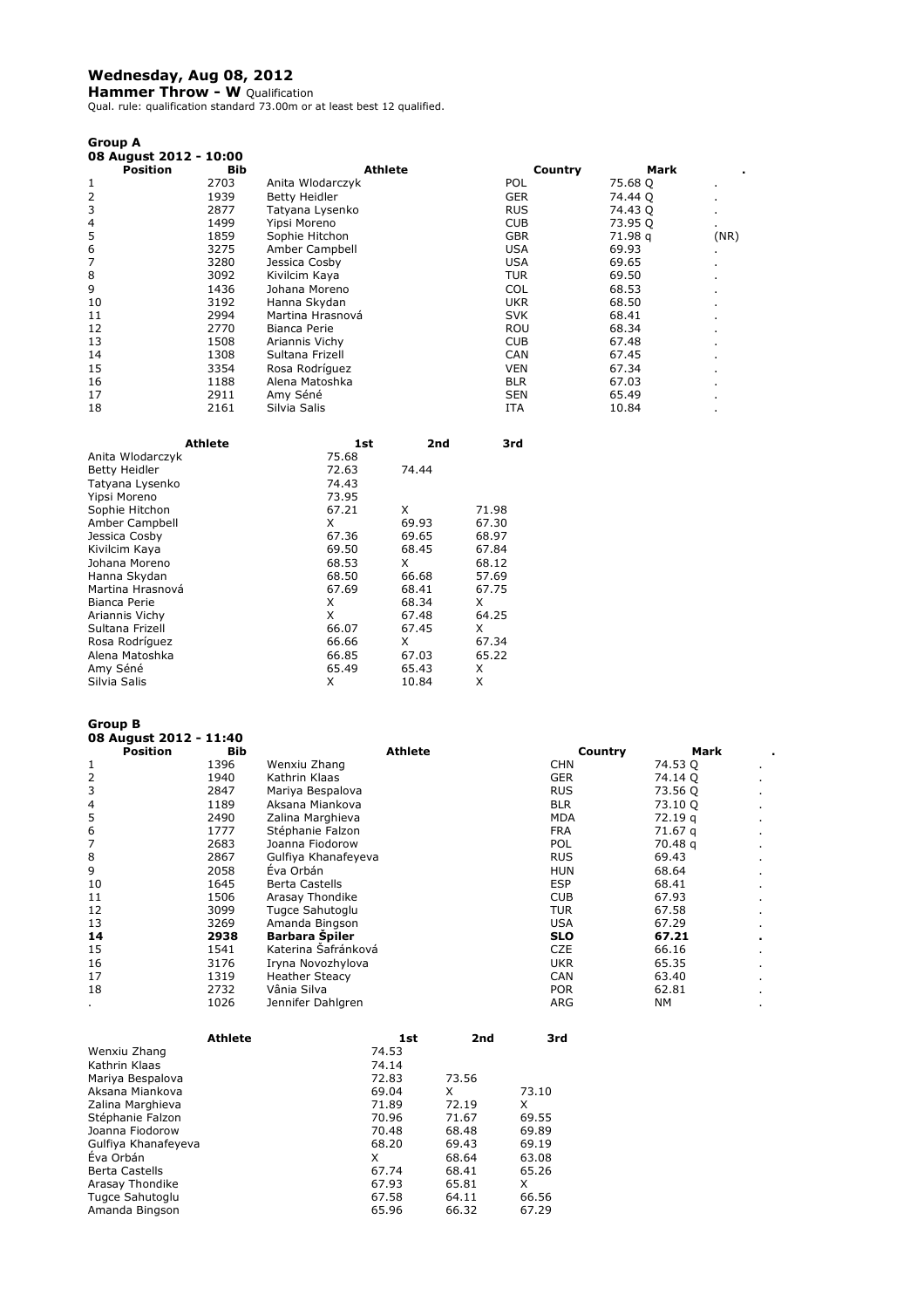| Barbara Špiler        | 65.69 | 62.83 | 67.21 |
|-----------------------|-------|-------|-------|
| Katerina Šafránková   | 66.16 |       | 65.25 |
| Iryna Novozhylova     | 65.35 | 63.98 | 64.29 |
| <b>Heather Steacy</b> | 62.99 | 61.79 | 63.40 |
| Vânia Silva           | 62.81 | 62.18 |       |
| Jennifer Dahlgren     |       |       |       |

Sophie Hitchon 69.33 65.75 X

#### **Friday, Aug 10, 2012 Hammer Throw - W** Final

| 10 August 2012 - 19:35 |                |                      |                |            |         |       |       |
|------------------------|----------------|----------------------|----------------|------------|---------|-------|-------|
| <b>Position</b>        | Bib            |                      | <b>Athlete</b> |            | Country | Mark  |       |
| 1                      | 2877           | Tatyana Lysenko      |                | <b>RUS</b> |         | 78.18 | (OR)  |
| 2                      | 2703           | Anita Wlodarczyk     |                | POL        |         | 77.60 | (SB)  |
| 3                      | 1939           | <b>Betty Heidler</b> |                | <b>GER</b> |         | 77.12 |       |
| 4                      | 1396           | Wenxiu Zhang         |                | <b>CHN</b> |         | 76.34 | ٠.    |
| 5                      | 1940           | Kathrin Klaas        |                | <b>GER</b> |         | 76.05 | (PB)  |
| 6                      | 1499           | Yipsi Moreno         |                | <b>CUB</b> |         | 74.60 |       |
| 7                      | 1189           | Aksana Miankova      |                | <b>BLR</b> |         | 74.40 | ٠     |
| 8                      | 2490           | Zalina Marghieva     |                | <b>MDA</b> |         | 74.06 |       |
| 9                      | 1777           | Stéphanie Falzon     |                | <b>FRA</b> |         | 73.06 | (SB)  |
| 10                     | 2683           | Joanna Fiodorow      |                | <b>POL</b> |         | 72.37 |       |
| 11                     | 2847           | Mariya Bespalova     |                | <b>RUS</b> |         | 71.13 | ٠     |
| 12                     | 1859           | Sophie Hitchon       |                | <b>GBR</b> |         | 69.33 | ٠     |
|                        | <b>Athlete</b> | 1st                  | 2nd            | 3rd        | 4th     | 5th   | 6th   |
| Tatyana Lysenko        |                | 77.56                | 75.86          | 74.39      | 77.12   | 78.18 | 77.28 |
| Anita Wlodarczyk       |                | 75.01                | 76.02          | 75.72      | X       | 77.10 | 77.60 |
| <b>Betty Heidler</b>   |                | 73.90                | 71.52          | 72.77      | X       | 77.12 | 72.77 |
| Wenxiu Zhang           |                | 72.96                | 76.34          | 73.81      | 68.20   | 75.56 | X     |
| Kathrin Klaas          |                | X                    | 72.79          | 76.05      | 74.66   | 72.88 | X     |
| Yipsi Moreno           |                | 74.60                | X              | X          | X       | 71.97 | X     |
| Aksana Miankova        |                | 69.50                | X              | 74.40      | 72.06   | X     | X     |
| Zalina Marghieva       |                | 73.77                | 74.06          | 72.32      | 72.91   | 72.34 | 70.72 |
| Stéphanie Falzon       |                | 73.06                | 69.29          | 71.10      |         |       |       |
| Joanna Fiodorow        |                | 62.34                | 72.37          | X          |         |       |       |
| Mariya Bespalova       |                | 71.13                | X              | 68.15      |         |       |       |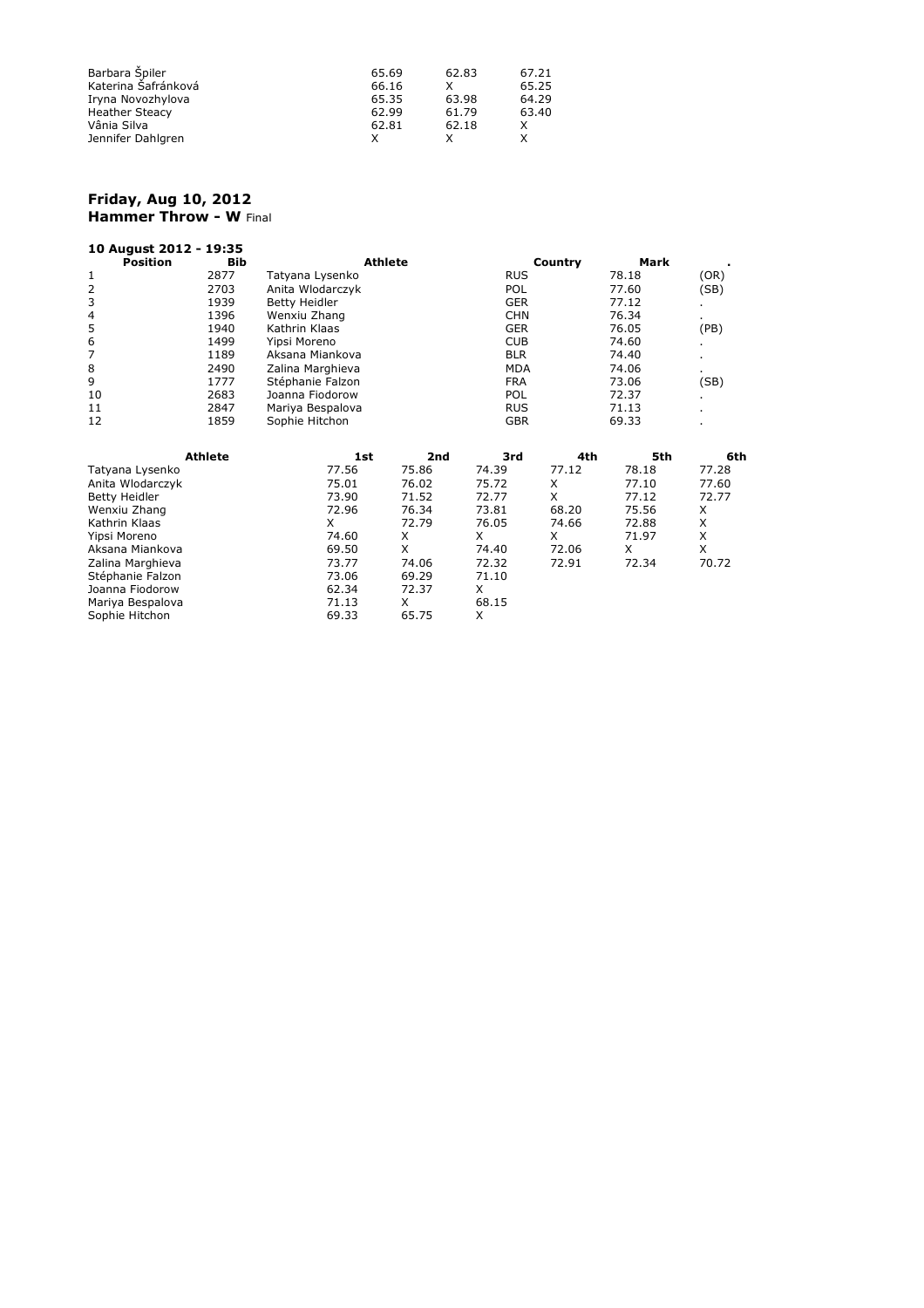# **Wednesday, Aug 08, 2012**

**Javelin Throw - M** Qualification Qual. rule: qualification standard 82.00m or at least best 12 qualified.

| <b>Group A</b>         |      |                           |                |            |         |      |
|------------------------|------|---------------------------|----------------|------------|---------|------|
| 08 August 2012 - 19:05 |      |                           |                |            |         |      |
| <b>Position</b>        | Bib  |                           | <b>Athlete</b> | Country    | Mark    |      |
|                        | 2599 | Andreas Thorkildsen       |                | <b>NOR</b> | 84.47 Q |      |
| 2                      | 1982 | Spirídon Lebésis          |                | <b>GRE</b> | 82.40 Q |      |
| 3                      | 2609 | Stuart Farquhar           |                | NZL        | 82.32 Q |      |
| 4                      | 1725 | Ari Mannio                |                | FIN        | 81.99 q |      |
| 5                      | 1901 | Tino Häber                |                | GER        | 80.39q  |      |
| 6                      | 1716 | Leslie Copeland           |                | FIJ        | 80.19   | (SB) |
| 7                      | 3122 | Roman Avramenko           |                | <b>UKR</b> | 80.06   |      |
| 8                      | 1160 | Uladzimir Kazlou          |                | <b>BLR</b> | 80.06   |      |
| 9                      | 1475 | Guillermo Martínez        |                | <b>CUB</b> | 80.06   |      |
| 10                     | 2390 | Ainars Kovals             |                | LAT        | 79.19   |      |
| 11                     | 2651 | Igor Janik                |                | POL        | 78.90   |      |
| 12                     | 1667 | Risto Mätas               |                | <b>EST</b> | 78.56   |      |
| 13                     | 1296 | <b>Curtis Moss</b>        |                | <b>CAN</b> | 78.22   |      |
| 14                     | 2228 | Yukifumi Murakami         |                | <b>JPN</b> | 77.80   |      |
| 15                     | 2669 | Pawel Rakoczy             |                | <b>POL</b> | 77.36   |      |
| 16                     | 1587 | Ihab Abdelrahman El Sayed |                | EGY        | 77.35   |      |
| 17                     | 3222 | Cyrus Hostetler           |                | <b>USA</b> | 75.76   |      |
| 18                     | 2811 | Ilya Korotkov             |                | <b>RUS</b> | 75.68   |      |
| 19                     | 1515 | Petr Frydrych             |                | <b>CZE</b> | 75.46   |      |
| 20                     | 3331 | Ivan Zaytsev              |                | <b>UZB</b> | 73.94   |      |
| 21                     | 2396 | Vadims Vasilevskis        |                | LAT        | 72.81   |      |
| 22                     | 1357 | Qiang Qin                 |                | <b>CHN</b> | 72.29   |      |

| <b>Athlete</b>            | 1st   | 2nd   | 3rd   |
|---------------------------|-------|-------|-------|
| Andreas Thorkildsen       | 76.20 | 84.47 |       |
| Spirídon Lebésis          | 81.80 | 82.40 |       |
| Stuart Farguhar           | 82.32 |       |       |
| Ari Mannio                | 81.99 | X     | 76.25 |
| Tino Häber                | 78.19 | 69.54 | 80.39 |
| Leslie Copeland           | 77.00 | 80.19 | 72.52 |
| Roman Avramenko           | 79.15 | 77.03 | 80.06 |
| Uladzimir Kazlou          | X     | 79.10 | 80.06 |
| Guillermo Martínez        | 75.39 | 80.06 | 77.22 |
| Ainars Kovals             | 77.42 | 76.45 | 79.19 |
| Igor Janik                | 76.01 | 78.90 | X     |
| Risto Mätas               | 70.34 | 78.56 | 76.30 |
| <b>Curtis Moss</b>        | 74.21 | 78.13 | 78.22 |
| Yukifumi Murakami         | 76.37 | 77.80 | 77.77 |
| Pawel Rakoczy             | 77.36 | 73.22 | 73.44 |
| Ihab Abdelrahman El Sayed | 72.93 | 77.35 | 75.19 |
| Cyrus Hostetler           | 70.62 | 75.76 | 75.00 |
| Ilya Korotkov             | 75.68 | X     | X     |
| Petr Frydrych             | 69.54 | 70.44 | 75.46 |
| Ivan Zaytsev              | 73.07 | 73.94 | 71.39 |
| Vadims Vasilevskis        | X     | 72.81 | X     |
| Qiang Qin                 | 72.29 | 68.76 | 65.28 |

#### **Group B**

| 08 August 2012 - 20:50  |                |                      |                |     |            |                    |      |
|-------------------------|----------------|----------------------|----------------|-----|------------|--------------------|------|
| <b>Position</b>         | Bib            |                      | <b>Athlete</b> |     | Country    | Mark               |      |
| 1                       | 1525           | Vítezslav Veselý     |                |     | <b>CZE</b> | 88.34 Q            | (PB) |
| $\overline{\mathbf{c}}$ | 1726           | Tero Pitkämäki       |                |     | FIN        | 83.01 Q            |      |
| 3                       | 3143           | Oleksandr Pyatnytsya |                |     | <b>UKR</b> | 82.72 Q            |      |
| 4                       | 2219           | Roderick Genki Dean  |                |     | JPN        | 82.07 Q            |      |
| 5                       | 2322           | Julius Yego          |                |     | <b>KEN</b> | 81.81q             | (NR) |
| 6                       | 3052           | Keshorn Walcott      |                |     | TRI        | 81.75q             |      |
| 7                       | 1727           | Antti Ruuskanen      |                |     | FIN        | 81.74 <sub>q</sub> |      |
| 8                       | 2999           | Kim Amb              |                |     | <b>SWE</b> | 78.94              |      |
| 9                       | 3075           | Fatih Avan           |                |     | TUR        | 78.87              |      |
| 10                      | 3227           | Craig Kinsley        |                |     | <b>USA</b> | 78.18              | ٠    |
| 11                      | 1524           | Jakub Vadlejch       |                |     | <b>CZE</b> | 77.61              |      |
| 12                      | 1415           | Dayron Márquez       |                |     | <b>COL</b> | 77.59              |      |
| 13                      | 1037           | Jarrod Bannister     |                |     | <b>AUS</b> | 77.38              |      |
| 14                      | 1024           | <b>Braian Toledo</b> |                |     | ARG        | 76.87              |      |
| 15                      | 2353           | Sangjin Jung         |                |     | <b>KOR</b> | 76.37              |      |
| 16                      | 1819           | Mervyn Luckwell      |                |     | <b>GBR</b> | 74.09              | ٠    |
| 17                      | 3215           | Sean Furey           |                |     | <b>USA</b> | 72.81              | ٠    |
| 18                      | 1029           | Melik Janoyan        |                |     | <b>ARM</b> | 72.64              |      |
| 19                      | 2931           | Matija Kranjc        |                |     | <b>SLO</b> | 72.63              | ٠    |
| 20                      | 2666           | Bartosz Osewski      |                |     | POL        | 71.19              | ٠    |
| ٠                       | 1896           | Matthias de Zordo    |                |     | <b>GER</b> | NM                 |      |
| ٠                       | 2393           | Zigismunds Sirmais   |                |     | LAT        | <b>NM</b>          |      |
|                         | <b>Athlete</b> |                      | 1st            | 2nd | 3rd        |                    |      |

|                  | . | ----- | ----- |       |
|------------------|---|-------|-------|-------|
| Vítezslav Veselý |   | 88.34 |       |       |
| Tero Pitkämäki   |   | 76.53 |       | 83.01 |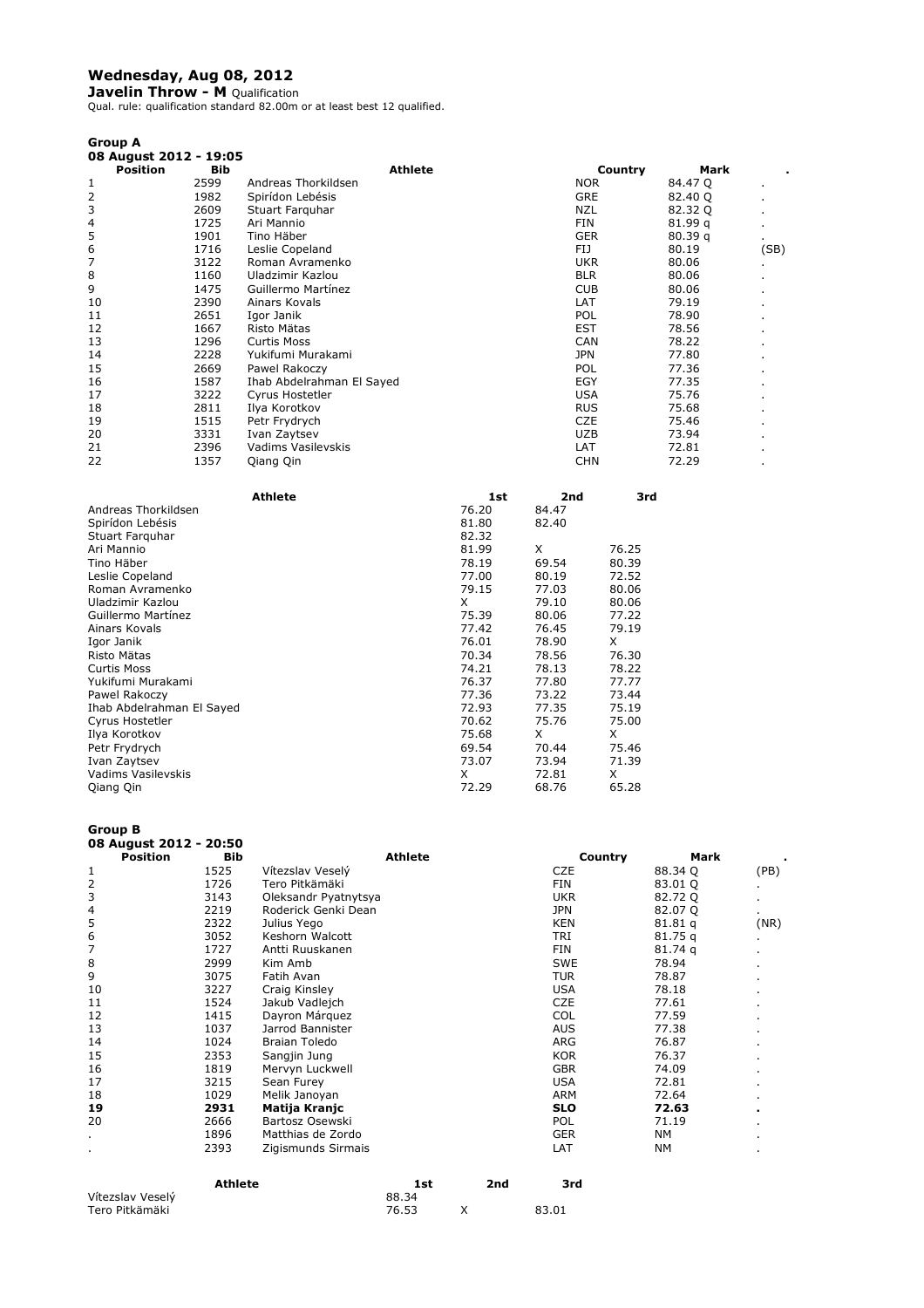| Oleksandr Pyatnytsya | 77.07 | 82.72 |       |
|----------------------|-------|-------|-------|
| Roderick Genki Dean  | 71.58 | 82.07 |       |
| Julius Yego          | 79.10 | 79.33 | 81.81 |
| Keshorn Walcott      | 78.91 | 76.44 | 81.75 |
| Antti Ruuskanen      | 77.83 | 81.74 | X     |
| Kim Amb              | X     | 71.85 | 78.94 |
| Fatih Avan           | 78.74 | 78.20 | 78.87 |
| Craig Kinsley        | 72.80 | 71.47 | 78.18 |
| Jakub Vadlejch       | X     | 77.61 | X     |
| Dayron Márquez       | 75.15 | 77.59 | 76.50 |
| Jarrod Bannister     | 77.38 | 76.23 | X     |
| <b>Braian Toledo</b> | 76.87 | X     | 73.30 |
| Sangjin Jung         | 76.37 | 74.77 | X     |
| Mervyn Luckwell      | 74.09 | X     | X     |
| Sean Furey           | x     | 72.81 | 71.86 |
| Melik Janoyan        | 72.64 | 70.81 | 68.72 |
| Matija Kranjc        | 72.63 | 69.70 | 71.17 |
| Bartosz Osewski      | X     | X     | 71.19 |
| Matthias de Zordo    | X     | X     | X     |
| Zigismunds Sirmais   | X     | X     | X     |

#### **Saturday, Aug 11, 2012 Javelin Throw - M** Final

| 11 August 2012 - 19:20 |                |                      |                |       |            |         |       |       |
|------------------------|----------------|----------------------|----------------|-------|------------|---------|-------|-------|
| <b>Position</b>        | <b>Bib</b>     |                      | <b>Athlete</b> |       |            | Country | Mark  |       |
| 1                      | 3052           | Keshorn Walcott      |                |       | <b>TRI</b> |         | 84.58 | (NR)  |
| 2                      | 3143           | Oleksandr Pyatnytsya |                |       | <b>UKR</b> |         | 84.51 |       |
| 3                      | 1727           | Antti Ruuskanen      |                |       | <b>FIN</b> |         | 84.12 |       |
|                        | 1525           | Vítezslav Veselý     |                |       | <b>CZE</b> |         | 83.34 |       |
| $\frac{4}{5}$          | 1726           | Tero Pitkämäki       |                |       | <b>FIN</b> |         | 82.80 |       |
| 6                      | 2599           | Andreas Thorkildsen  |                |       | <b>NOR</b> |         | 82.63 |       |
| 7                      | 1982           | Spirídon Lebésis     |                |       | GRE        |         | 81.91 |       |
| 8                      | 1901           | Tino Häber           |                |       | <b>GER</b> |         | 81.21 |       |
| 9                      | 2609           | Stuart Farguhar      |                |       | <b>NZL</b> |         | 80.22 |       |
| 10                     | 2219           | Roderick Genki Dean  |                |       | <b>JPN</b> |         | 79.95 |       |
| 11                     | 1725           | Ari Mannio           |                |       | <b>FIN</b> |         | 78.60 |       |
| 12                     | 2322           | Julius Yego          |                |       | <b>KEN</b> |         | 77.15 |       |
|                        |                |                      |                |       |            |         |       |       |
|                        | <b>Athlete</b> |                      | 1st            | 2nd   | 3rd        | 4th     | 5th   | 6th   |
| Keshorn Walcott        |                |                      | 83.51          | 84.58 | X          | 80.64   | X     | ۰     |
| Oleksandr Pyatnytsya   |                |                      | 77.47          | 81.61 | 84.51      | 81.53   | 81.01 | 83.53 |
| Antti Ruuskanen        |                |                      | 79.60          | 81.09 | 81.60      | 81.97   | 84.12 | 79.88 |
| Vítezslav Veselý       |                |                      | X              | 81.69 | 81.80      | X       | 80.32 | 83.34 |
| Tero Pitkämäki         |                |                      | 77.33          | 82.68 | 80.67      | 80.46   | 82.80 | 82.53 |
| Andreas Thorkildsen    |                |                      | X              | 82.63 | X          | 81.70   | X     | X.    |
| Spirídon Lebésis       |                |                      | 81.21          | 81.91 | 81.27      | 80.36   | X     | 79.45 |
| Tino Häber             |                |                      | 76.99          | 74.33 | 81.21      | 79.95   | 76.36 | 75.85 |
| Stuart Farquhar        |                |                      | 76.80          | 76.64 | 80.22      |         |       |       |
| Roderick Genki Dean    |                |                      | X              | 79.95 | X          |         |       |       |
| Ari Mannio             |                |                      | 78.60          | 77.71 | X          |         |       |       |
| Julius Yego            |                |                      | 72.59          | 77.15 | 74.08      |         |       |       |
|                        |                |                      |                |       |            |         |       |       |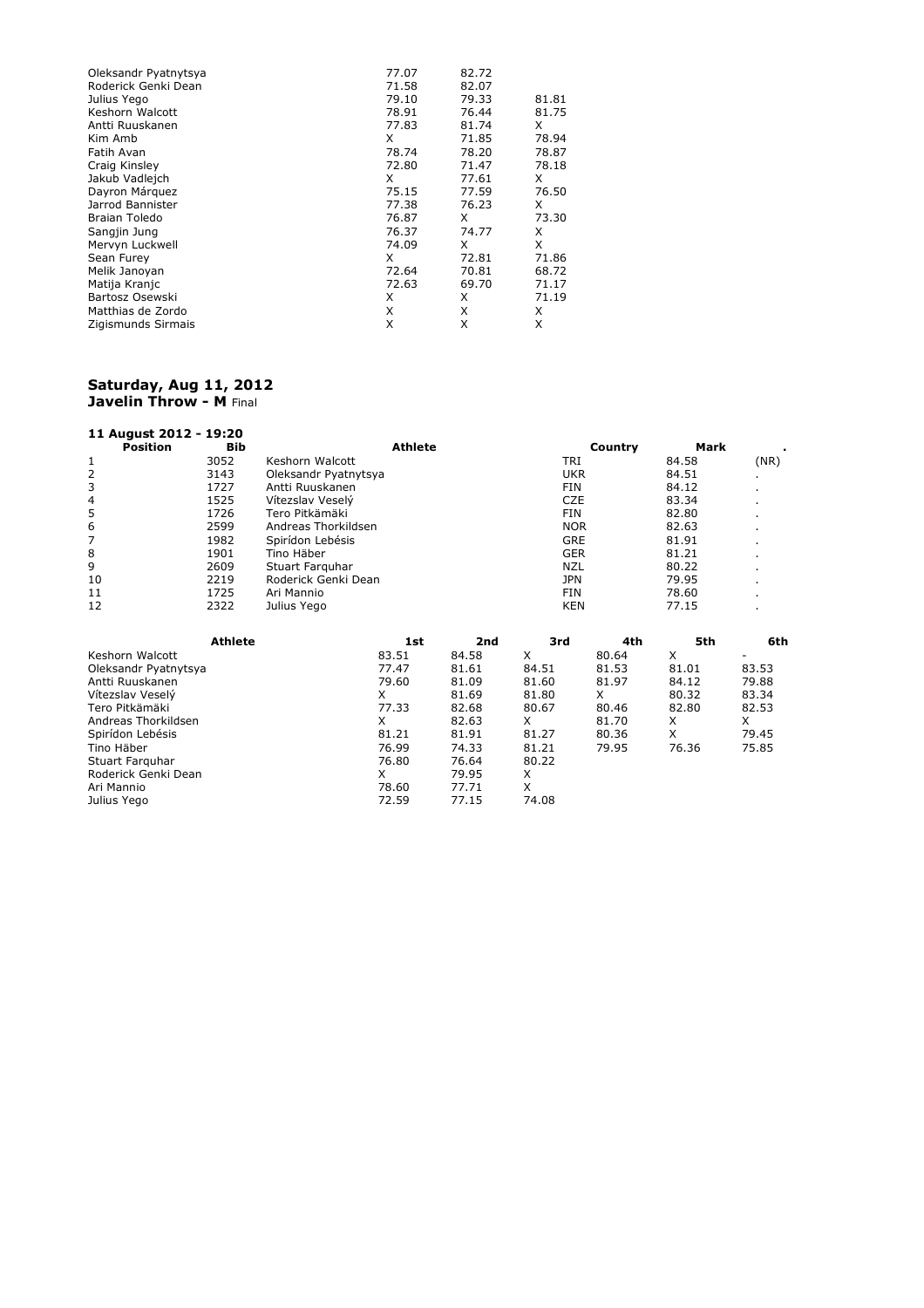# **Sunday, Aug 12, 2012**

**Marathon - M** Final

| 12 August 2012 - 11:00 |              |                                                  |                          |                    |      |  |
|------------------------|--------------|--------------------------------------------------|--------------------------|--------------------|------|--|
| <b>Position</b>        | <b>Bib</b>   | Athlete                                          | Country                  | Mark               |      |  |
| 1                      | 3113         | Stephen Kiprotich                                | UGA                      | 2:08:01            |      |  |
| 2                      | 2304         | Abel Kirui                                       | <b>KEN</b>               | 2:08:27            |      |  |
| 3<br>4                 | 2302<br>3225 | Wilson Kipsang Kiprotich<br>Mebrahtom Keflezighi | KEN                      | 2:09:37            |      |  |
| 5                      | 1226         | Marilson dos Santos                              | <b>USA</b><br><b>BRA</b> | 2:11:06<br>2:11:10 |      |  |
| 6                      | 2230         | Kentaro Nakamoto                                 | <b>JPN</b>               | 2:11:16            |      |  |
| 7                      | 3368         | Cuthbert Nyasango                                | ZIM                      | 2:12:08            | (PB) |  |
| 8                      | 1229         | Paulo Roberto Paula                              | <b>BRA</b>               | 2:12:17            |      |  |
| 9                      | 2672         | Henryk Szost                                     | POL                      | 2:12:28            |      |  |
| 10                     | 2139         | Ruggero Pertile                                  | ITA                      | 2:12:45            |      |  |
| 11                     | 2971         | Viktor Röthlin                                   | SUI                      | 2:12:48            |      |  |
| 12                     | 3147         | Oleksandr Sitkovskyy                             | <b>UKR</b>               | 2:12:56            | (SB) |  |
| 13                     | 1222<br>2824 | Franck de Almeida                                | <b>BRA</b><br><b>RUS</b> | 2:13:35            |      |  |
| 14<br>15               | 3367         | Aleksey Reunkov<br>Wirimai Juwawo                | ZIM                      | 2:13:49<br>2:14:09 | (SB) |  |
| 16                     | 1059         | Michael Shelley                                  | AUS                      | 2:14:10            |      |  |
| 17                     | 2315         | Emmanuel Kipchirchir Mutai                       | KEN                      | 2:14:49            |      |  |
| 18                     | 2457         | Rachid Kisri                                     | <b>MAR</b>               | 2:15:09            |      |  |
| 19                     | 1593         | Yared Asmerom                                    | ERI                      | 2:15:24            |      |  |
| 20                     | 1304         | Dylan Wykes                                      | CAN                      | 2:15:26            |      |  |
| 21                     | 2629         | Raúl Pacheco                                     | <b>PER</b>               | 2:15:35            |      |  |
| 22                     | 1288         | <b>Eric Gillis</b>                               | CAN                      | 2:16:00            |      |  |
| 23<br>24               | 2825<br>1615 | <b>Dmitriy Safronov</b><br>Carles Castillejo     | <b>RUS</b><br><b>ESP</b> | 2:16:04<br>2:16:17 |      |  |
| 25                     | 2484         | Iaroslav Musinschi                               | MDA                      | 2:16:25            |      |  |
| 26                     | 2760         | Marius Ionescu                                   | <b>ROU</b>               | 2:16:28            |      |  |
| 27                     | 1285         | <b>Reid Coolsaet</b>                             | CAN                      | 2:16:29            |      |  |
| 28                     | 1041         | Martin Dent                                      | AUS                      | 2:16:29            | (SB) |  |
| 29                     | 3146         | Vitaliy Shafar                                   | UKR                      | 2:16:36            |      |  |
| 30                     | 1822         | Lee Merrien                                      | GBR                      | 2:17:00            |      |  |
| 31                     | 1613         | Ignacio Cáceres                                  | <b>ESP</b>               | 2:17:11            |      |  |
| 32                     | 2358         | Duhaeng Lee                                      | <b>KOR</b>               | 2:17:19            |      |  |
| 33<br>34               | 3015<br>1620 | <b>Faustine Mussa</b><br>José Carlos Hernández   | TAN<br><b>ESP</b>        | 2:17:39<br>2:17:48 |      |  |
| 35                     | 1019         | Miguel Barzola                                   | ARG                      | 2:17:54            |      |  |
| 36                     | 2594         | Urige Buta                                       | <b>NOR</b>               | 2:17:58            |      |  |
| 37                     | 2800         | Grigoriy Andreev                                 | <b>RUS</b>               | 2:18:20            |      |  |
| 38                     | 2014         | José Amado García                                | GUA                      | 2:18:23            |      |  |
| 39                     | 2507         | Daniel Vargas                                    | MEX                      | 2:18:26            |      |  |
| 40                     | 2242         | Ryo Yamamoto                                     | <b>JPN</b>               | 2:18:34            |      |  |
| 41                     | 1548         | Jesper Faurschou                                 | DEN                      | 2:18:44            |      |  |
| 42                     | 2117         | Kári Steinn Karlsson                             | ISL                      | 2:18:47            |      |  |
| 43<br>44               | 2777<br>2480 | Lusapho April<br>Mike Tebulo                     | <b>RSA</b><br>MAW        | 2:19:00<br>2:19:11 | (SB) |  |
| 45                     | 2222         | Arata Fujiwara                                   | <b>JPN</b>               | 2:19:11            |      |  |
| 46                     | 2929         | Primož Kobe                                      | <b>SLO</b>               | 2:19:28            |      |  |
| 47                     | 2079         | <b>Guor Marial</b>                               | IOA                      | 2:19:32            |      |  |
| 48                     | 2709         | Luís Feiteira                                    | <b>POR</b>               | 2:19:40            | (SB) |  |
| 49                     | 2786         | Stephen Mokoka                                   | <b>RSA</b>               | 2:19:52            |      |  |
| 50                     | 1570         | Miguel Angel Almachi                             | ECU                      | 2:19:53            |      |  |
| 51                     | 2515         | Ser-Od Bat-Ochir                                 | MGL                      | 2:20:10            |      |  |
| 52<br>53               | 2736<br>2735 | Song-Chol Pak<br>Kwang-Hyok Kim                  | <b>PRK</b><br><b>PRK</b> | 2:20:20<br>2:20:20 |      |  |
| 54                     | 1348         | Guojian Dong                                     | <b>CHN</b>               | 2:20:39            |      |  |
| 55                     | 2962         | Anuradha Cooray                                  | SRI                      | 2:20:41            |      |  |
| 56                     | 2216         | Methkal Abu Drais                                | <b>JOR</b>               | 2:21:00            |      |  |
| 57                     | 2096         | Mark Kenneally                                   | IRL                      | 2:21:13            |      |  |
| 58                     | 1596         | Yonas Kifle                                      | ERI                      | 2:21:25            |      |  |
| 59                     | 3123         | Ivan Babarvka                                    | <b>UKR</b>               | 2:21:52            |      |  |
| 60                     | 2496<br>1828 | Carlos Cordero<br>Scott Overall                  | <b>MEX</b><br><b>GBR</b> | 2:22:08            |      |  |
| 61<br>62               | 3348         | Pedro Mora                                       | <b>VEN</b>               | 2:22:37<br>2:22:40 |      |  |
| 63                     | 1047         | Jeff Hunt                                        | <b>AUS</b>               | 2:22:59            |      |  |
| 64                     | 1167         | Stsiapan Rahautsou                               | <b>BLR</b>               | 2:23:23            |      |  |
| 65                     | 1449         | César Lizano                                     | <b>CRC</b>               | 2:24:16            |      |  |
| 66                     | 3016         | Samson Ramadhani                                 | TAN                      | 2:24:53            | (SB) |  |
| 67                     | 1517         | Jan Kreisinger                                   | <b>CZE</b>               | 2:25:03            |      |  |
| 68                     | 2753         | Mohammed Abduh Bakhet                            | QAT                      | 2:25:17            |      |  |
| 69                     | 1731         | Jussi Utriainen                                  | FIN                      | 2:26:25            |      |  |
| 70<br>71               | 2500<br>3066 | Arturo Malaguias<br>Wissem Hosni                 | <b>MEX</b><br><b>TUN</b> | 2:26:37<br>2:26:43 |      |  |
| 72                     | 2045         | Tamás Kovács                                     | <b>HUN</b>               | 2:27:48            |      |  |
| 73                     | 2351         | Sinkweon Jang                                    | <b>KOR</b>               | 2:28:20            |      |  |
| 74                     | 1012         | Antoni Bernadó                                   | <b>AND</b>               | 2:28:34            |      |  |
| 75                     | 2423         | Marcel Tschopp                                   | ЦE                       | 2:28:54            |      |  |
| 76                     | 3076         | Bekir Karayel                                    | <b>TUR</b>               | 2:29:38            |      |  |
| 77                     | 3030         | Chia-Che Chang                                   | <b>TPE</b>               | 2:29:58            |      |  |
| 78                     | 2070         | Ram Singh Yadav                                  | IND                      | 2:30:06            |      |  |
| 79<br>80               | 2905<br>1985 | Jean Pierre Mvuyekure<br>Konstadínos Poúlios     | <b>RWA</b><br>GRE        | 2:30:19<br>2:33:17 |      |  |
| 81                     | 2121         | Zohar Zemiro                                     | ISR                      | 2:34:59            |      |  |